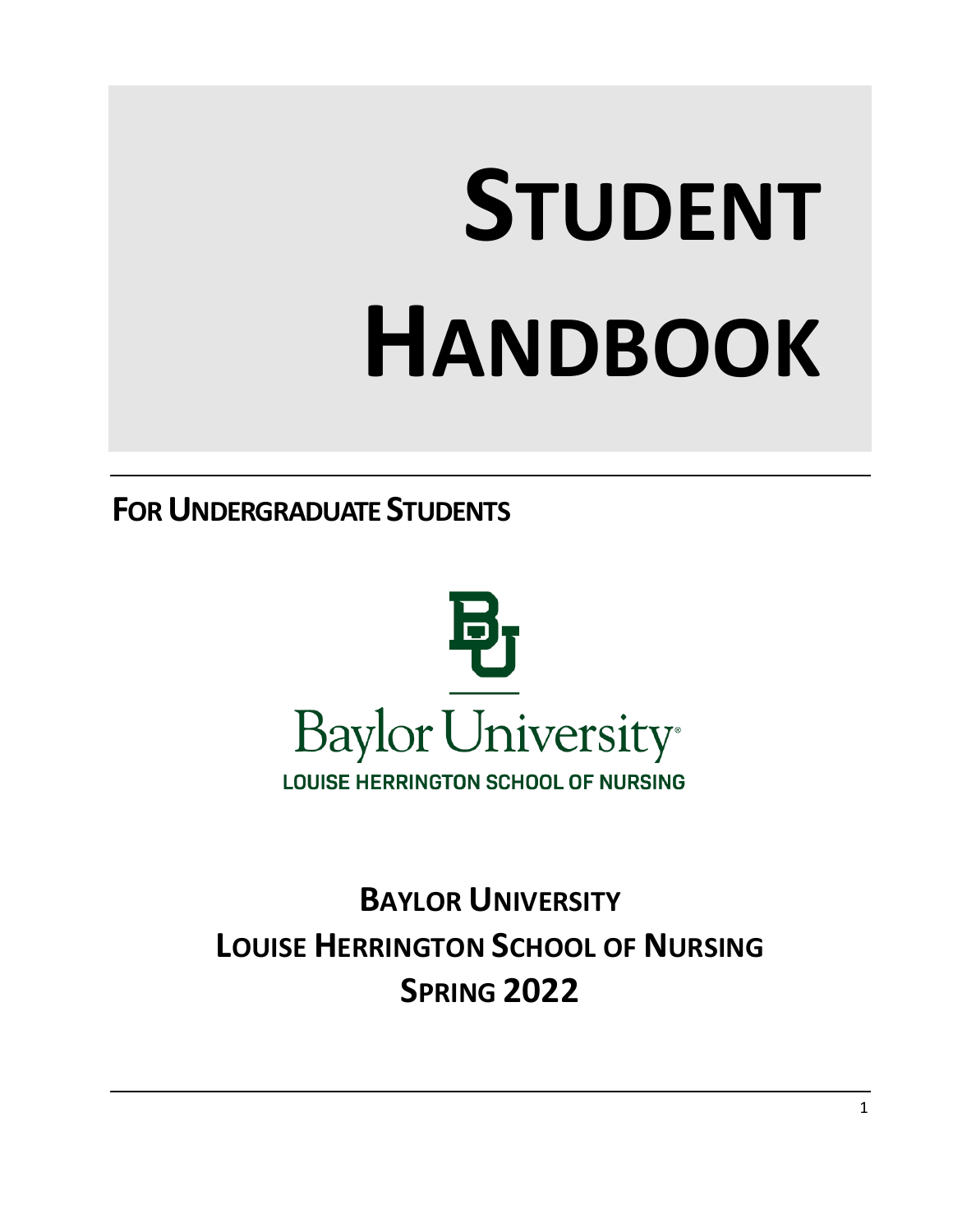# $B_{\text{N}}A_{\text{N}}Y_{\text{E}}$   $\text{L}$   $\text{O}$

Dear Students:

Welcome to Baylor University Louise Herrington School of Nursing in Dallas. You have chosen a school that strives to offer a quality academic program within a Christian environment.

The purpose of the Student Handbook for Undergraduate Students is to provide you with the policies, guidelines, and general information specific to the School of Nursing. The Student Handbook is to be used in conjunction with the official Baylor University Student Policies and Procedures available online at [http://www.baylor.edu/student\\_policies](http://www.baylor.edu/student_policies)

The Faculty and Administration of the School of Nursing appreciate the confidence you have placed in us by selecting Baylor as the school where you will devote some of the most crucial preparatory years of your life. We offer you our support, encouragement, and commendation as you embark on your journey to become a professional nurse.

Blessings to each of you,

#### **The Student Services Team**

*Kendra Campbell*, M.Ed., Senior Coordinator of Academic Success

*Jennett Hale*, BBS, Office Manager

*Griffen Henderson*, BA, Academic Support Specialist

*Elaine Lark*, MLA, Assistant Director of Student Services

*Sahr Mbriwa*, DMin, Chaplain and Coordinator of Campus Ministry

*Lauren Noble,* MA, Coordinator of Career Services and Alumni Affairs

*Kyle Pyron*, MDiv and MA, Coordinator of Pre-Nursing

*Teresa Tucker*, MA, Coordinator of Academic Success

*Endalk Tulu*, MBA, Financial Aid Manager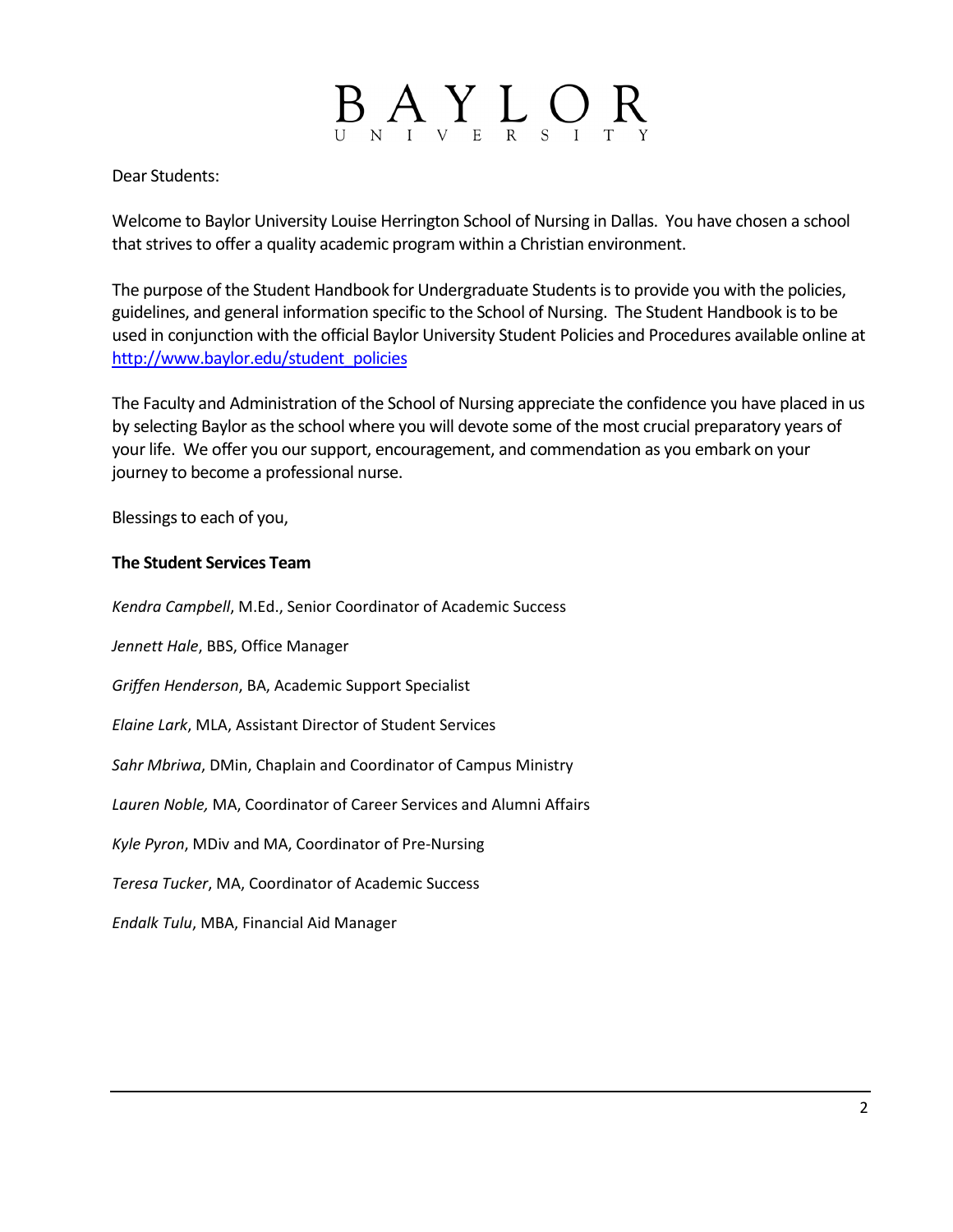#### **Table of Contents**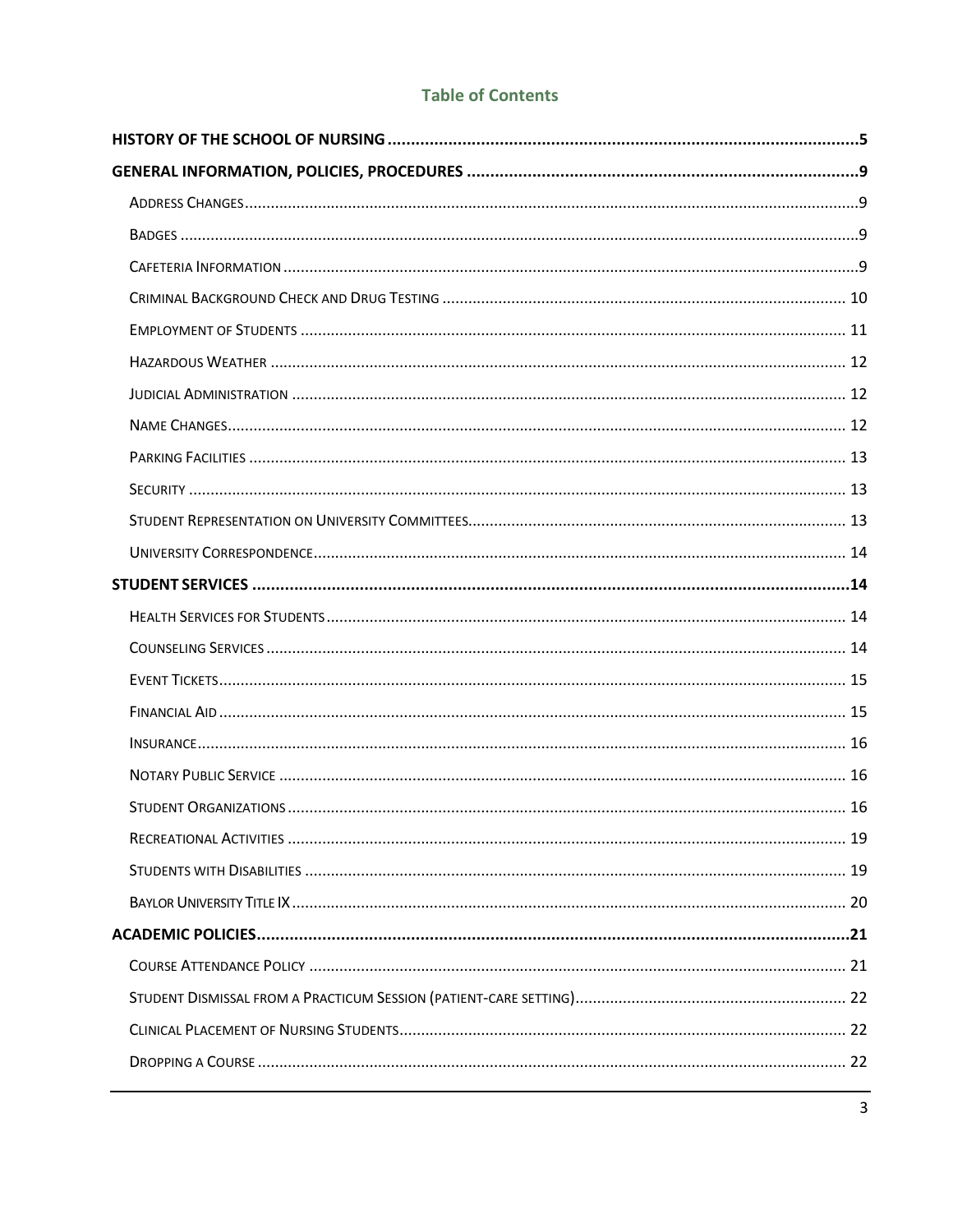<span id="page-3-0"></span>

| AGENCY REQUIREMENTS (Immunizations/CR/Personal Health Coverage/Agency Documentation)  32 |  |
|------------------------------------------------------------------------------------------|--|
|                                                                                          |  |
|                                                                                          |  |
|                                                                                          |  |
|                                                                                          |  |
|                                                                                          |  |
|                                                                                          |  |
|                                                                                          |  |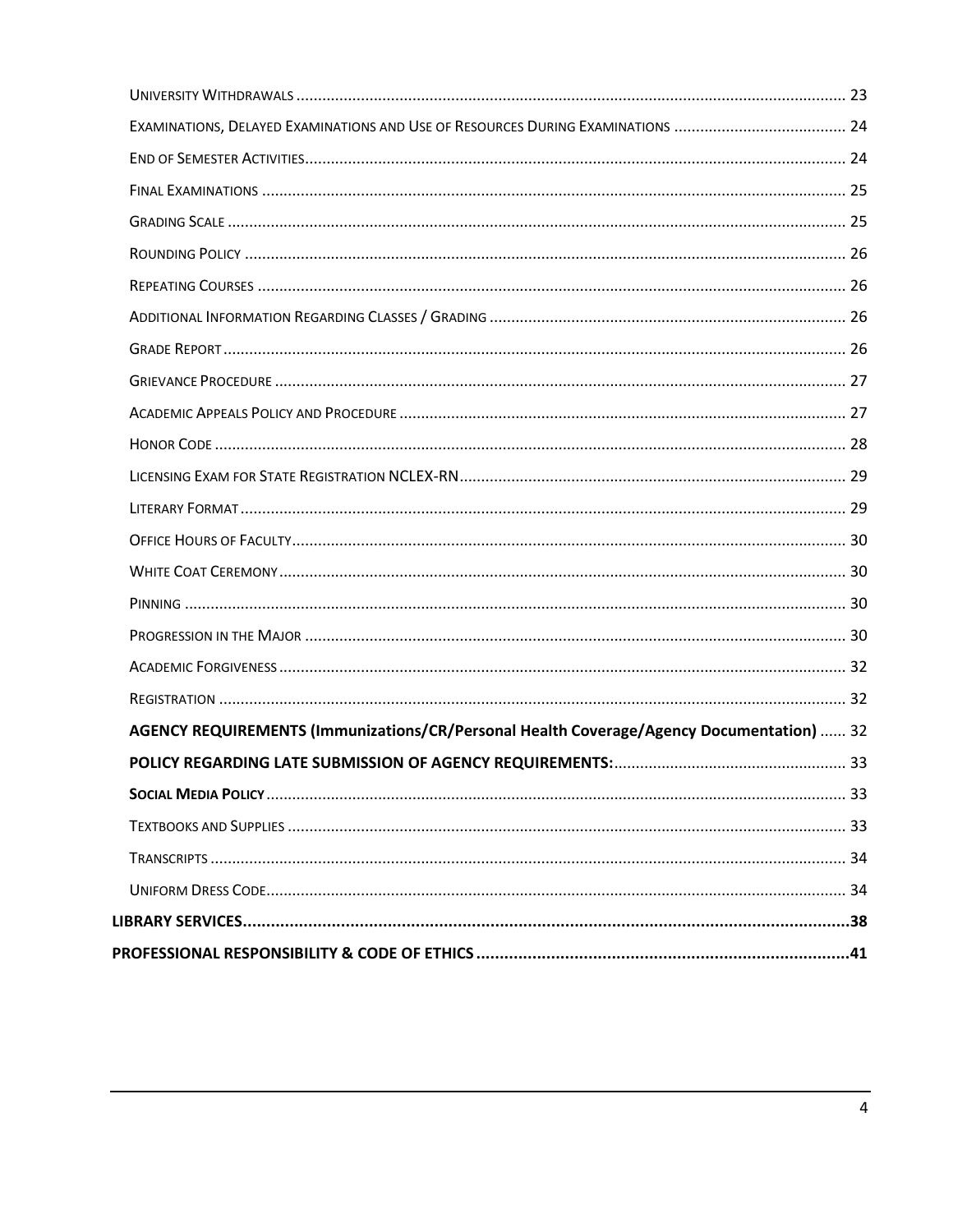### **HISTORY OF THE SCHOOL OF NURSING**

Baylor University, chartered by the Republic of Texas in 1845, was established by the Union Baptist Association under the leadership of Judge R.E.B. Baylor, Rev. James Hickins, and Rev. William Milton Tyron. Originally located in Independence, Texas, the university was moved to Waco, Texas, in 1886 and merged with Waco University, another Baptist School. The mission of Baylor University is to educate men and women for worldwide leadership and service by integrating academic excellence and Christian commitment within a caring community. The present university system includes the College of Arts and Sciences; the Schools of Business, Education, Social Work, Law, Engineering & Computer Science, Music, and Nursing; the Honors College, Truett Seminary, the Graduate School; and the College of Health and Human Sciences. Enrollment stands at over 16,000 students. The School of Nursing was established in 1909 as a diploma program of the Texas Baptist Memorial Sanitarium, the forerunner of the present Baylor University Medical Center. In 1950 the School became one of the six degree-granting schools within Baylor University. Graduating its first collegiate class in 1954, the School is one of the oldest baccalaureate programs in the United States.

A number of nurse educators have provided outstanding leadership and have contributed significantly to the history of the School of Nursing. Helen Holliday Lehmann served as Director when the School was a diploma program. She held this position from 1912 until 1923 and again from 1930 until 1943. Under her administration, the program obtained a "Class A" rating and became one of two schools to meet all of the requirements of the New York Board of Nurse Examiners at that time. In 1943, Mrs. Lehmann was succeeded by Zora Fiedler who held the position of director until 1951. It was largely through her efforts that the baccalaureate program was developed. Though the newly developed program was established on the Waco campus, Baylor University Medical Center in Dallas was utilized as a clinical teaching facility in addition to clinical facilities in Waco.

In 1952 the first class completed the new program and its members were granted the Bachelor of Science in Nursing from Baylor University. Further refinement of the program continued as nursing courses were taught on both the Waco and Dallas campuses.

Anne Taylor was appointed Dean in 1961. By this time, the School of Nursing, including administration, was based in Dallas on the Medical Center campus. During Miss Taylor's tenure, plans for the Wilma Bass Residence Hall, which included classrooms and offices for the School of Nursing, were developed. In 1965 the School moved into the new facility and Dr. Geddes McLaughlin succeeded Miss Taylor as dean. Under Dean McLaughlin's leadership, the School experienced significant increases in the number of students and faculty. The Harry Bass Memorial Education Center was built to provide offices and classroom facilities for the School of Nursing in 1977.

Succeeding Dr. McLaughlin upon her retirement was Dr. Opal Hipps. Under the direction of Dean Hipps, Baylor University School of Nursing began admitting students in January as well as September. The library facilities were separated from the College of Dentistry and a Learning Resources Center was established in Wilma Bass Hall. Lines of administrative authority were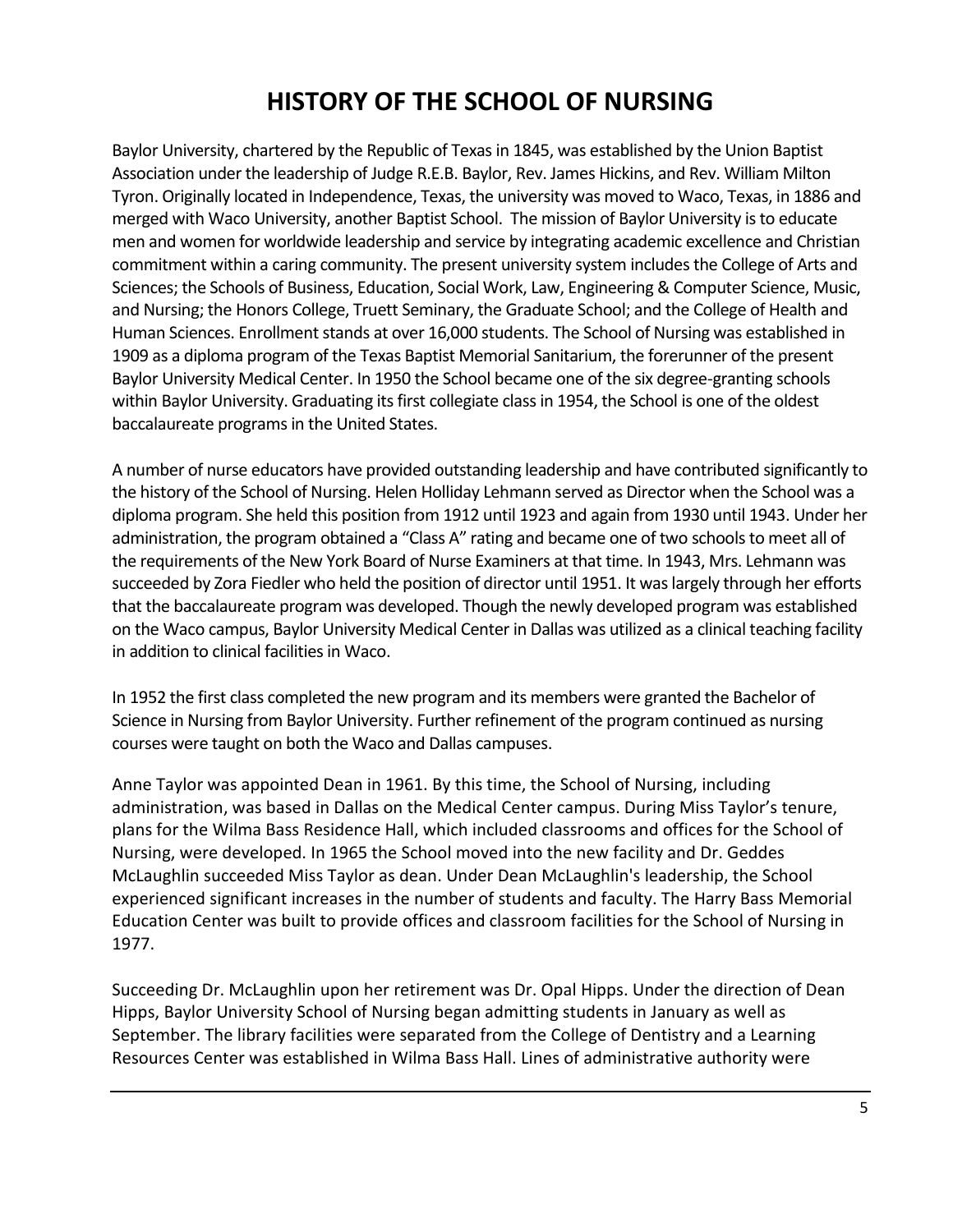clarified in that the dean reported directly to the University administrators in Waco. A BSN completion program was begun for RN's.

Dr. Phyllis Karns was appointed dean in 1987. Under her direction the Learning Resources Center was expanded and moved to the Harry Bass Education Building. The graduate program in Patient Care Management admitted the first student in the Fall of 1990. The graduate program received initial accreditation from the NLN in the Fall of 1994. In Fall, 1998, the Family Nurse Practitioner track was added, followed by the addition of the Neonatal Nurse Practitioner track in the Fall of 2000. A joint BSN-MSN program was added in the Spring of 2001 to replace the previous RN completion program. A major facility expansion and renovation was completed in August 1999, nearly doubling the size of the facility. Full national accreditation of the baccalaureate and graduate programs was granted by CCNE from 1999 through June 30, 2010. In the Fall of 2000, the school was endowed by Mrs. Louise Herrington Ornelas. The school was named the Louise Herrington School of Nursing in her honor.

Dr. Judy Wright Lott was appointed as Dean in December 2002 and guided the transition of the Louise Herrington School of Nursing into the 21st century. Under her leadership, the school grew in student numbers, programs, endowed funds, academic standing and promotional activities. During her tenure the Barnabas Success Center, the Don and Ruth Buchholz Simulation Laboratory, the Doctor of Nursing Practice (DNP) program and the Accelerated Second Degree (FastBacc®) track were developed based on strategic plans for the school. Guiding us through our Centennial anniversary and receiving full accreditation from CCNE for both undergraduate and graduate programs, Dr. Lott strengthened the Christian focus of the school and constantly promoted the new motto of the school: *Learn Lead Serve*

In 2012, Dr. Shelley F. Conroy joined the LHSON team as dean and professor of nursing. Dr. Conroy holds a Doctor of Education degree in curriculum and instruction from the University of Central Florida, a Master of Science degree in maternal-infant nursing from Virginia Commonwealth University's Medical College of Virginia and a Bachelor of Science in Nursing degree from Virginia Commonwealth University. Dr. Conroy's extensive background as a tenured professor and dean at previous universities and her significant background in research, grants and sponsored projects equips her to skillfully guide the nursing school during this important time of progress and transition in the area of health professions education. With more than 30 years of experience in higher education, health care administration, and nursing and health care research, she believes the Lord has used her life story and experiences to prepare her for this leadership position at Baylor.

At their May 2014 meeting, Baylor Regents voted to establish the [College of Health and Human](http://www.wacotrib.com/news/higher_education/baylor-to-launch-new-college-of-health-and-human-sciences/article_c8350ac3-c27b-5743-afab-be14207ca63a.html)  [Sciences](http://www.wacotrib.com/news/higher_education/baylor-to-launch-new-college-of-health-and-human-sciences/article_c8350ac3-c27b-5743-afab-be14207ca63a.html) (CHHS). The CHHS combines three existing academic areas - Communication Sciences and Disorders; Family and Consumer Sciences; Health, Human Performance and Recreation — to better coordinate and oversee most health/human sciences-related work at Baylor. Dr. Conroy served as both the inaugural dean of the College as well as the Dean of Nursing from May 2014 to July 2015.

In October 2015, Baylor Regents voted to return the School of Nursing to a freestanding academic unit. After serving as inaugural dean of the Robbins College of Health and Human Sciences (CHHS),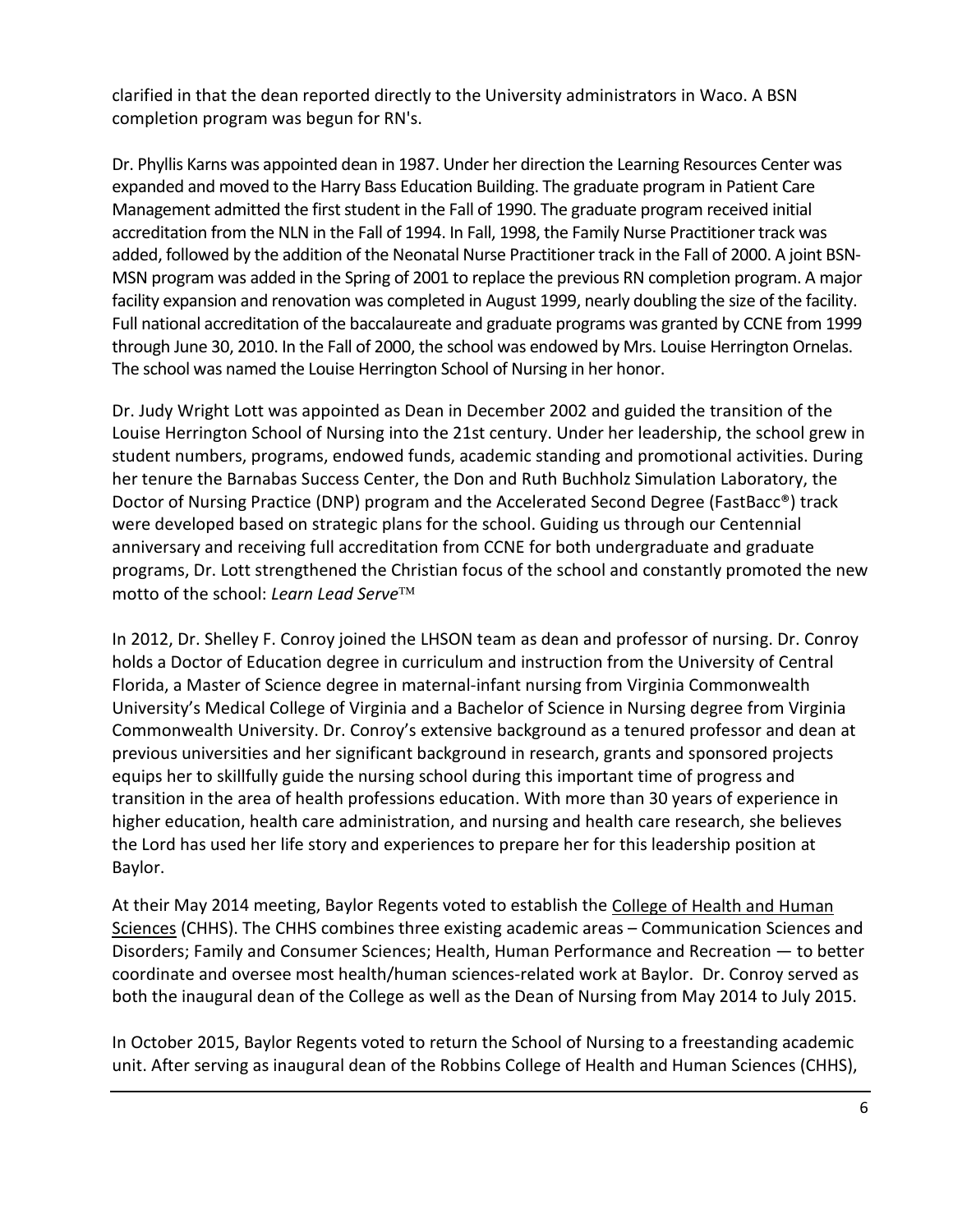Dr. Conroy returned to serve exclusively as dean of the nursing school. "With its campus on the Baylor University Medical Center near downtown Dallas, it is of practical importance – and in keeping with the industry standard – that they are identified as their own school, able to focus on preparing baccalaureate and graduate level nurses, within a Christian community, for professional practice, health care leadership and worldwide service."

In the Summer of 2018, the nursing school expanded its operation into new facilities at 333 N. Washington after having purchased the former Baptist General Convention of Texas building in 2015 and conducting a major fundraising campaign to update and renovate the facility. Our modern four-story, retro-fitted Academic Building includes: active learning classrooms for professors to deliver state-of-the-art instruction through innovative active learning methodologies, student-friendly common areas and quiet study lounges, a large learning resource center (*open 24 hours a day, 7-days a week*), the Barnabus Success Center for tutoring, testing and studying, the Jeff Mills Family Techpoint to provide IT assistance for students, the Ken & Alice Starr Chapel to inspire faithful reflection, the Tom A. and Suzanne Martin café for refreshments, the Sunderland Foundation activity room, the McLane Family grand auditorium to host speakers, events and instruction, plus offices for faculty and administration and the Tom A. and Suzanne Martin Student Services Suite. Our original building at 3700 Worth Street is now our Clinical Simulation Building and is used for clinical practice laboratories and research.

In spring 2021, following a nationwide search, Baylor University Provost Nancy Brickhouse, Ph.D., appointed Linda Plank, Ph.D., RN, NEA-BC as the new LHSON Dean effective May 1, 2021. Dr. Plank served as Interim Dean since summer 2020. Previously, Dr. Plank was a Clinical Associate Professor and Senior Associate Dean of Academic Affairs at the LHSON. She earned her B.S. in nursing from Baylor, an M.S. from Texas Woman's University and her Ph.D. from the University of Texas at Arlington. She is nationally certified by the American Nurses Credentialing Center (ANCC) as a Nurse Executive Advanced (NEA-BC). After graduating from Baylor in 1977, she began as a registered nurse at Baylor University Medical Center in Dallas, where she worked for more than three decades as an RN, a nursing administrator and eventually as Vice President for Medical-Surgical Nursing. In 2008, she was recruited by her alma mater to begin a teaching career, starting as a nursing lecturer in 2009. In April 2012, Plank was appointed Associate Dean for Academic Affairs at the LHSON. In 2015, she added the newly created Clinical Track to her role, beginning with the rank of Clinical Assistant Professor and later promotion to Clinical Associate Professor in 2018. She has taught in the undergraduate program, the accelerated FastBacc<sup>®</sup> BSN Track and the graduate program, including courses in Management and Leadership, Professional Nursing Development: Consumer of Research, Health Assessment Lab, Nursing Informatics, Issues in Health Care and Practice, and Budgeting and Health Care Finance for Nursing Leadership. In 2019, she was appointed Senior Associate Dean for Academic Affairs and Interim Dean on July 1, 2020.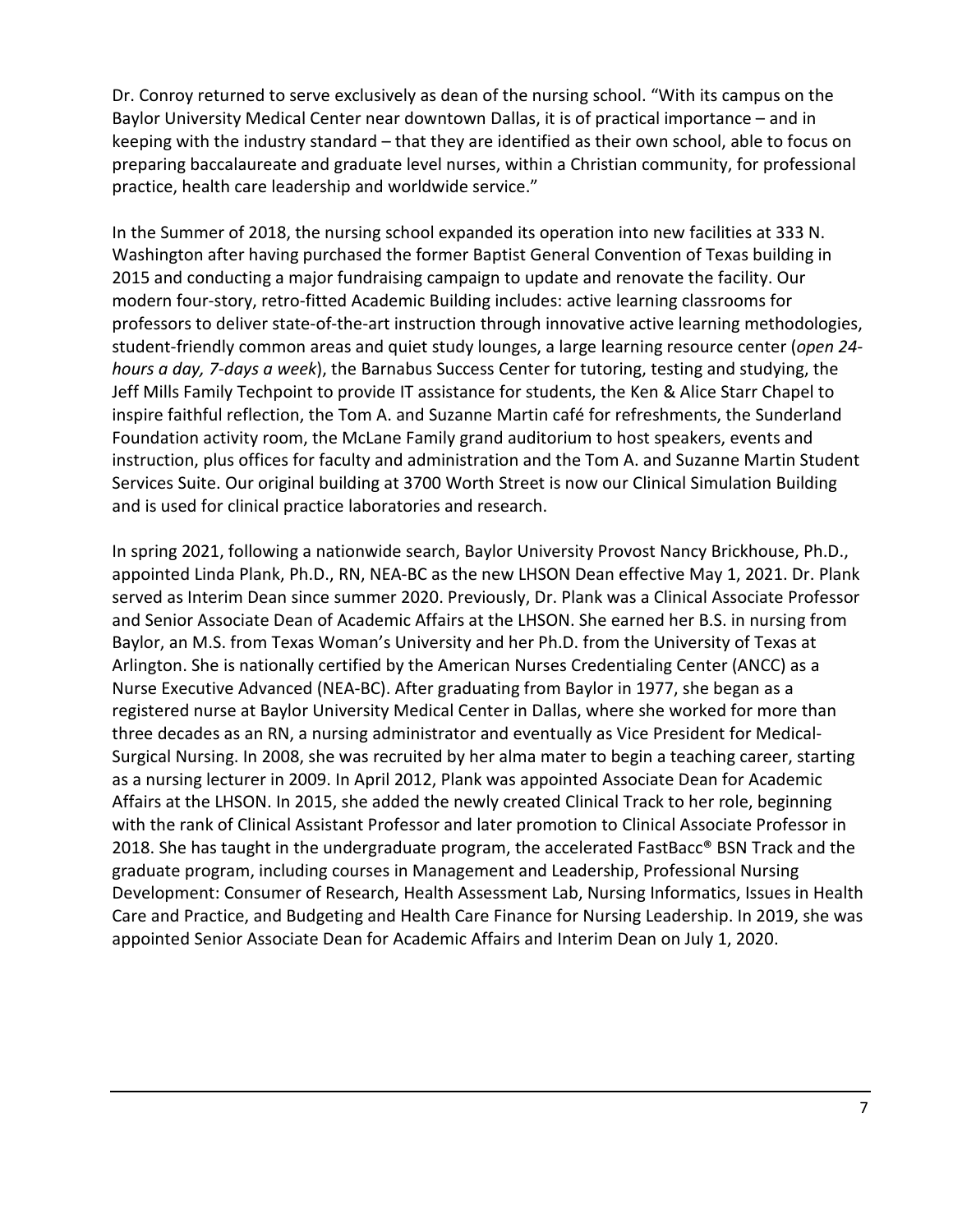Currently, the LHSON offers Bachelor of Science in Nursing (BSN) degrees through Traditional, FastBacc® (*one-year accelerated*) and Distance Accelerated BSN programs. Plus, the LHSON offers an online Doctor of Nursing Practice (DNP) program with tracks that include Family Nurse Practitioner, Nurse-Midwifery, Neonatal Nurse Practitioner, Pediatric Nurse Practitioner, Executive Nurse Leadership and U.S. Army Anesthesia Nursing (USAGPAN).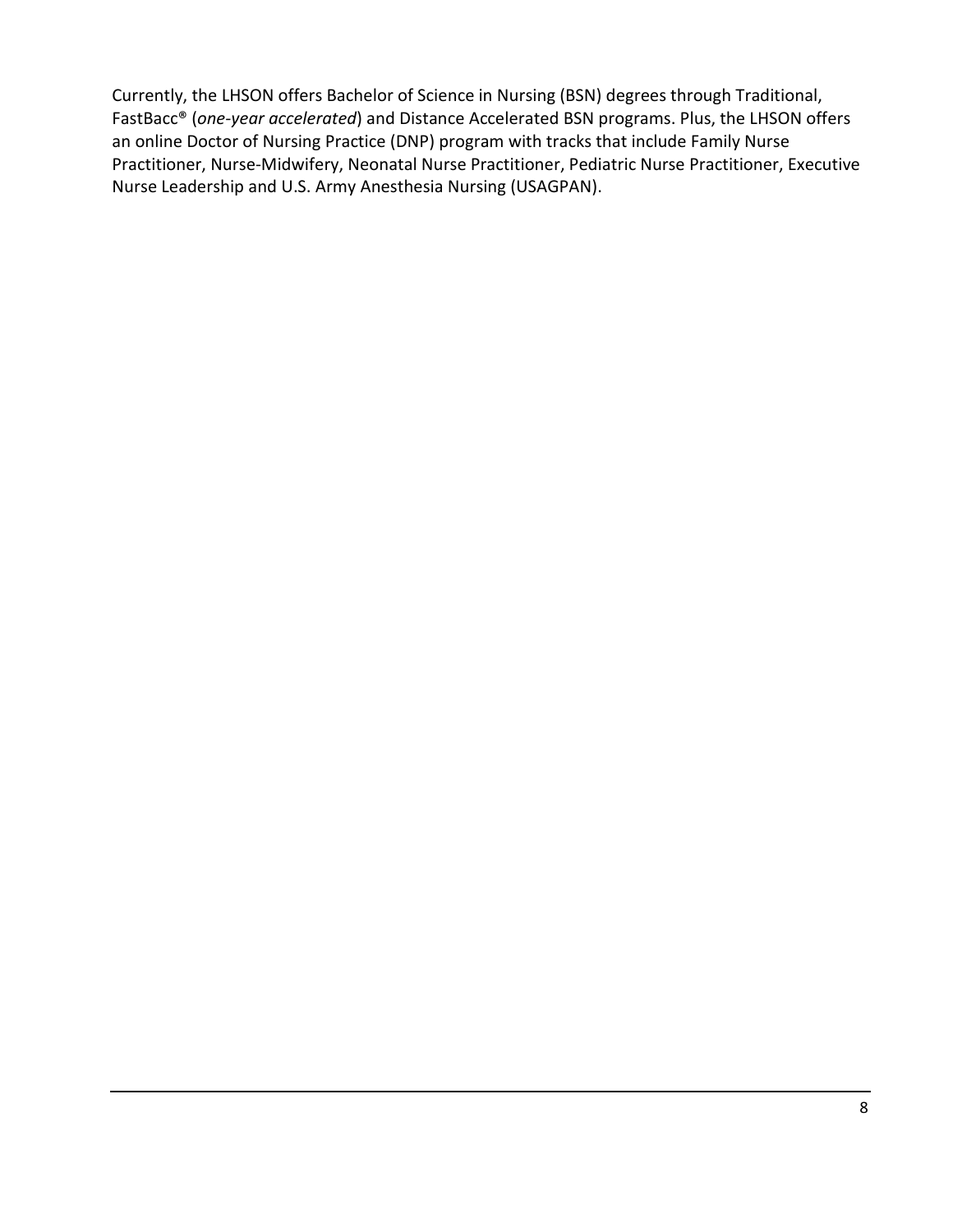# <span id="page-8-0"></span>**GENERAL INFORMATION, POLICIES, PROCEDURES**

#### <span id="page-8-1"></span>**ADDRESS CHANGES**

It is important for University officials to be able to locate and send official correspondence to students. Address changes are made through BearWeb. Failure to receive University notices because of an incorrect address provided by the student will not relieve the student of responsibility for responding to the notice. To change an address, go to BearWeb by typing in the following address in a web browser: [www.baylor.edu/bearweb.](http://www.baylor.edu/bearweb) Log in to BearWeb; click on "Personal Information" and then "Update Addresses and Phone Numbers." If you need assistance, please check with Student Services or contact the HELP desk at 254.710.HELP.

#### <span id="page-8-2"></span>**BADGES**

#### *Baylor University Medical Center Photo I.D. Badges*

All students are required to have an official Baylor Scott & White Health photo I.D. badge as a means of identification. This badge must be worn at all times and is used for parking lot and building access. Students will be given campus ID applications at Preview Day. Motor Vehicle registration forms will be sent out prior to the start of the semester and processed during Orientation.

If a student badge is lost or stolen, a \$25 fee is assessed for replacement badges. There is no fee for replacement of a badge that is broken when you present your existing badge to the DPS office. In order to qualify for a hospital cafeteria discount at Baylor Scott & White facilities, students must wear their campus ID badge.

#### *Louise Herrington School of Nursing Name Badges*

Louise Herrington School of Nursing name badges are available through the Baylor Bookstore. These badges are a required part of the LHSON uniform and must be worn for all clinical experiences.

#### *Baylor University Campus Identification Card*

During each cohort's Preview Day, photos are taken of all incoming new students. This photo will be submitted to Baylor University for printing of your official University identification card. Students must use this identification card anytime they are on the Waco campus, especially if they plan to use facilities or participate in events on the Waco campus.

#### <span id="page-8-3"></span>**CAFETERIA INFORMATION**

ARAMARK food service provides items for purchase in the Café located in the Academic Building of LHSON. In addition, students are entitled to a 20% discount when purchasing food in the Baylor Hospital cafeterias located in the basement of Truett Tower, The Atrium located in the Roberts Tower, and Café Charles in the Sammons building. In order to obtain a discount, students must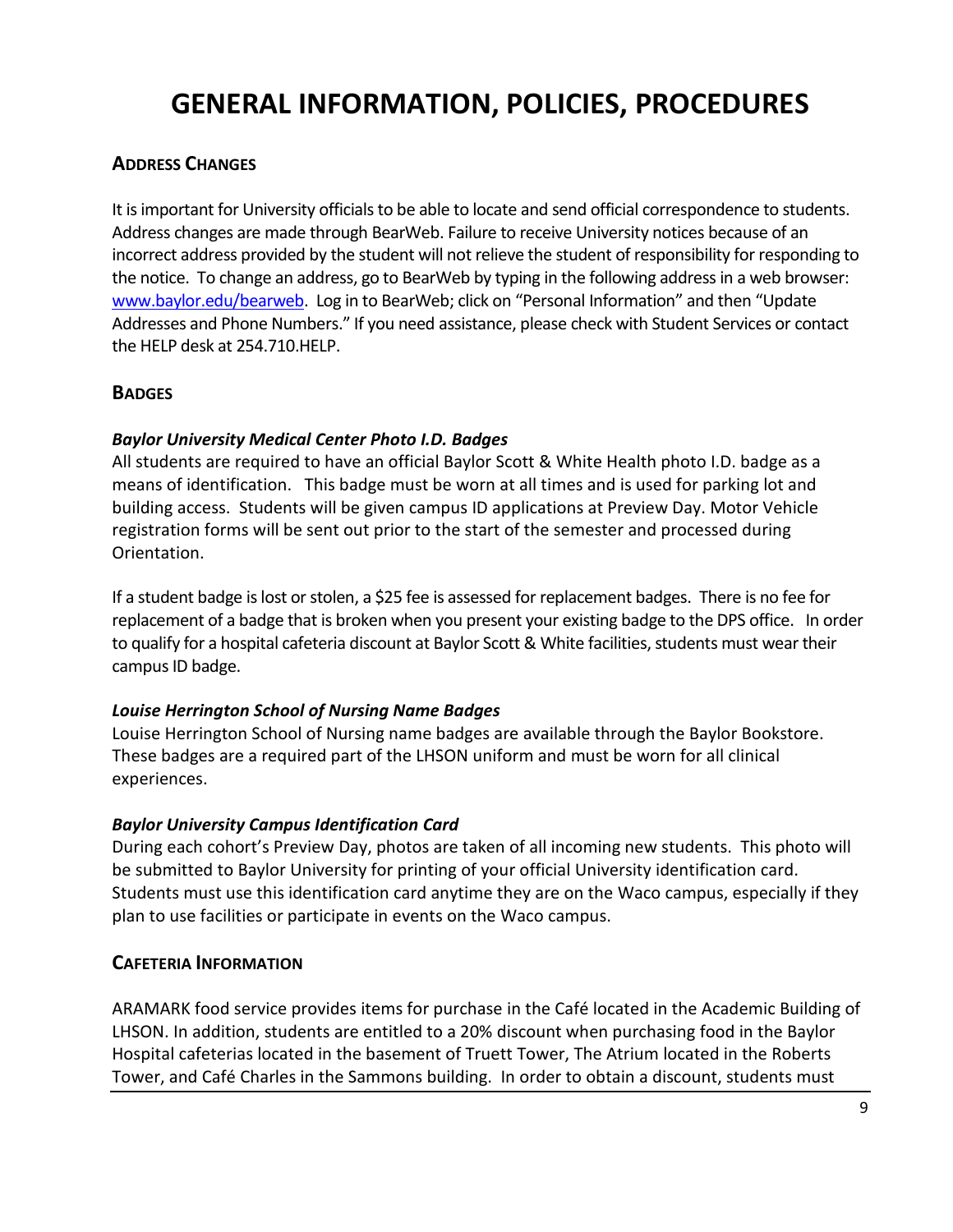wear their Baylor Scott & White issued photo I.D. badge from Parking Services. Specialty or franchised food items may not qualify for a discount.

#### <span id="page-9-0"></span>**CRIMINAL BACKGROUND CHECK AND DRUG TESTING**

Clinical agencies require background checks and drug screens as a condition for clinical placement. Students are required to have a drug screening and two separate criminal background checks (CBC) completed before the student begins classes and/or clinical practicum at LHSON. The first CBC is conducted by the Texas Board of Nursing (TBON), and must be completed prior to the students first day of class. The student is responsible for all required fees to process the Texas Board of Nursing CBC. The second CBC is conducted by CastleBranch and must be completed prior to the student starting their first clinical rotation. Fees connected with the initial CBC conducted by CastleBranch are covered by student fees, however, if an additional CBC is required – this will be the student's expense. Cost for the initial drug screen is also covered by student fees.

Failure to clear the criminal background check with the Texas Board of Nursing (BON) or CastleBranch will prohibit the student from attending the School of Nursing. The student is required to upload their Texas Board of Nursing "Blue Card" confirming FBI clearance to their Castle Branch account. In lieu of the "Blue Card", a student may submit an operations outcome letter, enforcement outcome letter, or eligibility order from the Texas BON to their CastleBranch account. A denial letter from the Texas BON will prohibit a student from participating in any School of Nursing activities. A Texas BON denial letter will result in rescinded admission to the school of nursing. Failure to upload Blue Card or submit letter to school, will prohibit the student from attending the School of Nursing orientations, classes, laboratories or clinical practicums. Students who have a pending criminal case appearing on their CastleBranch background check will be required to have an additional background check processed 30 days following the scheduled court date listed on the background check report. Any additional background checks will be at the cost of the student. The outcome from the pending court case will determine if a student may remain in the nursing program. For references regarding criminal history information please refer to the Texas Nurse Practice Act, Nursing Peer Review & Nurse Compact Licensure Texas Occupations Code Sec. 301.2511 as amended September 2017.

As a student of the School of Nursing, students must submit to a urine drug test within 30 days of their first clinical rotation and may be asked to submit to a drug test anytime throughout the program. Failure to comply with the request for a drug test will be treated equivalent to a positive test result. In accordance with the DFW Hospital Council's Community Standards document, "an individual with a positive drug screen will not be allowed to attend any clinical agency/rotation for a minimum of 12 months. Prior to returning to the clinical agency/rotation, a student must provide proof of a negative drug screen as verified by the college/school." A diluted positive drug screen will be considered positive. A diluted negative drug screen must be repeated. A positive drug test, and therefore inability to participate in clinical courses, will result in the inability to continue in the nursing program for a minimum of 12 months and a referral to the Baylor University Office of Judicial Affairs. Positive Drug Testing results are determined by the Medical Review Officer (MRO) and are the results provided to CastleBranch. MRO drug testing results are considered final. Drug testing result disputes must be handled through the MRO. Drug testing results posted by the MRO will be utilized to determine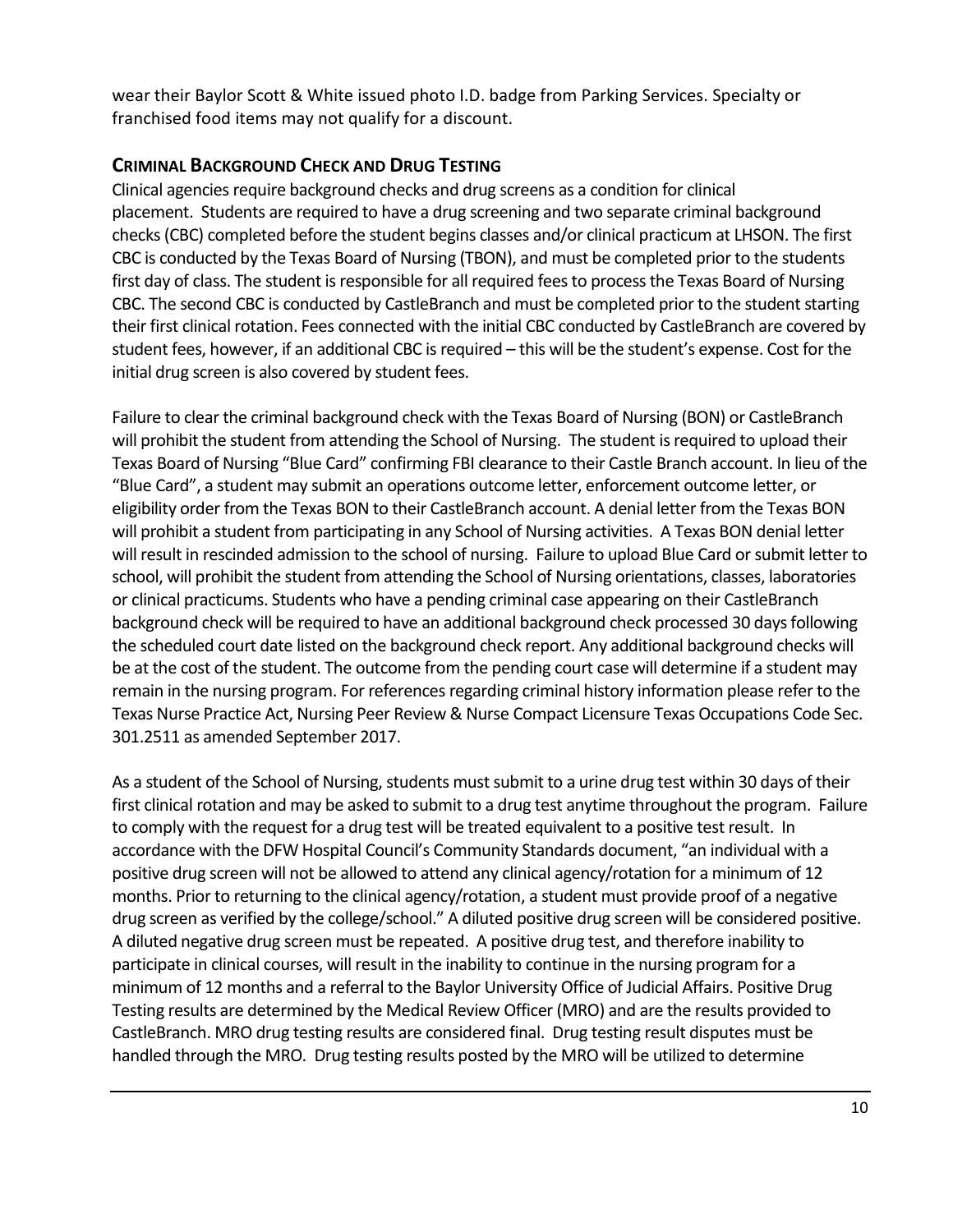eligibility to attend clinical practicums. Baylor University does not obtain drug testing specimens, provide results, or resolve disputes related to positive drug testing results.

Baylor University policy prohibits the unlawful manufacture, possession, use, sale, transfer, or purchase of a controlled substance or another dangerous drug such as a controlled substance analogue (designer drug) on or off the campus. It is also a violation of University policy for anyone to possess, use, or be under the influence of an alcoholic beverage on the campus or at a University-related activity off campus. Anyone violating these policies is subject to disciplinary action ranging from warning to expulsion.

The University believes that spiritual, intellectual, emotional, physical, and social development have their greatest growth free from mind-altering chemicals. Its goal is to provide an environment where the entire campus community is challenged and motivated to live a chemical-free lifestyle.

As a first step toward reaching that goal, the University makes every effort to seek full compliance with University policy and federal, state, and local laws and ordinances; to discourage by every means possible the use of alcohol; to promote sobriety; to provide social and recreational alternatives to the use of alcohol and other drugs; and to offer confidential, effective, and redemptive assistance to employees and students who seek help for substance-abuse problems, while focusing on the development of a comprehensive program of non-residential services.

A student or employee found guilty of noncompliance with the Baylor University policy on alcohol and other drugs is subject to sanctions commensurate with the offenses and any aggravating and mitigating circumstances. Sanctions that may be imposed against a student are found in the Student Disciplinary Policy detailed in the student Code of Conduct, which can be found online at Baylor.edu/judicial affairs.

#### <span id="page-10-0"></span>**EMPLOYMENT OF STUDENTS**

Since the ability to handle combined responsibilities of college and employment is so highly individualistic, there is no policy limiting the number of hours a traditional BSN student enrolled full-time in the School of Nursing may be employed outside of the University. Students employed by the University or School (including work-study students) are limited to working twenty hours per week. Students are strongly advised that work hours should not exceed twenty per week. Employment for the FastBacc BSN students is highly discouraged due to the rigor and intensity of the 12-month curriculum. Students who fail to meet the academic standards in the School of Nursing due to employment will receive no special consideration regardless of financial need. Therefore, students who feel they have to work to pay school expenses should make this need known to the academic advisor and the student financial aid liaison before they are in academic jeopardy.

Students employed by clinical agencies should be aware that neither the University nor the School of Nursing assumes any responsibility for their activities as employees of an agency.

Following completion of the first semester, part-time employment is sometimes available for nursing students at Baylor University Medical Center and other Dallas area hospitals during the junior and senior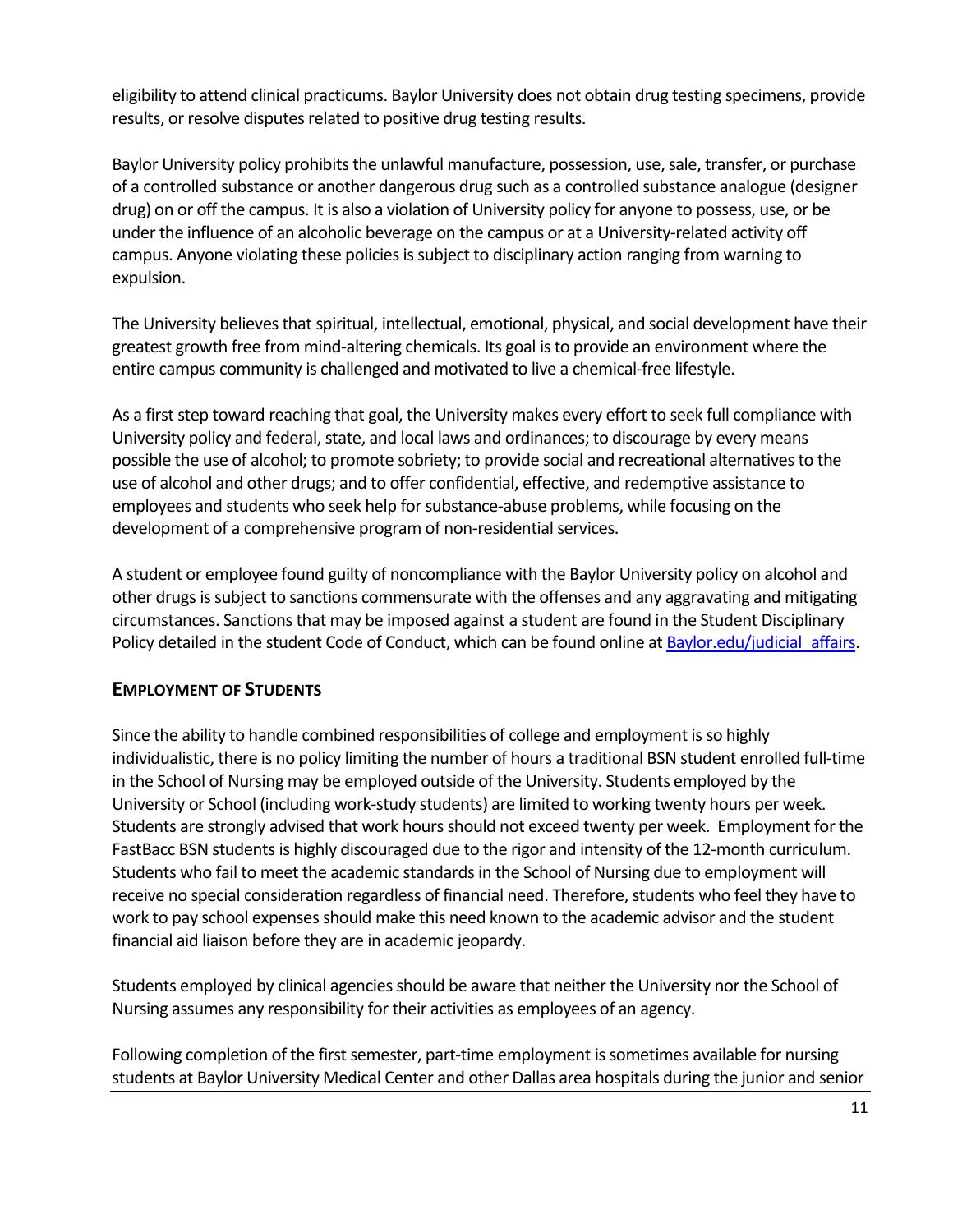years. Budgetary restrictions may limit such opportunities, so students should not depend on jobs being available. In these positions, students assume responsibilities that are commensurate with their level of education. All students needing information regarding job availability are encouraged to contact the Coordinator of Career Services in Student Services for further information. Baylor University Louise Herrington School of Nursing name badges and scrubsshould not be worn when students are employed by hospitals or agencies.

#### <span id="page-11-0"></span>**HAZARDOUS WEATHER**

Information regarding closure/delay will be sent via our University Emergency Notification System. The alert system will send notice by **phone**, SMS **text** and **e-mail** to all information registered on BearWeb. To stay informed of important updates, please make sure your information is always current. **[Login to](https://bearweb.baylor.edu/PROD8/twbkwbis.P_GenMenu?name=homepage)  [BearWeb](https://bearweb.baylor.edu/PROD8/twbkwbis.P_GenMenu?name=homepage)** to update your information.

Weather related school closings and/or delays will also be posted on the Undergraduate Nursing and Graduate Nursing Current Student pages under [Hazardous Weather Policy.](https://www.baylor.edu/nursing/index.php?id=928879) **Please note that closings may differ between the Waco and Dallas' campuses.**

*\*In addition to the above notifications, notice may also be posted to WFAA TV (Ch. 8)*

#### <span id="page-11-1"></span>**JUDICIAL ADMINISTRATION**

In addition to the policies set forth in this handbook, Louise Herrington School of Nursing students are also held to the Baylor University Code of Conduct. This Code of Conduct can be found online at baylor.edu/judicial affairs. Conduct violations not related to the Honor Code may be handled by the Office of Judicial Affairs in Waco. Procedures for navigating the judicial process are available on their web page listed above. Any questions about this process may be directed to their office in Waco or to the Director of Student Services in Dallas.

#### <span id="page-11-2"></span>**NAME CHANGES**

To report a name change, a student must fill out an official name change form available in Student Services. Please follow the procedure below to officially change your name with the University:

- 1. Complete a "Request for Change of Name."
- 2. Bring original documentation of official change (i.e. Marriage License, Social Security Card etc.)
- 3. Have the notary in Student Services make a copy of the original document and notarize the copy verifying that the original was presented.
- 4. Have the notary fax the form and notarized document to the Waco Campus

**NOTE**: You may also fill out the form and mail it along with your original, official document to the Registrar Office on the Waco campus.

**NOTE: Name changes that occur during the academic year will require students to replace all name badges with the student's correct name. Name badges must reflect the student's legal name.**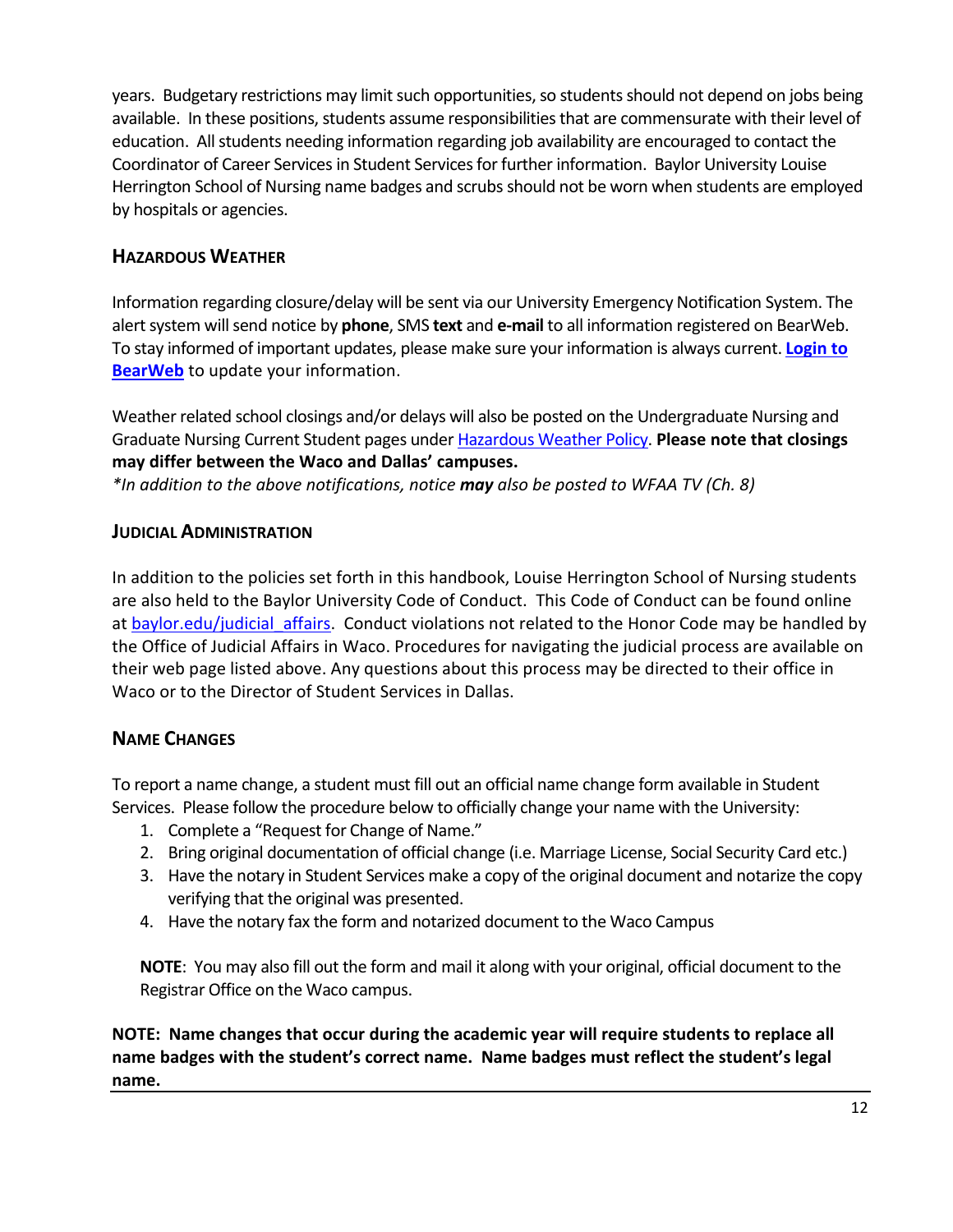#### <span id="page-12-0"></span>**PARKING FACILITIES**

(*The fees and procedures in this section are subject to change by the Baylor University Medical Center Public Safety Office. Students will be notified of any and all changes.)*

The Parking Services Department of Baylor University Medical Center handles all matters pertaining to parking for students in the School of Nursing. The Office o[f Parking Services](https://www.bswhealth.com/SiteCollectionDocuments/locations/dallas/parking-locations-bumc.pdf) is located at 4005 Crutcher [Street,](http://www.baylor.edu/content/services/document.php/92468.pdf) Suite 200 (214-820-7275). Hours are 8:00am - 4:30pm Monday through Wednesday and 7:00am – 4:30pm on Thursday and Friday. If students need to have identification badges made, they must arrive 15 minutes prior to closing. Students will be given all necessary forms for ID and parking prior to Orientation. These forms must be completed and returned to Student Services.

A \$50 annual fee will be required for all student parking decals. Parking is assigned by the Parking Services Department at Baylor University Medical Center. All students are assigned to park in the LHSON Academic Building's underground parking garage level P2 (all spaces), level P1 (spaces 92-134 ONLY) and to Lots 44 and 45. Students are required to park in the garage first and overflow to the hospital lots only when the garage is full. A counter is located near the garage entrance which provides a count of how many spaces are available in the garage. Students are not permitted to park in any other parking lots or visitor spaces. **Under NO circumstances are students allowed to park at the Landry Center**. Vehicles will be ticketed and/or towed at students' expense. Security escorts to and from parking areas are available upon request, day or night. For a security escort, dial 214-820-4444.

#### <span id="page-12-1"></span>**SECURITY**

To provide security in the Nursing School, the exterior doors are locked at all times. Students have access to the building 24 hours a day but will need their BUMC campus ID badge for entering the parking garage, the building, and the elevators. The third and fourth floors are off limits after 5:00pm on weekdays and on the weekends unless accompanied by a faculty or staff member. If a badge does not work, take it to Parking Services for replacement.

#### <span id="page-12-2"></span>**STUDENT REPRESENTATION ON UNIVERSITY COMMITTEES**

Serving as a student representative on a School of Nursing or University committee is an extremely important role and carries with it certain responsibilities. Student representatives on LHSON committees serve on the Undergraduate Academic Policies, Undergraduate Curriculum, Missions Committee, and Program Effectiveness Committees. The following are some guidelines that will help student representatives function with efficiency and effectiveness as they assume this role and represent their peers. The representative will:

- 1. Attend each meeting and if unable to attend make arrangements for elected alternate to attend.
- 2. Inform the committee chairman if unable to attend and identify the alternate representative.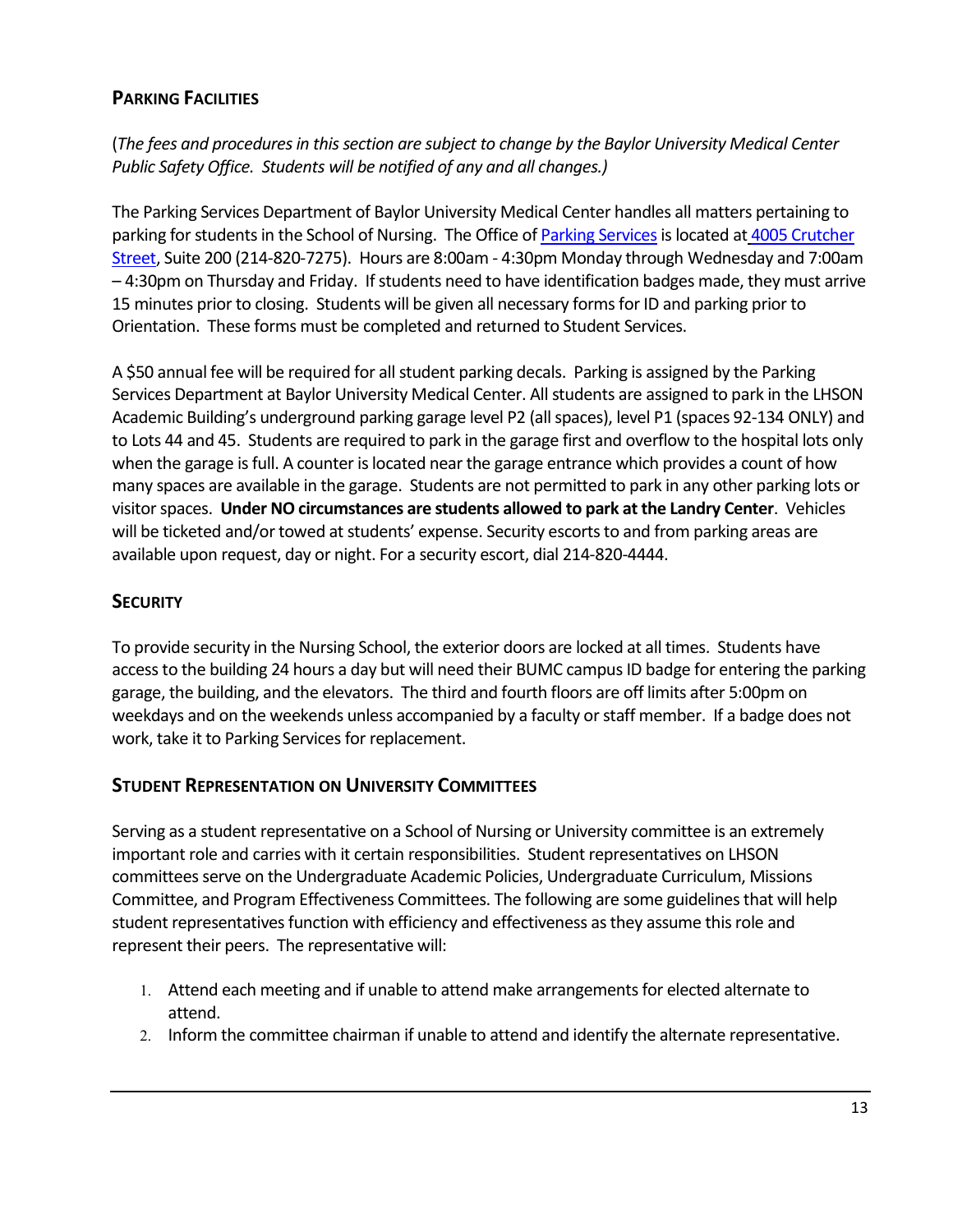- 3. Represent the concerns of the student body related to the areas of responsibility of the committee in an unbiased, objective manner.
- 4. Recognize that the committee is not a decision-making body, but advisory in nature, which makes recommendations to be acted on by the faculty as a whole. It is important when eliciting student input and reporting deliberations that items discussed in the meeting be presented to the student body in this context.

#### <span id="page-13-0"></span>**UNIVERSITY CORRESPONDENCE**

The University, School of Nursing, faculty, and staff will send official correspondence to students via email using Baylor assigned student email addresses. Faculty may allow student communication via text messaging for information purposes. However, all official communication is via Baylor e-mail. Each Baylor student is personally responsible for checking their e-mail at least **once daily** for receipt of official University correspondence.

<span id="page-13-1"></span>The flat-screen televisions on each floor of the Nursing School display important and necessary information for students' benefit. Information relating to student activities, deadlines, upcoming events, and general information will be posted there.

# **STUDENT SERVICES**

#### <span id="page-13-2"></span>**HEALTH SERVICES FOR STUDENTS**

The School of Nursing has an arrangement with the Family Medical Center at Baylor, located at 3600 Gaston Ave. Suite 1109B in Barnett Tower. Although these services do cost the student, the practice takes most insurance plans. The practice has four physicians and has committed to same-day appointments for nursing students. Students should call ahead (214-820-8300) to make an appointment and must take their insurance card to the appointment. The Employee Health Clinic is also available to students for immunizations. The clinic is located in Suite 1130 in Barnett Tower and their phone number is 214-820-3323.

#### <span id="page-13-3"></span>**COUNSELING SERVICES**

Various avenues for personal counseling services are available to students on the Dallas campus. LHSON has contracted with **Sparrow House Counseling**, a professional practice close to the campus, to provide a spectrum of counseling services to LHSON students. Students may attend up to six individual sessions at no cost. After that, Sparrow House counselors are available for an hourly fee but do accept many insurance policies. The counselors have experience with a wide range of issues such as anxiety, depression, eating disorders, and family counseling. All members of their staff are professional counselors who provide sound counseling from a Christian perspective. To take advantage of this service, please contact Sparrow House at 214-736-9955 and identify yourself as a Baylor Nursing student.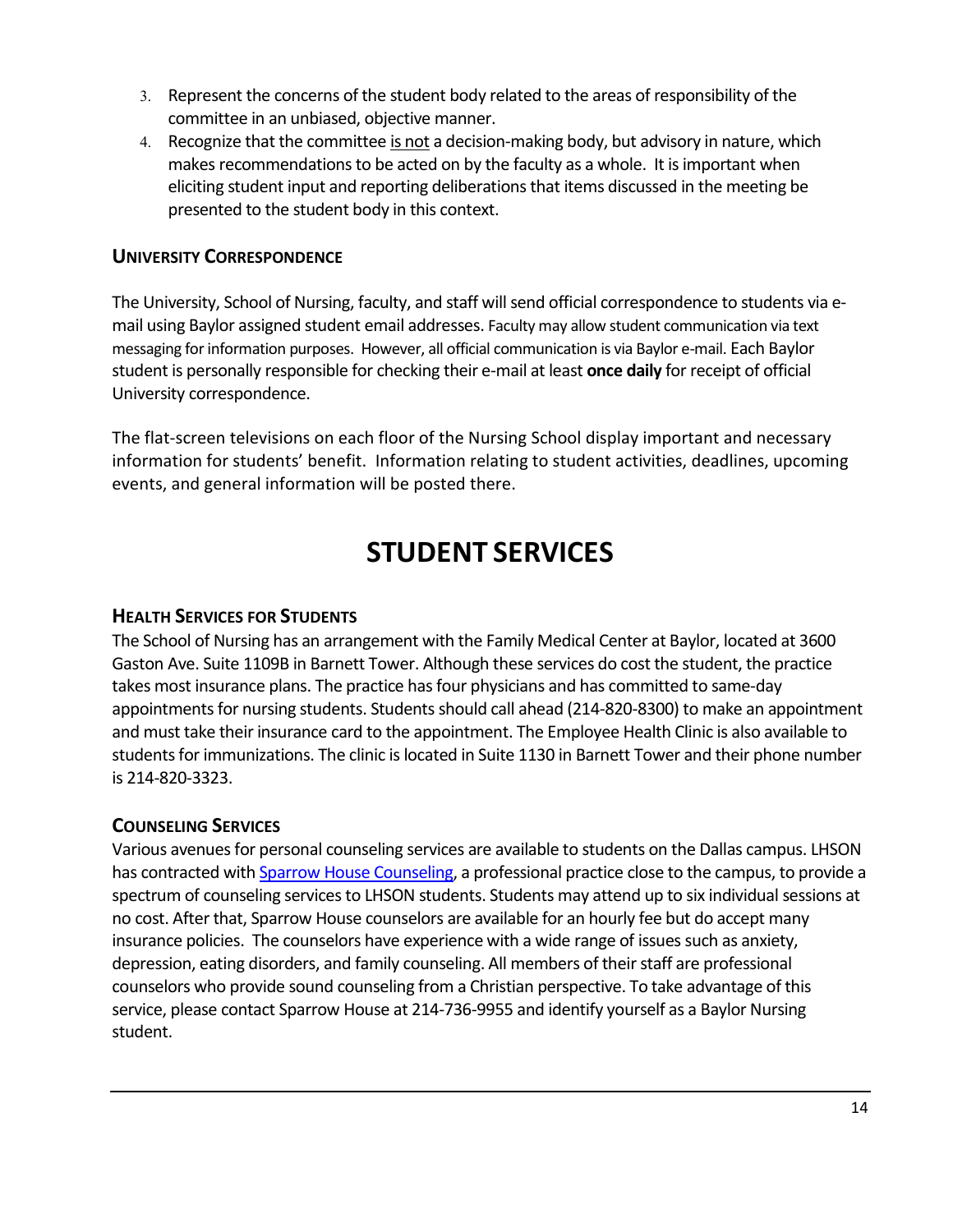The Chaplain and Coordinator of Student Ministries along with the Director of Student Services are available to assist students with certain informal counseling needs—usually related to issues centering around relationships, family, dating, preparation for marriage, goals, stress management, etc. Both can make referrals as needed for more formal counseling. The faculty often provides informal counseling related to academic performance and makes referrals to those students having the need for more indepth, long-term assistance.

#### <span id="page-14-0"></span>**EVENT TICKETS**

#### *Athletic Events*

Nursing students are entitled to free athletic tickets to all home (Waco) games. Football tickets are available for online reservation beginning at 5.00pm 6 days prior to the next home game. Students will have the capability of using their smart phone or print at home options for their tickets. A student ID is required for admittance to the stadium. Students that have reserved a ticket and are no longer able to attend may return tickets through the online return process by noon two days in advance of kick-off. Student tickets are not transferable and not able to be sold. For all other home athletic events, students may show their ID at the door. If any student wishes to attend games not played in Waco, the full gate price will have to be paid.

#### **Student Activities in Waco**

Students may find out more information and order tickets to Student Activities events such as Sing and Pigskin Review by accessing the Bill Daniels Student Center Ticket Office website at <http://www.baylor.edu/studentactivities/ticketoffice/>For event tickets that are not being sold online, nursing students may contact the Ticket Office, identify themselves as students from the school of nursing, and the staff will take their order by phone (254-710-3210) and either place their tickets at will call or mail them to the students. A fee will be attached with mailing.

#### <span id="page-14-1"></span>**FINANCIAL AID**

Baylor is committed to helping students from all financial backgrounds achieve their dreams of gaining a quality education. There are several options for financing your education. The Financial Aid Office will work with you to determine your eligibility for scholarships, grants, loans and work-study programs. To be considered for need-based financial aid and deferred repayment on federal and state student loans, students will need to complete the FAFSA a[t www.fafsa.ed.gov.](http://www.fafsa.ed.gov/) There is no fee to file a FAFSA. **Baylor's Title IV School Code: 003545**

For questions regarding financial aid, please contact the Office of Student Financial Aid at: Email: Financial Aid@baylor.edu ; Toll Free: 1-800-BAYLOR-U, option 8; Phone: 254-710-2611; Fax: 254-710-2695 or the Financial Aid Manager at the School of Nursing in Dallas at 972-576-9221 / [endalk\\_tulu@baylor.edu](mailto:endalk_tulu@baylor.edu)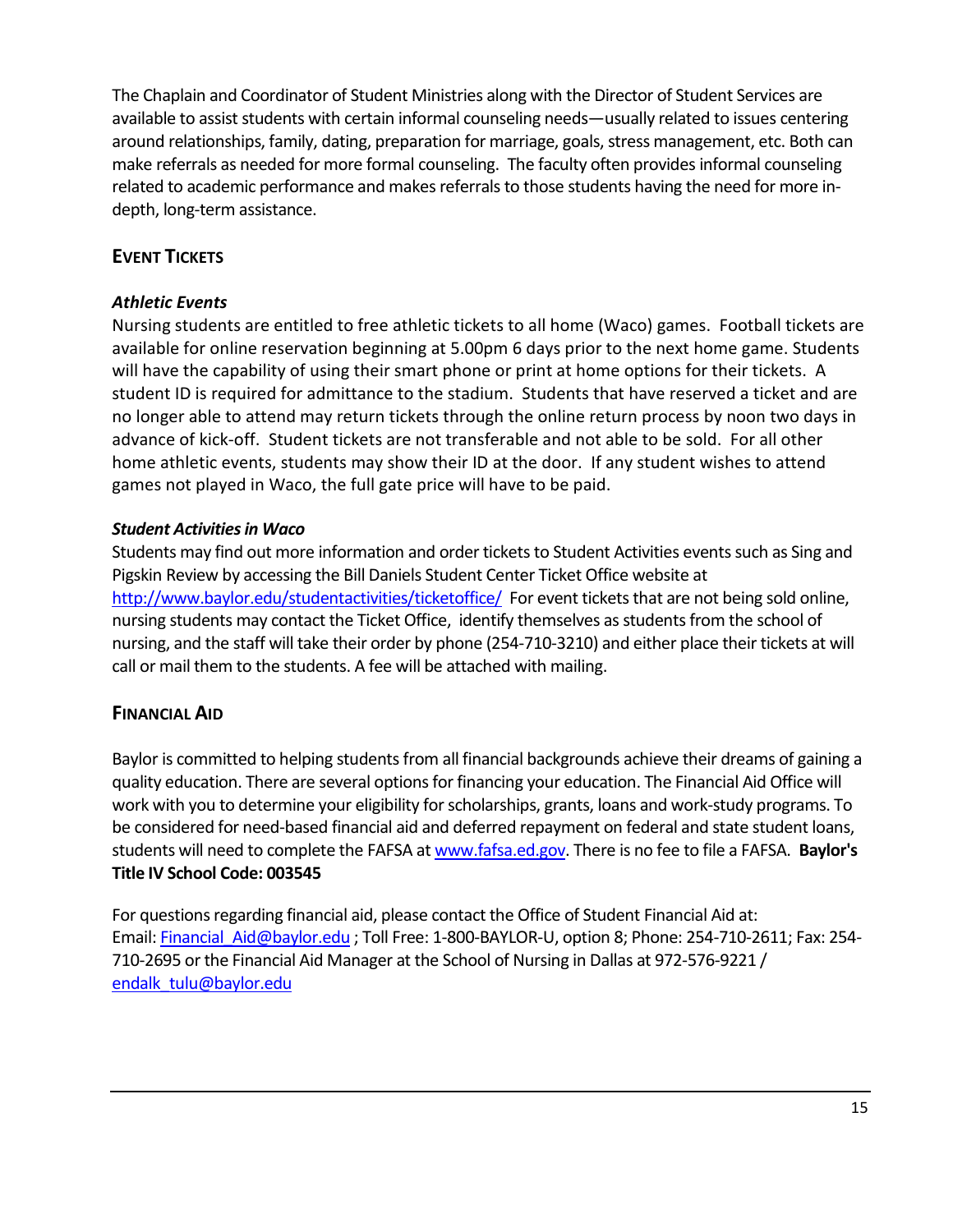#### <span id="page-15-0"></span>**INSURANCE**

#### *Professional Liability Insurance*

Baylor University Louise Herrington School of Nursing pays each student's professional liability insurance premium. Limits of Professional Liability are \$1,000,000/\$3,000,000, which pay up to \$1,000,000 for each claim and up to a total of \$3,000,000 in any one year. Payment is made by the insurance company on claims arising out of real or alleged malpractice, regardless of the number of claims or persons involved, when the injury being claimed is the result of error, accident or omission. Payment of all court costs is also provided. Expert legal counsel and claims adjusters are immediately available in all sections of the country to aid and defend the insured without cost.

Under this program students are covered only for malpractice related to their normal curriculum, studies and assignments 24 hours a day, working in or out of school including vacation and days off. Coverage under your Student Blanket Insurance policy terminates on the date of your graduation.

#### *Student Health Insurance*

#### **All students are required to carry their own health insurance throughout the entire program**.

Student health insurance is available for all Baylor University students who have a need for protection beyond that which may be available under a family or personal hospitalization/major medical program. This plan is underwritten by ACE American Insurance Company, Philadelphia, PA, and is administered by:

Academic Health Plans Local 817-479-2100 P.O. Box 1605 Toll Free 888-308-7320 Colleyville, Texas 76034-1605

You may visit their website at http://baylor.myahpcare.com/ or contact the Waco Insurance Claims Coordinator Betty Fornelius at 254-710-1493 or e-mail: Betty Fornelius@baylor.edu

#### <span id="page-15-1"></span>**NOTARY PUBLIC SERVICE**

Notary Public Services are available to all students free of charge. The following staff members serve as a notary public:

**[Jennett](mailto:Debra_Milam@baylor.edu?subject=Notary%20Services%20Needed) Hale**, Student Services Office Manager, Student Services Suite, suite 115.03, Academic Building **[Wendy](mailto:Rebecca_Robbins@baylor.edu?subject=Notary%20Services%20Needed) Craver,** Office Manager, Academic Affairs, 408.16, Academic Building

#### <span id="page-15-2"></span>**STUDENT ORGANIZATIONS**

#### *Baylor Student Nurses' Association (BSNA)*

Baylor Student Nurses' Association is a local chapter of the National Student Nurses' Association (NSNA), the only national organization for nursing students and the largest independent student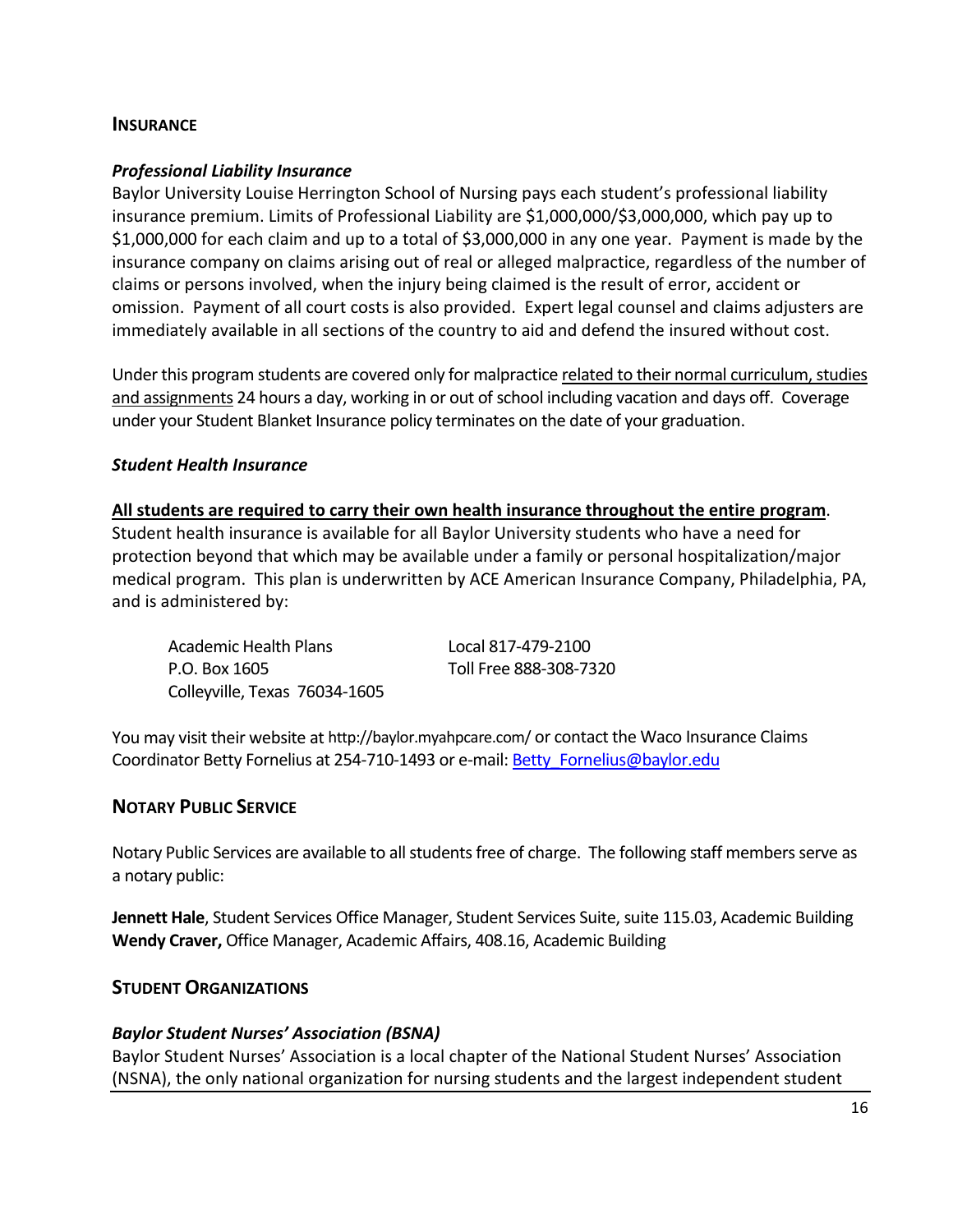organization in the United States. Membership is open to all students in programs leading to initial licensure as a registered nurse. Although the BSNA is student-led, this organization does have a faculty sponsor. For more information, please contact the faculty sponsors, Drs. Ethany Howden and Libby Rosonet.

NSNA's mission is to mentor students preparing for initial licensure as registered nurses, and to convey the standards, ethics, and skills that students will need as responsible and accountable leaders and members of the profession. Benefits of belonging to BSNA are eligibility for scholarships, a year's subscription to *Imprint* (the only magazine for nursing students), malpractice insurance, the NSNA annual convention, uniform discounts, and a voice in Washington, among others.

Baylor Student Nurses' Association meets monthly to plan events for community service and fundraising activities. Members are offered opportunities to broaden their nursing education by being exposed to special seminars and the state convention of nursing students. Fund raising projects are planned to provide scholarships to attend conventions and seminars and to provide a budget for recruitment of new members in NSNA. Offices to be filled for BSNA are: president, vice president, secretary, treasurer, community, and chaplain.

Baylor Student Nurses' Association is intended to facilitate the transition to the professional organization, American Nurses' Association, upon graduation of the student nurse. It is also intended to enhance your educational experience at Baylor University Louise Herrington School of Nursing.

#### *Nurses Christian Fellowship (NCF)*

Nurses Christian Fellowship (NCF) is both a Christian professional organization and a ministry of and for nurses and nursing students. NCF is a ministry of **[InterVarsity Christian Fellowship.](http://www.intervarsity.org/about/our/our-purpose)** In response to God's love, grace and truth: The Purpose of Nurses Christian Fellowship, as a ministry of InterVarsity Christian Fellowship/USA, is to establish and advance in nursing, within education and practice, witnessing communities of nursing students and nurses who follow Jesus as Savior and Lord: growing in love for God, God's Word, God's people of every ethnicity and culture and God's purposes in the world.

The Baylor NCF chapter faculty sponsors are Dr. Melissa Neathery and Dr. Shelby Garner. Contact them for additional information.

#### *Sigma Theta Tau International (STTI)*

Sigma Theta Tau International is the National Honor Society for Nursing. The Eta Gamma Chapter, at the Louise Herrington School of Nursing, was established in the spring 1984 semester.

The purpose of the organization is to:

- a) recognize the achievement of superior quality scholarship;
- b) development of leadership qualities;
- c) foster high professional standards;
- d) encourage and support research and other creative work in nursing;
- e) strengthen commitment on the part of individuals to the ideas and purposes of the profession of nursing.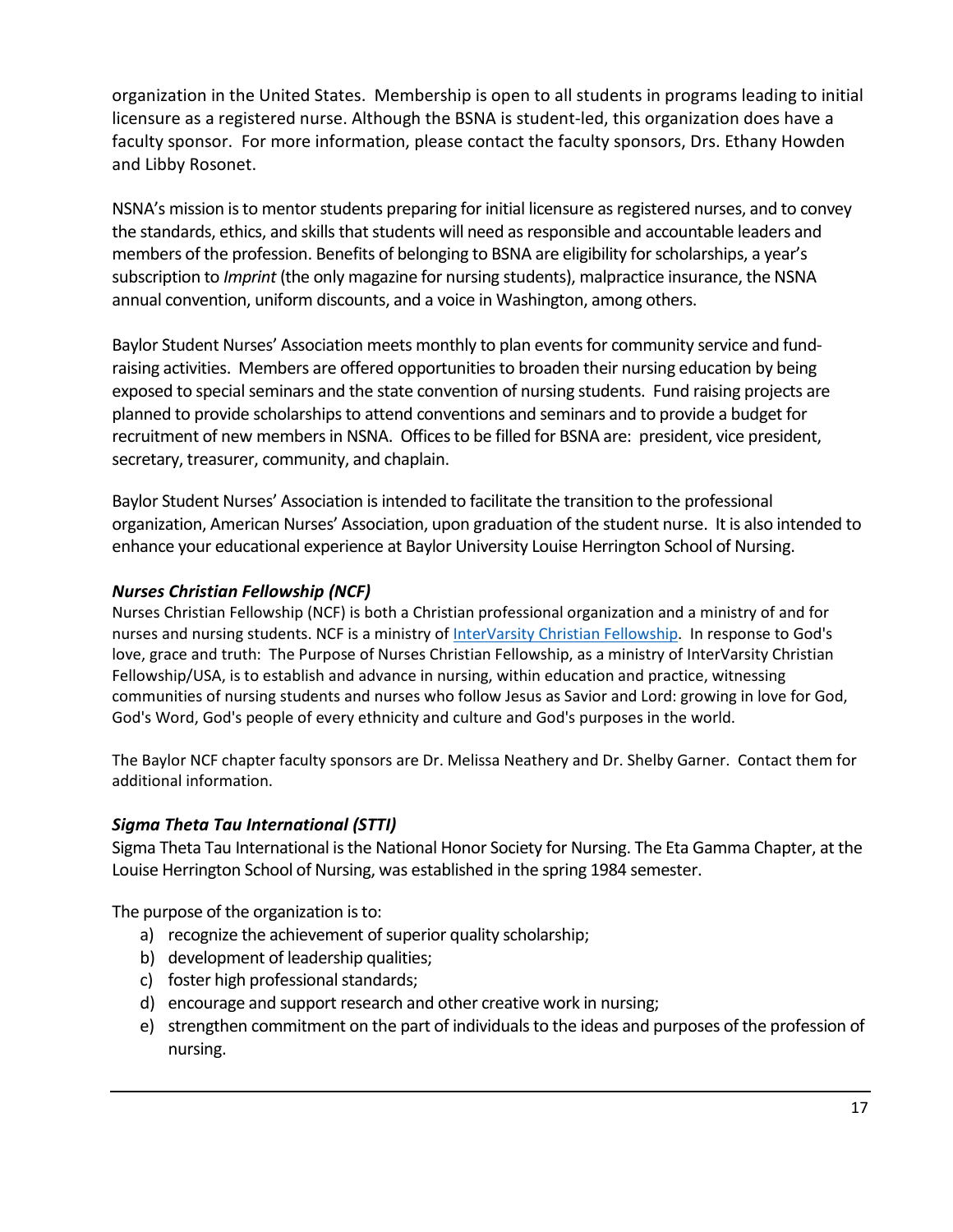This organization accepts student, faculty and community leader nominations. Eligibility for Student membership includes:

- 1. Completion of at least one-half of the required Nursing Curriculum.
- 2. Must demonstrate evidence of professional leadership ability or potential ability.
- 3. Must have a GPA of at least 3.0 on a 4.0 scale, and rank in the upper 35 percent of the graduating class. (Thirty-three percent of any one graduating class is offered admission to the Society)
- 4. Must be present at the Induction Ceremony to be inducted.
- 5. Must pay all fees before admission to membership.

#### *University Sponsored Student Activity Policy and Procedure*

In order to provide professional and experiential learning opportunities for all students, occasional university student activities may conflict with scheduled classes. When a university scheduled student activity conflicts with a student's class schedule, the student may be eligible for an excused absence. The student event faculty sponsor will notify the Associate Dean for Pre-licensure Programs of the scheduled school sponsored activity and the number of students involved in the activity. The faculty sponsor will complete all required travel documents and/or risk management documents when appropriate.

In order for students to utilize excused absences for school activities, students:

- Must be passing the class(es) they are requesting to miss.
- Must be in compliance with Baylor University honor code and conduct policies in all university classes.
- Must fill out the Make Up Exam form (even if they are not going to miss an exam) in order for the school to be aware of all classes the student will be missing. Make up exams will be rescheduled with the instructor and administrative staff according to current policy. Forms must be submitted to the organization/activity faculty sponsor for appropriate coordination.
- Complete paperwork and communicate directly with their course faculty in person and email to ensure the faculty is aware that the student will not be in class. Communication with course faculty should occur at least 2 weeks prior to planned absence when possible.

Students missing a clinical course except for Transition to Practice will be given an alternate assignment that will be coordinated with the Level Coordinator, clinical faculty, and the student organization/activity faculty sponsor. Transition to Practice students will reschedule their clinical rotation in collaboration with their clinical faculty and preceptors. Transition to Practice students must complete their clinical experiences within the timeframe allocated to their clinical rotation. All ten clinical shifts must be completed in this capstone course. Failure to comply with the procedures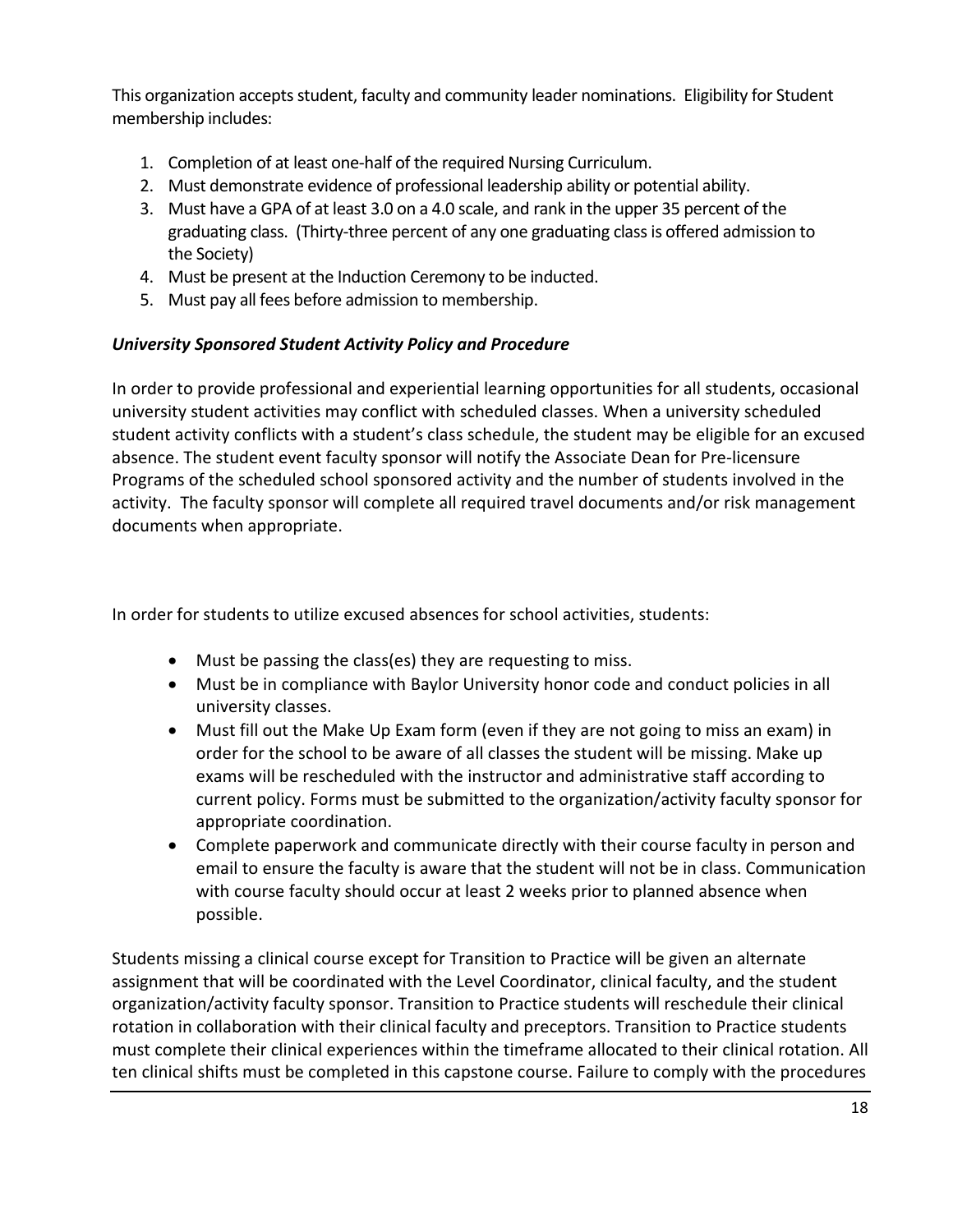outlined could result in unapproved absences that will impact attendance in clinical, classroom, exam make-up, and could impact the final course grade.

#### <span id="page-18-0"></span>**RECREATIONAL ACTIVITIES**

Recreational activities for nursing students are under the direction of the Director of Student Services and the Chaplain. Various social and cultural activities are sponsored during the school year. Students are provided with information regarding Waco campus events and activities such as football games, the annual Pigskin Revue, and All University Sing, Dia del Oso, as well as cultural activities and events occurring in the Dallas Metroplex area. Information about these activities can be obtained in the Student Services Office.

#### <span id="page-18-1"></span>**STUDENTS WITH DISABILITIES**

All students admitted to Baylor University Louise Herrington School of Nursing must be able to meet the **Core Performance Standards**for admission and progression with or without accommodations. Students sign and submit the form at the time of application. Students who are seeking support services from the Baylor University Office of Access and Learning Accommodation (OALA) on the basis of diagnosed disability are required to submit documentation to verify eligibility under Section 504 of the Rehabilitation Act of 1973.

#### *Steps for Requesting Accommodations with the Office of Access and Learning Accommodation (OALA) at Baylor University:*

1. Students who are seeking support services from the Office of Access and Learning Accommodation, on the basis of a diagnosed disability, are required to fill out an application and present current (preferably within the last three years) and appropriate documentation, so as to verify eligibility under Section 504 of the Rehabilitation Act of 1973. The Office of Access and Learning Accommodation is located in Waco in the Paul L. Foster Success Center, in the Sid Richardson building, Suite 190. The application can be found online at<http://www.baylor.edu/oala/>Drop off, mail, fax, or email any paperwork that documents your disability, along with your OALA application to:

> Office of Access and Learning Accommodation Baylor University One Bear Place #97204 Waco, Texas 76798 FAX: 254-710-3608 Email: OALA@baylor.edu

2. The application and documentation will go before the Documentation Review Committee (DRC) where eligibility for services will be determined. The committee meets each week throughout the year (except holidays). All required documentation must be received in the OALA office before 5 p.m. on Thursdays to be evaluated during each week's review process. Anything received after 5 p.m. on Thursday will be reviewed the following week. Please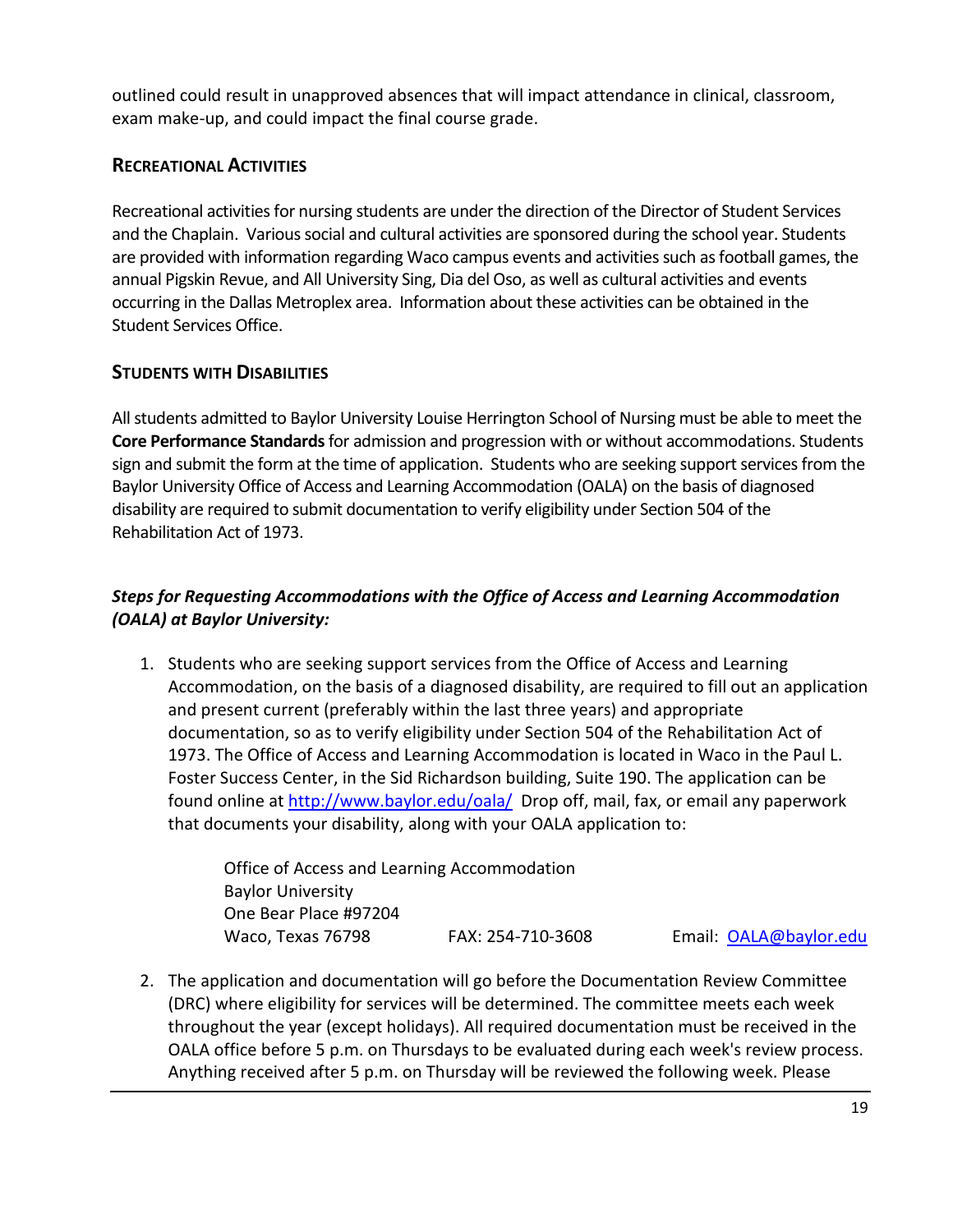allow two (2) business days for an OALA Disability Advisor to contact you after your documentation has been reviewed via email.

- 3. Once the documentation has been reviewed by the Documentation Review Committee and it has met the documentation standards, the student must make an appointment with an assigned Disability Advisor in order to be considered "registered" with the office. Note: Because of the distance from the main campus, nursing students may schedule a phone appointment rather than an in-person meeting.
- 4. At the beginning of each semester, students will be responsible for logging into their BearWeb account and selecting the professors who would need to receive an accommodation letter. Once the students have completed that step, the professors will receive an email displaying the accommodation letter. Students will still need to arrange a meeting with each course instructor at the beginning of each semester in order to discuss and prearrange accommodations. The faculty can then work with the student on arranging accommodations or assistance appropriate for the disability and as defined by law after the student provides documentation from the Office of Access and Learning Accommodation.
- 5. Repeat step 4 at the beginning of each semester.

Contact the Coordinator of Academic Success at LHSON if you have questions or need assistance with this process.

#### <span id="page-19-0"></span>**BAYLOR UNIVERSITY TITLE IX**

#### *Sexual and Gender-Based Harassment and Interpersonal Violence Policy*

Baylor University does not discriminate on the basis of sex or gender in any of its education or employment programs and activities, and it does not tolerate discrimination or harassment on the basis of sex or gender. If you or someone you know would like help related to an experience involving sexual or gender-based harassment, sexual assault, sexual exploitation, stalking, intimate partner violence, or retaliation for reporting one of these type of prohibited conduct, please contact the Title IX Office at (254)710-8454 or report online a[t www.baylor.edu/titleix.](http://www.baylor.edu/titleix)

The Title IX office understands the sensitive nature of these situations and can provide information about available on- and off-campus resources, such as counseling and psychological services, medical treatment, academic support, university housing, and other forms of assistance that may be available. Staff members at the office can also explain your rights and procedural options if you contact the Title IX Office. You will not be required to share your experience. **If you or someone you know feels unsafe or may be in imminent danger, please call the BUMC Police Department (214-820-4444) or Dallas Police Department (9-1-1) immediately.** For more information on the Title IX Office, the *Sexual and Gender-Based Harassment and Interpersonal Violence policy*, reporting, and resources available, please visit the website provided above.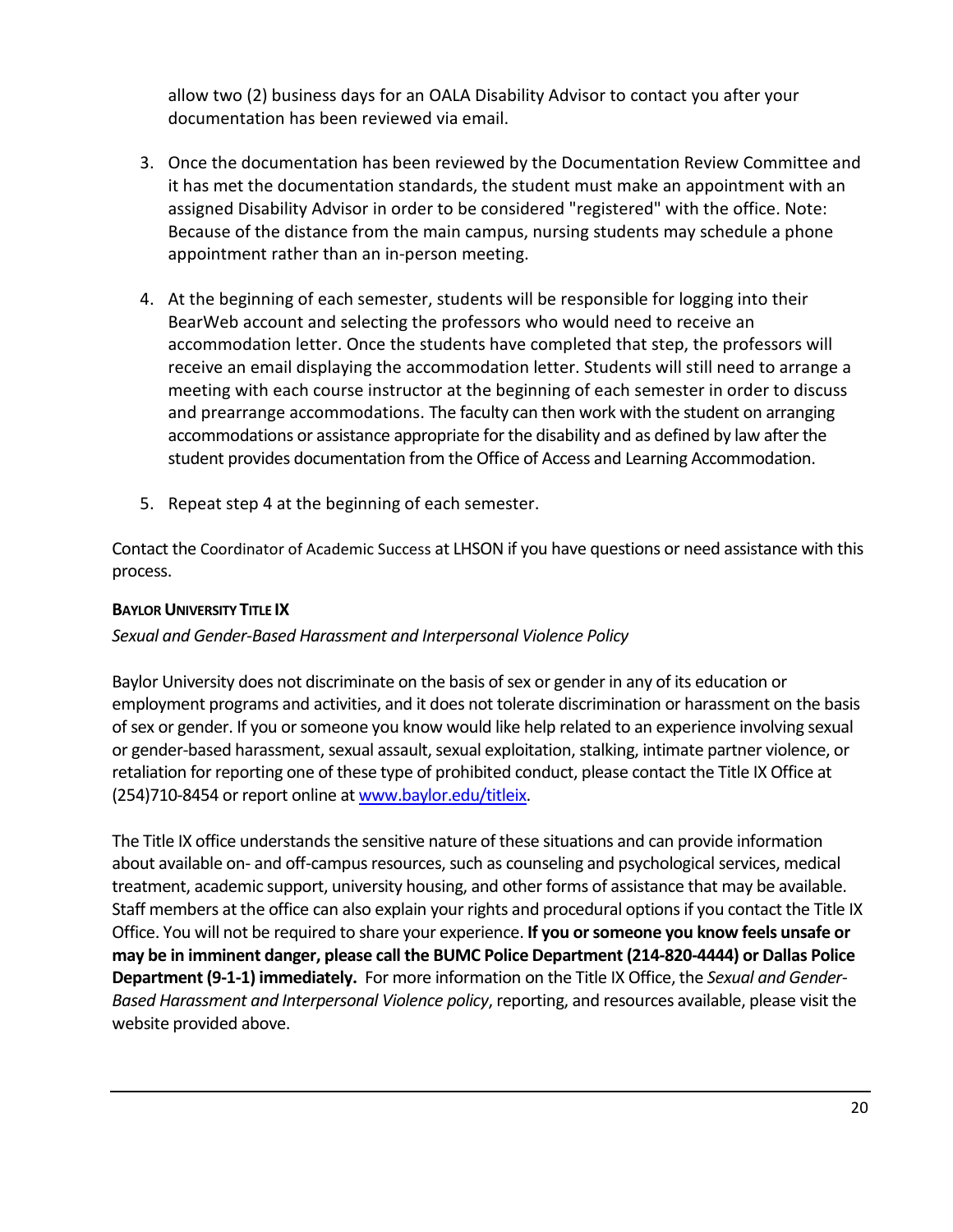# **ACADEMIC POLICIES**

#### <span id="page-20-1"></span><span id="page-20-0"></span>**COURSE ATTENDANCE POLICY**

#### *Theory Class Attendance Policy*

Students are expected to attend all theory classes. LHSON requires students to attend 80% of each enrolled theory class in order to pass each course. Therefore, any student who is not present for at least 80% of the scheduled class sessions will automatically receive a grade of "F" in the course. Based upon a 15 week semester, the maximum amount of time that a student may be absent from class before receiving an "F" in the course is:

| <b>Credit Hours</b> | Allowable Hours Absent  |
|---------------------|-------------------------|
| 2 hour course       | 6 maximum hours absent  |
| 3 hour course       | 9 maximum hours absent  |
| 4 hour course       | 12 maximum hours absent |

#### *Tardiness*

Students are expected to be on time to class. Tardiness is disruptive to the learning environment and is considered unprofessional behavior. Individual faculty members will communicate via the course syllabus the consequences for tardiness in their respective classes.

#### *Clinical and Clinical Lab Attendance Policy*

Baylor University has a mandatory attendance policy. Therefore, there are no excused absences in clinical and clinical labs. Absences may not be made up. Students may not attend clinical or clinical labs to which they are not assigned. LHSON requires students to attend a minimum of 90% of clinical and clinical lab experiences; therefore, any student who is not present for at least 90% of the scheduled class sessions will automatically receive a grade of "F" in the course.

#### *Clinical Practicum*

Students must attend all clinical activities as assigned including orientation and computer training. Clinical hours include the orientation time. See the chart below for details.

#### *Professional Nursing Practice Clinical Courses Attendance Requirements*

| <b>Credit Hours</b> | Minimum Hours Required |
|---------------------|------------------------|
| 2.0 hour            |                        |
| N3200               | 78 hours present       |
| N3225               | 78 hours present       |
| N3226               | 78 hours present       |
| N4225               | 78 hours present       |
| N4226               | 78 hours present       |
|                     |                        |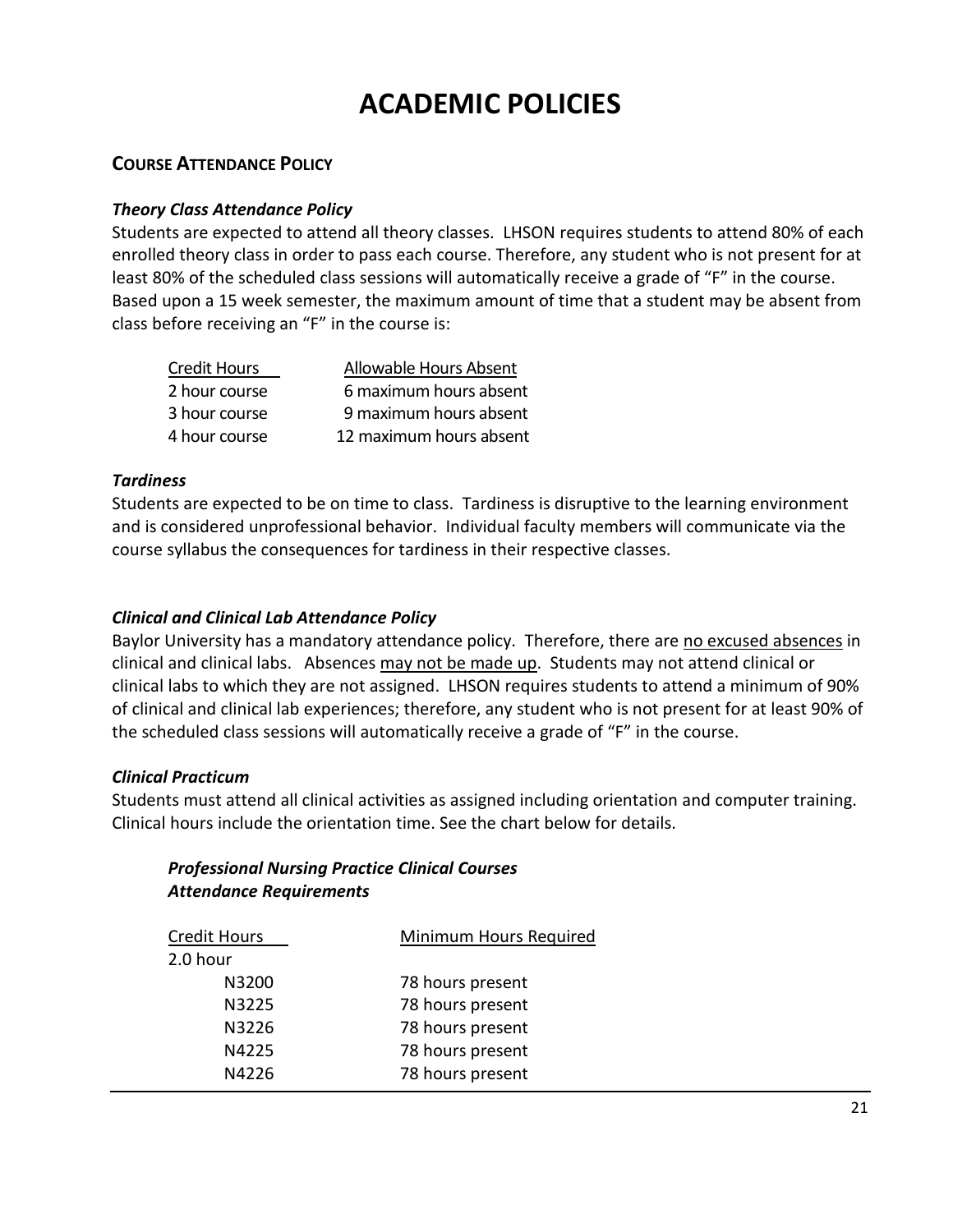| 3.0 hour |                   |
|----------|-------------------|
| N4335    | 135 hours present |
| N4345    | 119 hours present |

At the point that a student has accumulated enough hours to constitute a clinical practicum failure, the student is removed from clinical practicum and informed that she/he has failed the entire course based upon absences.

In the event that a faculty member must be absent for a clinical day, the faculty member will provide an alternate learning experience for the students, and this will count as a clinical day. The alternate clinical activity will be deployed on the clinical day that the clinical faculty is absent so that the student can utilize their assigned clinical time for their alternate clinical learning experience.

#### *Clinical Lab (Professional Practice Lab and Health Assessment Lab) Attendance Requirements*

| Course                          | Attendance Requirements                                           |
|---------------------------------|-------------------------------------------------------------------|
| N3330 Professional Practice Lab | Must attend 90% of lab sessions (See course syllabus for details) |
| N3314 Health Assessment Lab     | Must attend 90% of lab sessions (See course syllabus for details) |

At the point that a student has accumulated enough hours to constitute a clinical lab failure, the student is removed from clinical lab and informed that she/he has failed the entire course based upon absences.

#### <span id="page-21-0"></span>**STUDENT DISMISSAL FROM A PRACTICUM SESSION (PATIENT-CARE SETTING)**

If the course instructor considers the student incapable of performing safe care for a patient due to lack of physical or emotional fitness, the student will be dismissed immediately from that practicum session and an absence will be recorded.

If the course instructor considers the student incapable of performing safe care for a patient due to lack of preparation, the faculty sends the student to the LRC or a designated alternative site to prepare. The student will be considered absent for the time missed in preparation. The student is then required to return to clinical prepared to provide care.

#### <span id="page-21-1"></span>**CLINICAL PLACEMENT OF NURSING STUDENTS**

Arrangements for clinical placement of nursing students are made through the Office of the Associate Dean for Pre-licensure Programs. Baylor Scott & White Health (BS&WH) provides the primary acute care facility for clinical teaching in the School of Nursing: however, hospitals throughout the Dallas - Fort Worth area are also used.

#### <span id="page-21-2"></span>**DROPPING A COURSE**

Prior to dropping a course, nursing students are required to meet with the Senior Coordinator of Academic Success. Once the student has met with the coordinator, if the student wishes to drop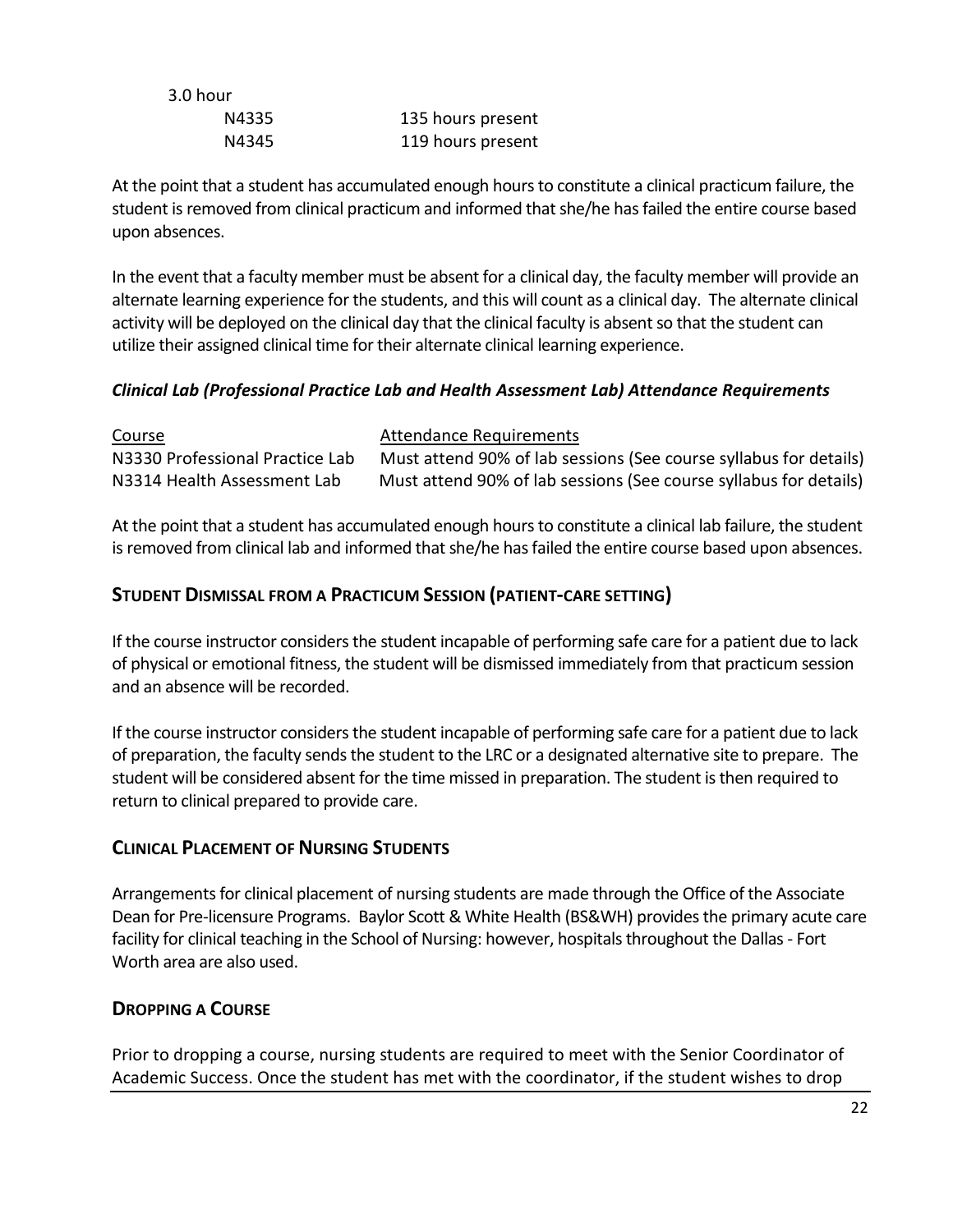the course they are then required to meet with the Academic Support Specialist for Academic Affairs to discuss the effects of dropping the course and to establish a new degree plan.

If a student drops a class before the end of the twelfth class day of the fall or spring semester, the course will be removed from the student's transcript. After the twelfth (and through the fiftieth) class day, a notation of "W" will appear with any dropped class on the student's transcript. For nursing students enrolled in a course which meets in an interval less than 15 weeks ie. 5 week, 7 week, or 10 week time periods, there is an amended drop/withdrawal timeline. Please contact the Senior Coordinator of Academic Success or the Academic Support Specialist for Academic Affairs for these specific dates.

Failure of the student to drop a class officially will result in a grade of "F." A class is not considered officially dropped until the student either drops the class through BearWeb or initiates the drop by sending an email to the Academic Support Specialist for Academic Affairs requesting to drop the course. The email should include students name, BU student ID number, course and section number the student wishes to drop. The student must attend class regularly until that time. Students dropping a course for any reason will be dropped from all co-requisite nursing classes that are linked to the class from which the student is dropping.

Prior to dropping any course, students should review "Before You Drop a Course" under Academic Goals on the advising website at [www.baylor.edu/advising.](http://www.baylor.edu/advising) Once the term has begun, students should follow these guidelines. See the Financial Costs section of the university catalog for the refund schedule.

#### <span id="page-22-0"></span>**UNIVERSITY WITHDRAWALS**

Beginning the first day of a semester, students who are financially settled and wish to drop all of their classes must withdraw from the University. Students must schedule an exit interview with the Director of Student Services in order to withdraw from the University. Additional information is available online at [https://www.baylor.edu/support\\_programs/index.php?id=865123.](https://www.baylor.edu/support_programs/index.php?id=865123)

Any other procedure will lead to failure in all courses for which the student is registered. Under no circumstance does notification to professors or dropping classes constitute an official University Withdrawal. The effective University Withdrawal date is established by the date on which a student schedules an exit interview with the Director of Student Services. The date the appointment is scheduled may be different than the actual date of the interview. When a student withdraws from the University, the assigned "W" is based upon the effective date of the University Withdrawal. Please see the "Academic Calendar" section for the respective dates. Tuition refunds for University Withdrawals are defined under the section on "Expenses."

Upon confirmation by a student's instructors of persistent non-attendance, the University reserves the right to withdraw the student for that term with an effective date matching the last known date that the student attended class. Students receiving scholarships or other financial aid should contact a financial aid counselor to discuss the financial implications of a University Withdrawal.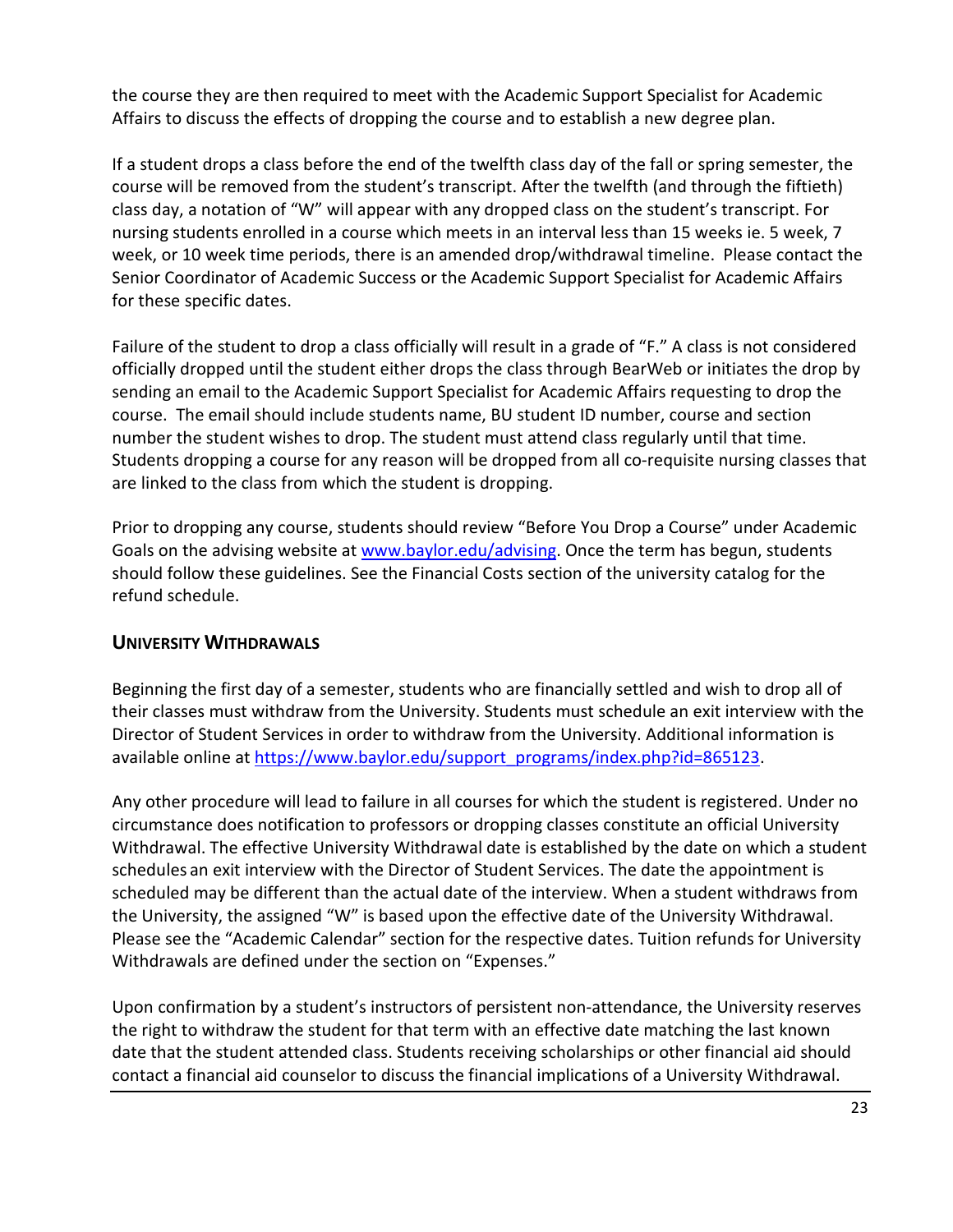#### <span id="page-23-0"></span>**EXAMINATIONS, DELAYED EXAMINATIONS AND USE OF RESOURCES DURING EXAMINATIONS**

#### **EXAMINATIONS**

- **Exams Given at LHSON Academic Building:** During exams, cell phones and smartwatches must be turned off and left at the front of the room with personal belongings. The student will remove all head coverings during exams. The student will be cognizant of others taking exams in the room by limiting noise-making actions such as opening candy wrappers, crumpling paper, and talking.
- **Exam Reviews:** Exam reviews may be provided for Traditional or FastBacc© students at the discretion of course faculty. Review of exams may be done in a group setting (whole class) or in a private setting (single student in faculty office, no more than 4 students at a time). Exam reviews conducted via a virtual format for Traditional, FastBacc©, or DABSN students are conceptual, no access to exact questions or answers are provided.
- Students will have 10 business days (2 weeks) to review their unit exams after grades have been posted. Unit exams may not be reviewed after this time period. If any student scores 71% or below on any unit examination, it is the student's responsibility to contact the course faculty to set up an appointment to discuss their progress in the course.
- LHSON policy states the final exam may not be reviewed by the student.
- No references or resources other than the calculators provided by the School of Nursing will be permitted during exams.

#### **MAKE UP EXAMINATIONS**

- If the student is unable to take a scheduled exam, the student must notify the professor of the circumstances prior to the scheduled exam time. Typical circumstances are professional school activities, student illness, and critical illness or death in the family. Extenuating circumstances require Level Coordinator approval.
- If the student does not notify the Professor in advance as per the student handbook guidelines, the Professor has the prerogative to deny the student the opportunity to take a make-up exam, which will result in **an exam grade of zero**.
- Exams missed must be made up within 1 week.
- The student must contact the Professor to discuss the make-up exam. The student must complete the [Request for Make-Up Exam](https://www.baylor.edu/nursing/doc.php/199462.docx) and submit to the course Professor.
- The course Professor in collaboration with the Exam Software Administrator will schedule the date, time and location for the make-up exam and notify the student via Outlook Calendar.
- Failure to make-up the exam as scheduled will result in an automatic zero on the examination.
- Make-up exams may include an alternate format such as essay, fill in the blanks, and alternate questions.

#### <span id="page-23-1"></span>**END OF SEMESTER ACTIVITIES**

The Academic Calendar of the University specifically identifies the last class days of the semester. The two days following the last class days are study days and are reserved for students to prepare for final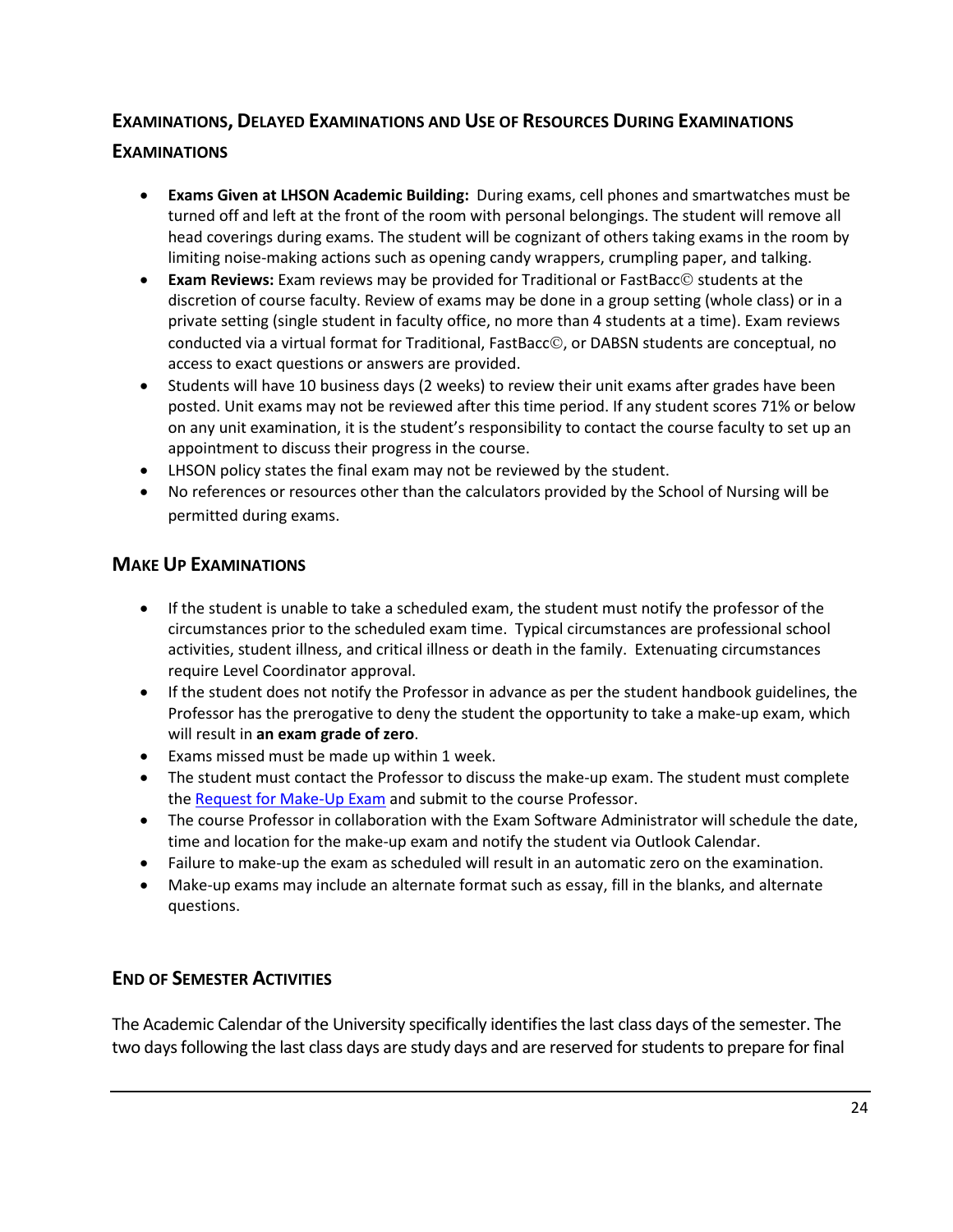exams. No required activities for students on these two days may be scheduled (i.e. no clinical make-up days, no required test review or study session, or clinical evaluations).

#### <span id="page-24-0"></span>**FINAL EXAMINATIONS**

The final examination schedule is prepared by the Office Manager for Academic Affairs. Final exams are comprehensive and will be administered during the week of final exams at the assigned time. Students may not take final exams prior to the scheduled final exam date. **No final exams are to be given prior to the start of the final exam schedule.** 

Students who must miss a final examination should make a written request for a delayed examination to the faculty of record and to the Level Coordinator. This action may require that the student request an "I" (Incomplete) in the course if all requirements cannot be completed prior to the time grades are reported. The University policy will be followed when assigning incomplete grades.

The incomplete grade must be removed within a time period consistent with University policy. The "I" will automatically be changed to the grade of "F" if the course is not completed by the end of the subsequent semester.

No more than two examinations in courses offered on a semester level are scheduled on the same day. If a student taking courses on more than one semester level is scheduled to take more than two examinations on any one day, he/she may petition the Associate Dean for Pre-Licensure Programsto take the additional exams at a later time.

University policy states, "If major examinations during the last three class days of the semester are deemed essential by the professor, there should be at least one week prior notice of such examinations."

Major class projects and/or assignments (those requiring more time to complete than an ordinary daily assignment) which are due in the three day period before finals should be assigned at least a week in advance of the day they are due.

#### <span id="page-24-1"></span>**GRADING SCALE**

The following grading scale is used in all LHSON courses.

| <b>GRADING</b>   | LETTER | GPA   |
|------------------|--------|-------|
| <b>SCALE</b>     | GRADE  | RANGE |
| $93.00 - 100.00$ | A      | 4.0   |
| $89.00 - 92.99$  | А-     | 3.67  |
| $85.00 - 88.99$  | B+     | 3.33  |
| $81.00 - 84.99$  | B      | 3.0   |
| $77.00 - 80.99$  | R-     | 2.67  |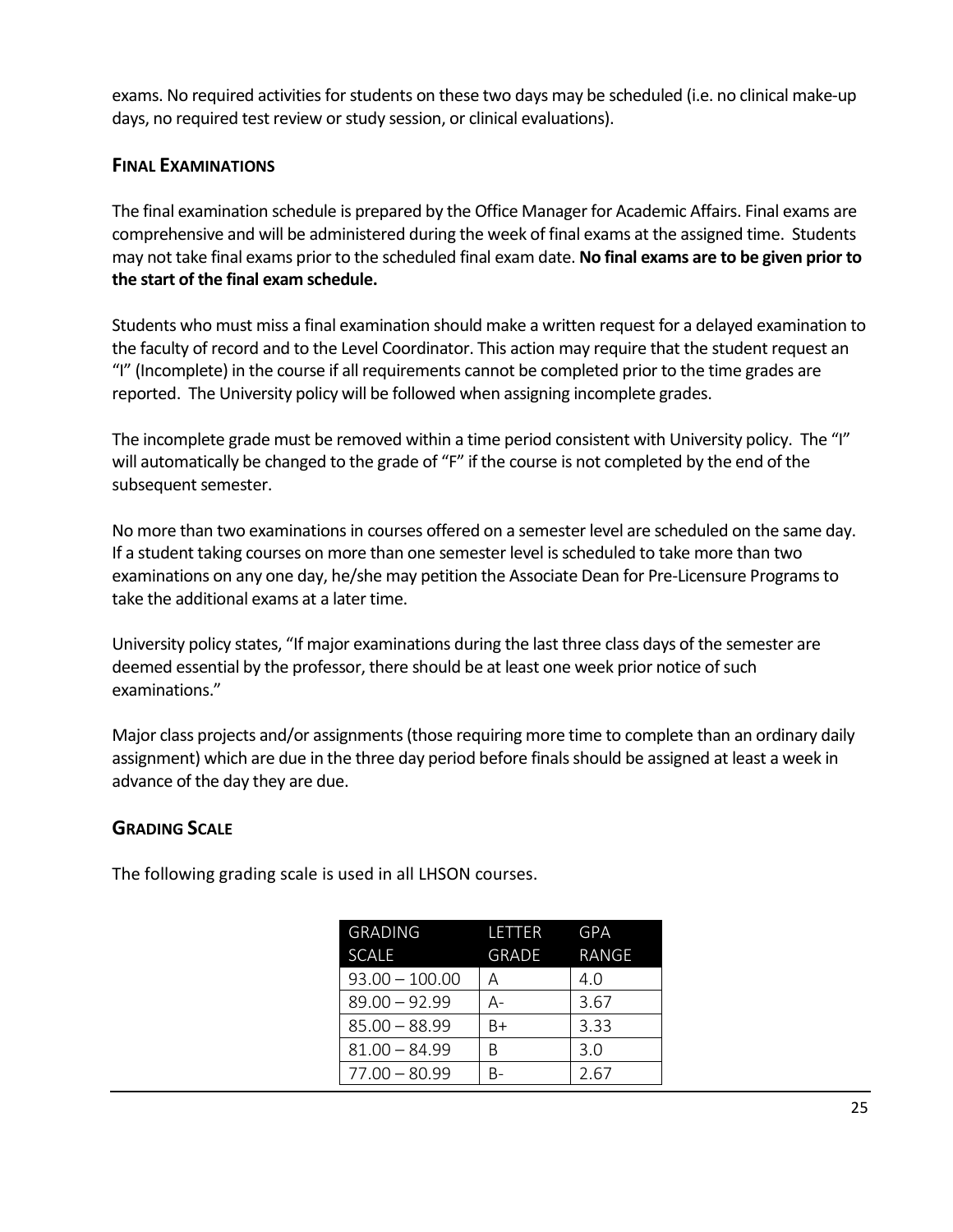| $74.00 - 76.99$ | C+   | 2.33 |
|-----------------|------|------|
| $71.00 - 73.99$ | C.   | 2.0  |
| $68.00 - 70.99$ | $C-$ | 1.67 |
| $65.00 - 67.99$ | D+   | 1.33 |
| $62.00 - 64.99$ | D    | 1.0  |
| $60.00 - 61.99$ | D-   | 0.67 |
| $00.00 - 59.99$ |      | 0.00 |

#### <span id="page-25-0"></span>**ROUNDING POLICY**

**GRADES WILL NOT BE ROUNDED.** Individual assignments and test grades will be carried out to the second decimal place throughout the semester. The resulting numerical final course grade is truncated following the second decimal (e.g.,  $80.99672 = 80.99 = B$ ). There will be no rounding of the final course grade. The final course grade will be recorded as a letter grade as described in the LHSON grading scale. The final course grade will be posted to BearWeb as a letter grade.

#### <span id="page-25-1"></span>**REPEATING COURSES**

According to Baylor University Louise Herrington School of Nursing policy, a grade of "C" (71.00) is required in all courses in the nursing major. A student is allowed to repeat a nursing course only one time in order to continue in the nursing major. A student who has failed the same nursing course twice or has failed two courses will not be eligible to continue in the nursing major. The student may, however, be eligible to continue studies in another major in the University.

#### <span id="page-25-2"></span>**ADDITIONAL INFORMATION REGARDING CLASSES / GRADING**

Class participation is expected of students; however, there is no option for "extra credit" or "bonus points" to improve grades. Faculty may deduct points for work which is turned in late. Students must use APA format for all in-text references and bibliographic citations.

#### <span id="page-25-3"></span>**GRADE REPORT**

End of semester grades will be available through BearWeb. Students who wish to receive a printed copy of their grades must complete a written request for grades to be mailed, which may be mailed or faxed to the Office of Academic Records on the Waco campus at 254-710-2233. A request for a written copy of grades must be completed each term. Forms are available in the Administrative Suite on the 4th floor and also on the Nursing School website.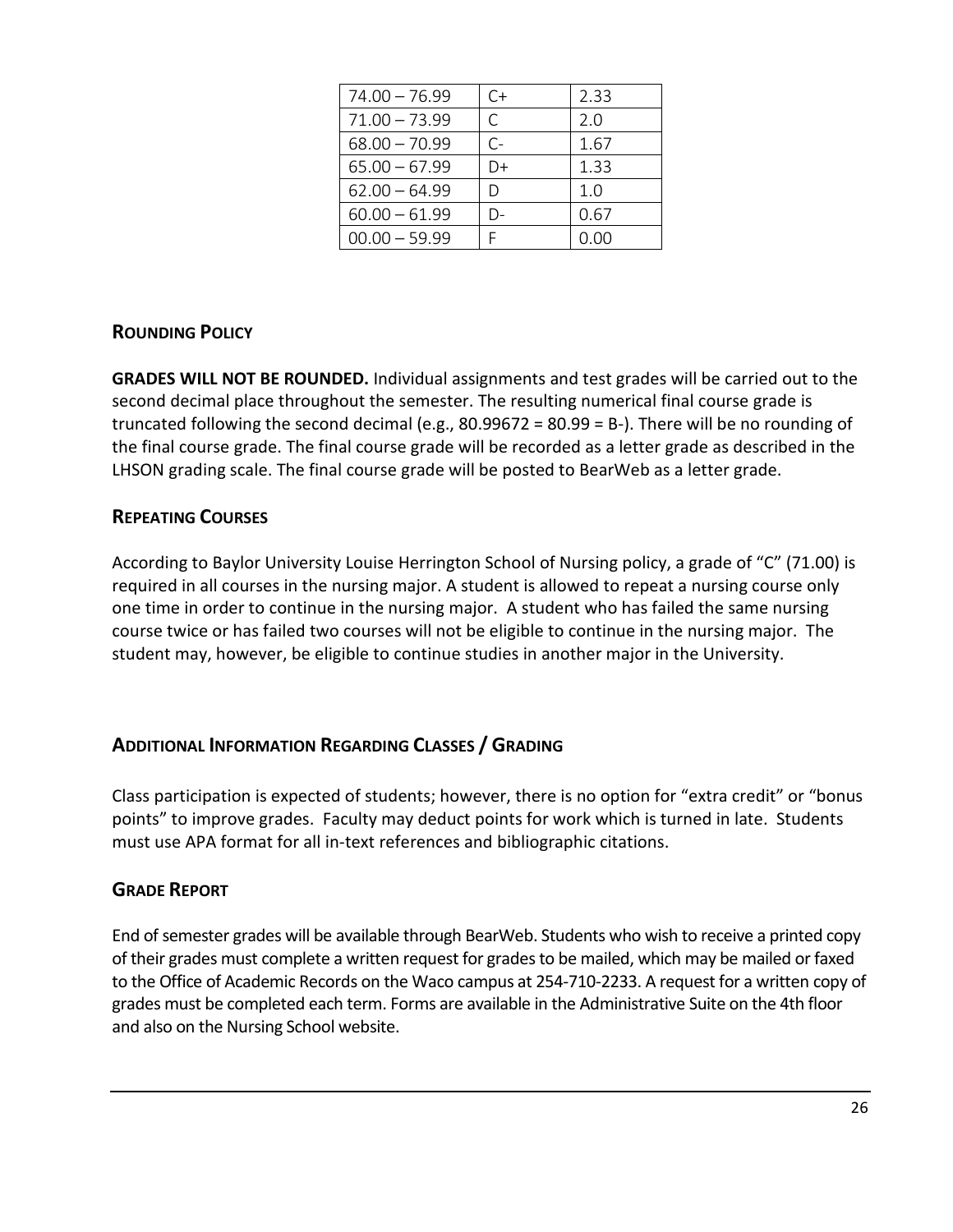#### <span id="page-26-0"></span>**GRIEVANCE PROCEDURE**

#### <span id="page-26-1"></span>**ACADEMIC APPEALS POLICY AND PROCEDURE**

#### [https://www.baylor.edu/student\\_policies/index.php?id=22177](https://www.baylor.edu/student_policies/index.php?id=22177)

Any student who believes a Baylor faculty member has treated him or her unfairly with respect to a course for which the student was registered may complain of such alleged unfair treatment involving students' academic work. If the matter involves alleged violation of the University Honor Code, it will be handled through the processes identified under the Baylor University Honor Code.

#### *Appeal of Grades at LHSON*

An appeal is a student complaint of alleged unfair treatment by a faculty member involving a student's academic work. The appeal process begins with a formal written complaint to the faculty of record. At the Louise Herrington School of Nursing the appeal procedure related to academic progress begins as soon as the student is notified by the faculty of a course grade in the learning management grading system (Canvas).

Final grades posted in BearWeb to a student's transcript may occur later than the student's initial notification of final course grade in the learning management grading system (Canvas). A student who appeals a grade in a theory or clinical course for reasons outlined in the University Academic Appeals Policy and Procedures shall adhere to the LHSON Appeal Policy.

Academic appeals at the Louise Herrington School of Nursing will be heard through the following process:

#### *Conference with Faculty Member*

Within three (3) business days from notification by the faculty of the course grade, the student shall set forth his or her complaint in a written statement that details the circumstances giving rise to the complaint. The student shall email a copy of the statement to the faculty member and schedule a meeting to resolve the matter with the faculty member. The faculty member shall schedule a meeting within three (3) business days of the request. The faculty shall respond in writing to the student within three (3) business days after the conference as to the status of the appeal.

#### *Appeal to the Department Chair LHSON*

The Associate Dean of Pre-licensure Programs or the Associate Dean of Online Graduate Programs serve in the role of the Department Chair for this process. If the complaint is not resolved at the faculty level, the student shall have the right to appeal such matter to the chair of the department. Within two business days of written notification of a grade decision, the student must submit in writing the complaint and reasoning for continuing the appeal process. The student shall submit both a copy of the written complaint/appeal and the course faculty's response to the appropriate Associate Dean. The Associate Dean will schedule an appointment with the student within two (2)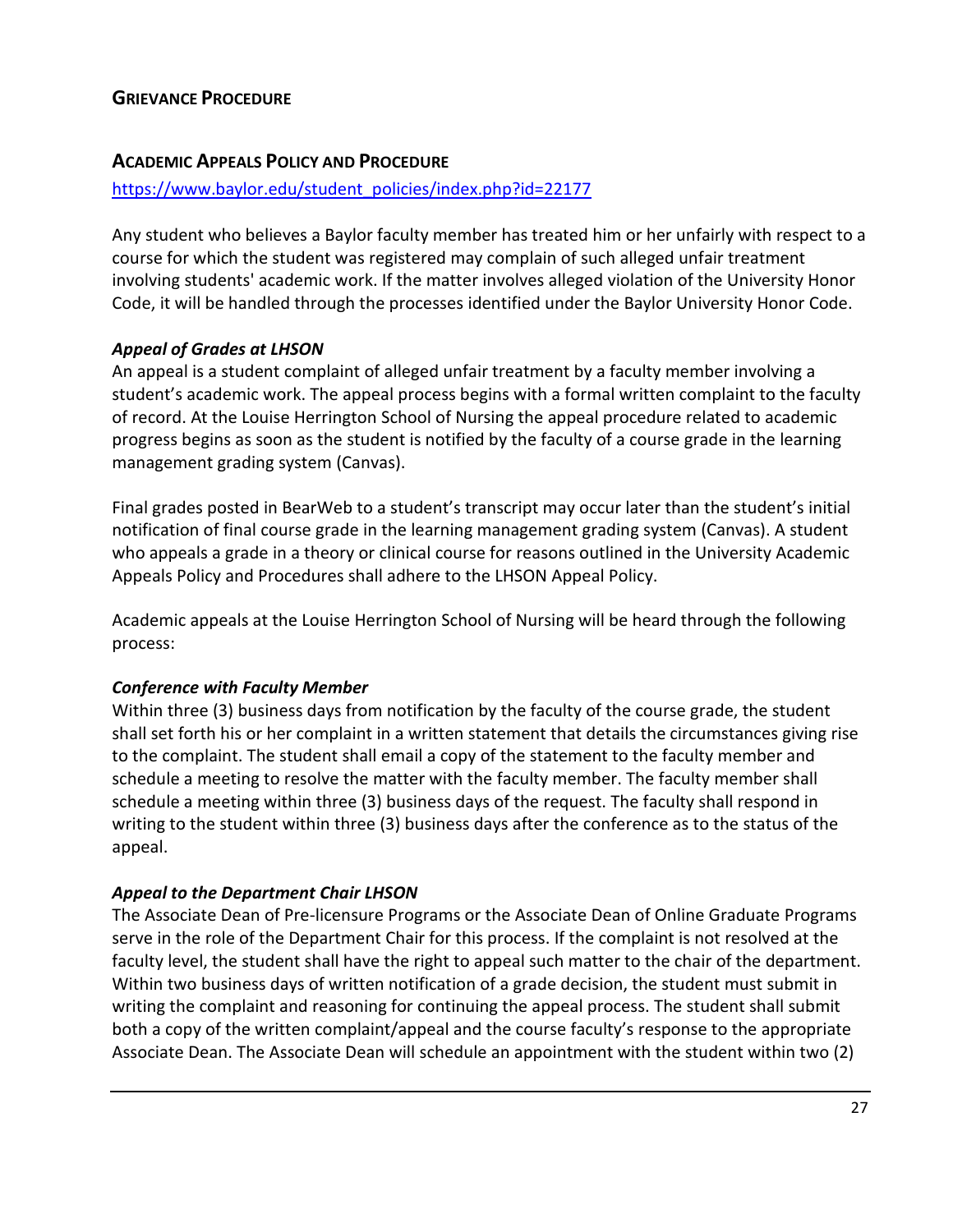business days of receipt of the written complaint/appeal. Associate Deans will respond in writing within two (2) business days of the meeting.

#### *Appeal to the Dean*

LHSON Dean or Senior Associate Dean of Academic Affairs will hear this level of the appeal. If the complaint is not resolved at the Director level, the student shall have the right to appeal such matter to the Dean. The Dean may designate the Senior Associate Dean to review and make decisions regarding the appeal. The student must submit the appeal in writing within two (2) business days of the notification. The student shall submit the rationale for continuing the appeal as well as the written original complaint/appeal along with copies of all paperwork from each previous level of appeal to the Dean or Senior Associate Dean.

#### *Appeal to the Executive Vice President and Provost*

If the complaint is not resolved after meeting with the dean of the school, then the student shall have the right to appeal such matter to the executive vice president and provost, who after review may refer such matter to the academic appeals committee.

#### *Appeal to the Academic Appeals Committee*

Please refer to the University's Student Policies and Procedures Handbook online and the Academic Appeals Policy & Procedure at [http://www.baylor.edu/student\\_policies/index.php?id=22177.](http://www.baylor.edu/student_policies/index.php?id=22177)

If the grade that is being appealed is a C- or lower, the student may not progress to the next courses in the curriculum plan prior to the submission of a formal written appeal. To be clear, students in the appeal process will only be allowed to attend progressive level courses when he/she has an active, written appeal submitted for consideration.

#### <span id="page-27-0"></span>**HONOR CODE**

All students' conduct while attending Baylor University must adhere to the provisions of the Baylor University Honor Code. Students in the School of Nursing are subject to Baylor University's Honor Code and must be familiar with actions in the classroom, lab, and/or clinical settings that would result in an Honor Code violation. If the student's conduct or character prove unworthy of the standards of Baylor University or the Nursing profession (including the ANA Code for Nurses and the Texas Board of Nursing), the student may, at any time, be subject to disciplinary sanctions including failure from the course, probation, suspension, or expulsion from Baylor University. Any student who violates the Honor Code will be disciplined in accordance with the policies of the faculty member, Honor Code, and the University. For further details please review the Honor Code online: **Baylor University || Academic** [Integrity || Honor Code as well as the Baylor University Student Handbook](https://www.baylor.edu/honorcode/) or contact the Office of Academic Integrity at 254-710-8882 or email their office at **Academic Integrity@baylor.edu.** 

Students are also encouraged to consider these suggestions: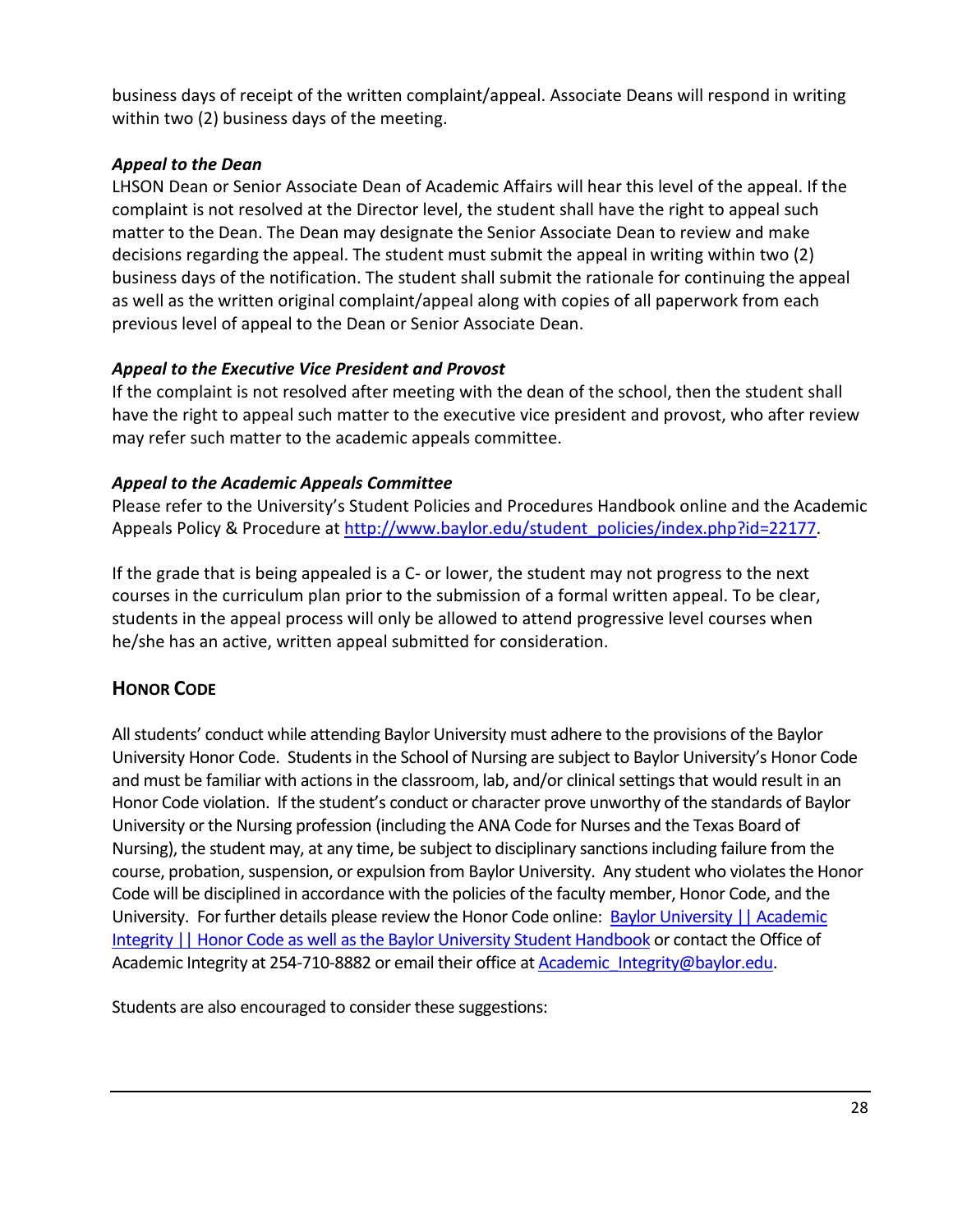- Review each class syllabus for expectations your professor may have regarding course work and class attendance that go beyond those stated in university policies and guidelines and the Honor Code.
- Be familiar with the importance of academic integrity in class. Understand how citations show respect for other scholars.
- Talk with your professor if you are confused about citation practices or other research standards.
- Make sure you understand not only what counts as plagiarism and cheating, but also how to avoid engaging in these practices. Manage your time, take notes correctly, and use the internet appropriately.
- Make sure you understand your professor's guidelines about working with other students on assignments, receiving assistance from other students on assignments, citing sources, using notes or exams from previous or other classes, and accessing information during an examination. If in doubt – ASK YOUR PROFESSOR!
- Understand that penalties can result from dishonest conduct, ranging from failure of the assignment to immediate expulsion from the university.

#### <span id="page-28-0"></span>**LICENSING EXAM FOR STATE REGISTRATION NCLEX-RN**

Prior to graduation, all students planning to take the registered nurse (RN) licensing examination in Texas are given information on how to apply online or complete a hard copy application that must be completed according to specific instructions. The NCLEX-RN (National Council for Licensing Examinations) application form is available online and must be completed by each student, accompanied by payment of the required fee. Alternatively, a money order or certified check and paper application can be mailed to the testing group.

The Office of Academic Affairs assists students in the application procedure for testing in Texas but assumes no responsibility for late or incorrect applications. Students planning to take the licensing examination outside of Texas are responsible for contacting the State Board of Nursing of the particular state in which they plan to become licensed for appropriate application forms and processes.

Successful completion of the nursing program in no way guarantees successful passage of the licensing examination. (In addition, the BON may refuse an applicant permission to write the exam for reasons cited in the "Texas Statutes Regulating the Practicing of Professional Nursing").

#### <span id="page-28-1"></span>**LITERARY FORMAT**

In order to provide consistency, uniformity, clarity and standardization for written documents in the School of Nursing, the publication manual of the American Psychological Association (APA) is the adopted style manual for all written documents in the School of Nursing.

This format should be used by all students in writing papers as part of course requirements. Please refer to your course syllabi for the current edition.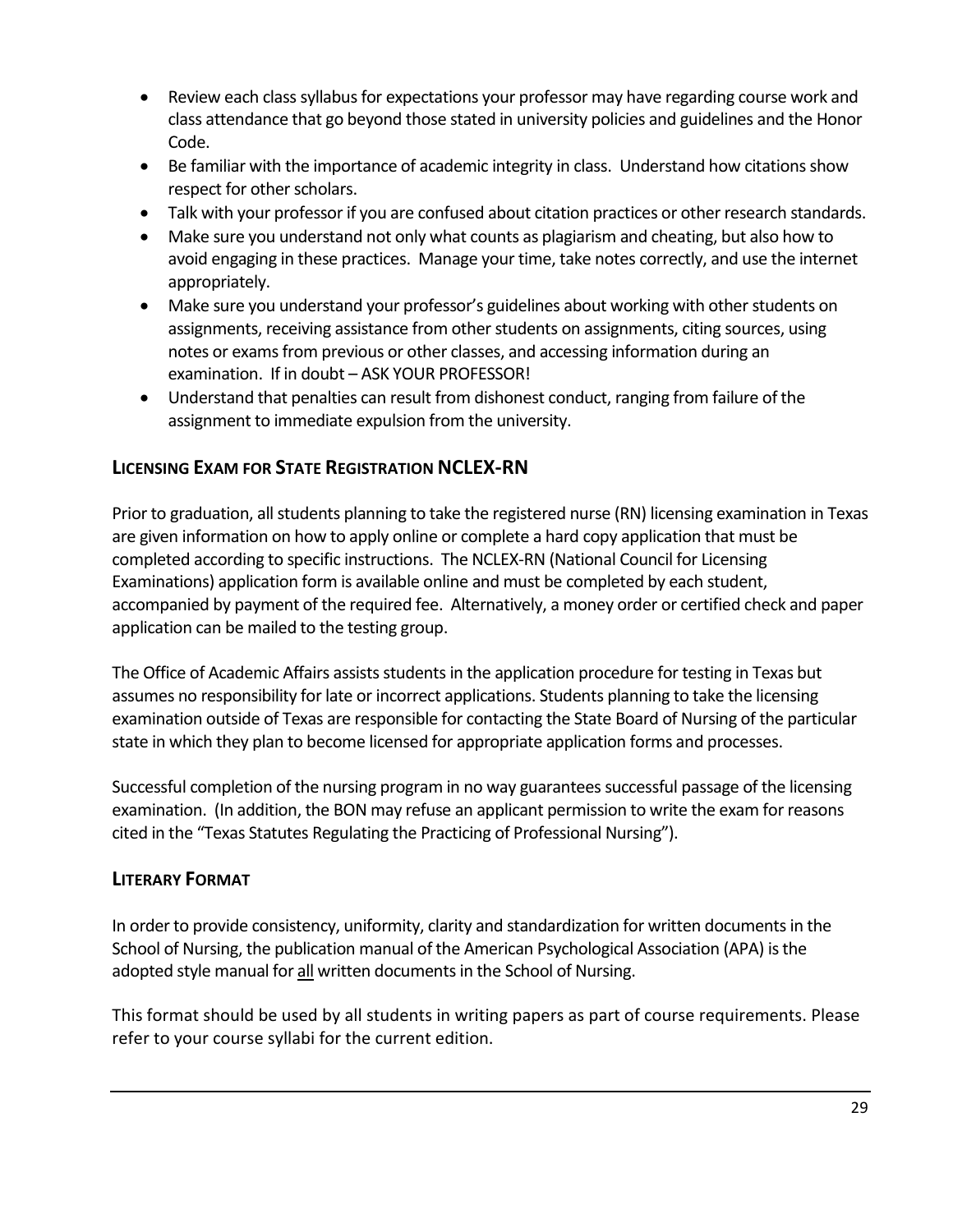#### <span id="page-29-0"></span>**OFFICE HOURS OF FACULTY**

Faculty members maintain office hours each week in order to provide counsel to students. Office hours may be posted outside faculty offices, within the course syllabus, or within the Canvas Course. Students are encouraged to make appointments to meet with faculty members during their office hours to talk openly and often about their course work and career goals as they move through the program. Faculty office hours may be conducted as face to face meetings or virtual meetings. Talk with specific course faculty about the procedures for communicating (for example, email vs text message) and scheduling meetings. Please note that part time clinical faculty may not hold office hours at the LHSON campus or virtually, or students may meet with them at the end of their clinical day.

#### <span id="page-29-1"></span>**WHITE COAT CEREMONY**

The White Coat Ceremony is a special ceremony where students receive their white coat. The white coat will be one that is embroidered with the Baylor LHSON emblem. Receiving, and being cloaked with your white coat symbolizes your entry to the School of Nursing, the profession of nursing, and readiness to embark upon clinical practice as a student nurse. Attendance to the White Coat Ceremony is mandatory. Failure to attend this ceremony may result in being placed on a professional behavior learning contract and will result in a lowering of your final Level I clinical grade.

#### <span id="page-29-2"></span>**PINNING**

#### *Ceremony*

Graduating seniors are honored with a pinning ceremony at the conclusion of the fall and spring semesters. In order to participate in the pinning ceremony, students must have satisfactorily completed all requirements for the Bachelor of Science degree in Nursing. There is no fee for participation in the pinning ceremony. A reception is provided following the ceremony.

#### *Pins*

Pins are purchased during your last semester, online through our approved vendor. This pin will be placed on a clip with a green ribbon and will be awarded during the Pinning Ceremony. Seniors are not required to purchase a pin; however, only a Baylor University Pin may be used in the Pinning Ceremony. If you choose not to order an official pin, you will still be pinned with the clip and green ribbon during the ceremony.

#### <span id="page-29-3"></span>**PROGRESSION IN THE MAJOR**

#### *Academic Progression*

Progression in the major toward an anticipated date of graduation is contingent upon successful completion, with a grade of "C" (71.00) or above, of ALL courses the first time attempted in a fulltime or approved part-time plan of study. In most instances, a student who must repeat a course will be delayed progressing to more advanced courses in the curriculum and will not be able to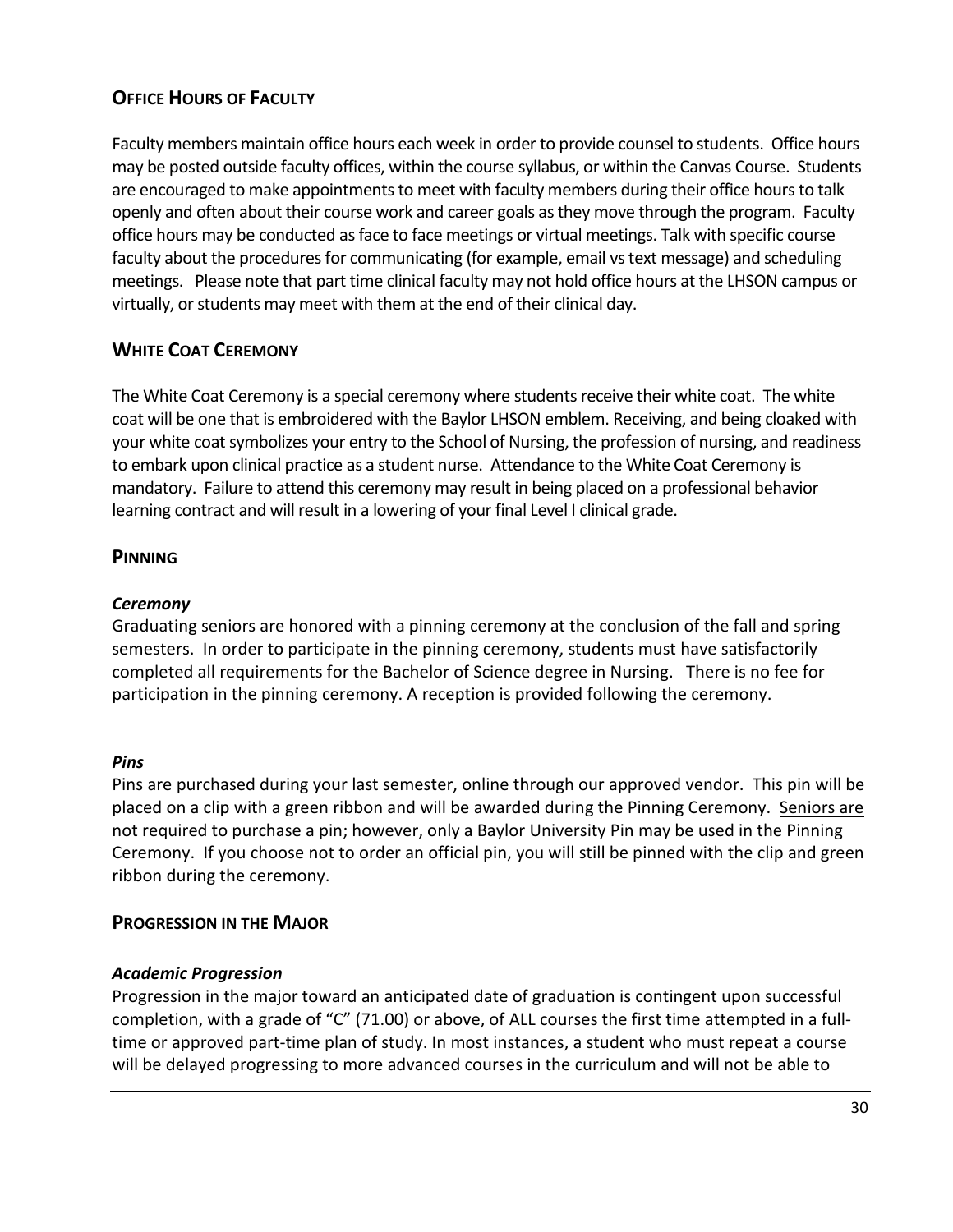complete all course requirements to graduate with the cohort with which the student began the major.

Any student who does not achieve a grade of "C" (71.00) or above in a nursing course and who plans to continue in the program must meet with the Academic Support Specialist for Academic Affairs to create a revised plan of study and discuss a new graduation date within two weeks following the semester in which the deficiency was received.

#### *Course Repetition in the Major*

A grade of "C" (71.00) is required in all courses in the nursing major. If a student does not achieve a grade of "C" (71.00) or above in a nursing course, the course must be repeated the **NEXT** time it is offered if space is available in the class unless written approval is received from the Associate Dean of Pre-licensure Programs or the Senior Associate Dean of Academic Affairs.

Explanation: Students who fail to achieve a grade of C (71.00) in the first seven weeks would be directed to repeat the course in the second seven weeks and drop any/all other courses occurring in the second 7 weeks. The revised plan of study would dictate the order/timing of coursework following the repeated course. All courses of one Level must be completed prior to progression to the next level in the curriculum. For example, students may complete Level 2 in the first seven weeks and progress to Level 3 in the second seven weeks.

A student can repeat a nursing course only one time in order to continue in the nursing major. A student who has failed the same nursing course twice or has failed two courses will not be eligible to continue in the nursing major. The student may, however, be eligible to continue studies in another major in the University.

A student who has been dismissed from the nursing program for academic reasons is not eligible for readmission for three (3) academic years. Readmission applications are processed through Student Services and are reviewed by the LHSON Academic Policies/Admission Committee. The readmission applicant must meet all admission requirements stated in the academic catalog that are current when the application is submitted. In addition to the readmission application, the applicant must submit current nursing entrance test scores in addition to documentation that supports the applicant's potential for success if readmitted.

Readmission is to the beginning level of the nursing curriculum and is a highly selective process. Students who have been readmitted must pass all nursing courses attempted. Subsequent failure of any one course will result in permanent dismissal from the Louise Herrington School of Nursing.

If a student requests a leave of absence due to a non-academic reason and this leave exceeds one year from the date of withdrawal, a competency evaluation will need to be scheduled with the Academic Support Specialist. Reentry to the program is contingent on meeting the following requirements: Successful completion of a health assessment exam, CPE skills, and satisfactory conversion score of no less than 71% on the applicable HESI specialty exam(s) as determined by the Associate Dean of Pre-Licensure Programs.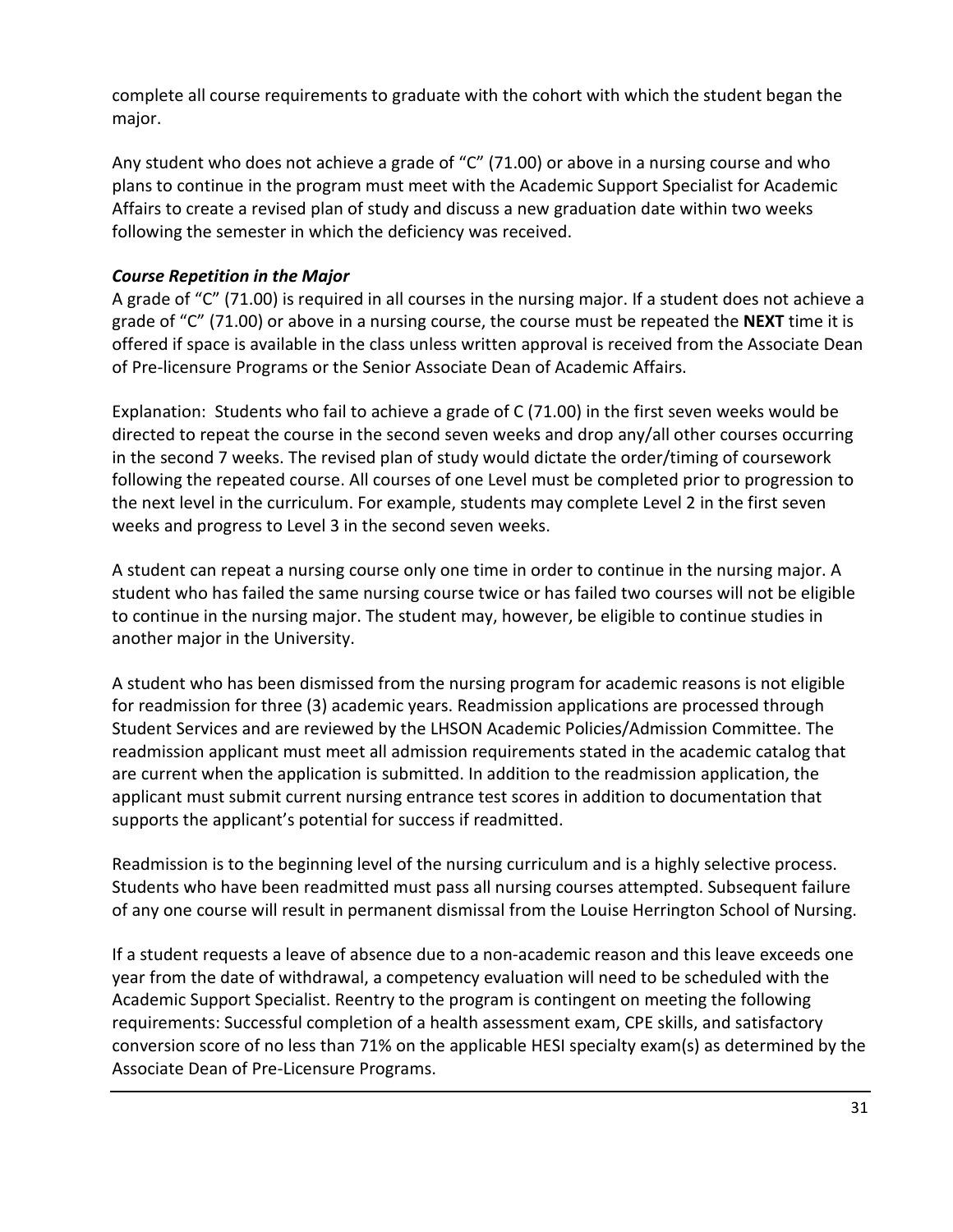#### <span id="page-31-0"></span>**ACADEMIC FORGIVENESS**

A student may request to have the first grade earned (not a W notation) from a repeated course excluded from the calculation of the grade point average (GPA) for a maximum of three courses during one's undergraduate career, where the original grade earned was a C- or below. If a student attempts a course a third time and Academic Forgiveness is applied, then all grades except the first will be used to calculate the GPA. Once applied to a particular course, Academic Forgiveness cannot be cancelled or removed (this rule may not be appealed).

#### <span id="page-31-1"></span>**REGISTRATION**

Registration is scheduled on the Dallas campus each semester. Dates for registration are designated in accordance with deadlines specified by the Registrar's office in Waco.

To be eligible for class registration and/or graduation, students will be required to be current on all bills and fees associated with BS&WH, LHSON, NLRC, and the bookstore used by the School of Nursing.

Students who are not currently enrolled in a clinical nursing course for any reason will be registered for their next clinical course on a space available basis. This may not occur until the end of the semester when clinical spaces become available. If a space does not become available, students will need to wait another semester until space becomes available.

Schedules of individual students are subject to change. When changes are necessary, the School of Nursing will notify the students by email as early as possible.

#### <span id="page-31-2"></span>**AGENCY REQUIREMENTS (Immunizations/CR/Personal Health Coverage/Agency Documentation)**

#### *Immunizations*

Students must provide documentation of a current TB test (Option 1: QuantiFeron Gold, IGRA or T-Spot blood test; Option 2: Two rounds of TB skin testing within3 weeks of each other). Students with a positive TB test must provide documentation of positive TB screen along with a chest x-ray report. In addition, students must provide documentation indicating they have received the following immunizations: Hepatitis B (3 part series) or HEPLISAV (2 part series) and HEP B titer, MMR (2 part series), Tdap, Varicella (2 part series) and annual flu vaccine. A titer confirming immunity may be substituted for proof of immunization for MMR, and Varicella. No student will be allowed in the clinical setting until fulfillment of this requirement is documented. Immunizations must be submitted by the established deadlines.

#### *Cardiopulmonary Resuscitation (CPR) Certification*

Students must be certified/recertified in the American Heart Association (AHA) Basic Life Support Course for Healthcare Provider (BCLS) by established deadlines to attend clinical practicum. A course will be offered for students during Orientation and upon exiting the program. There is a fee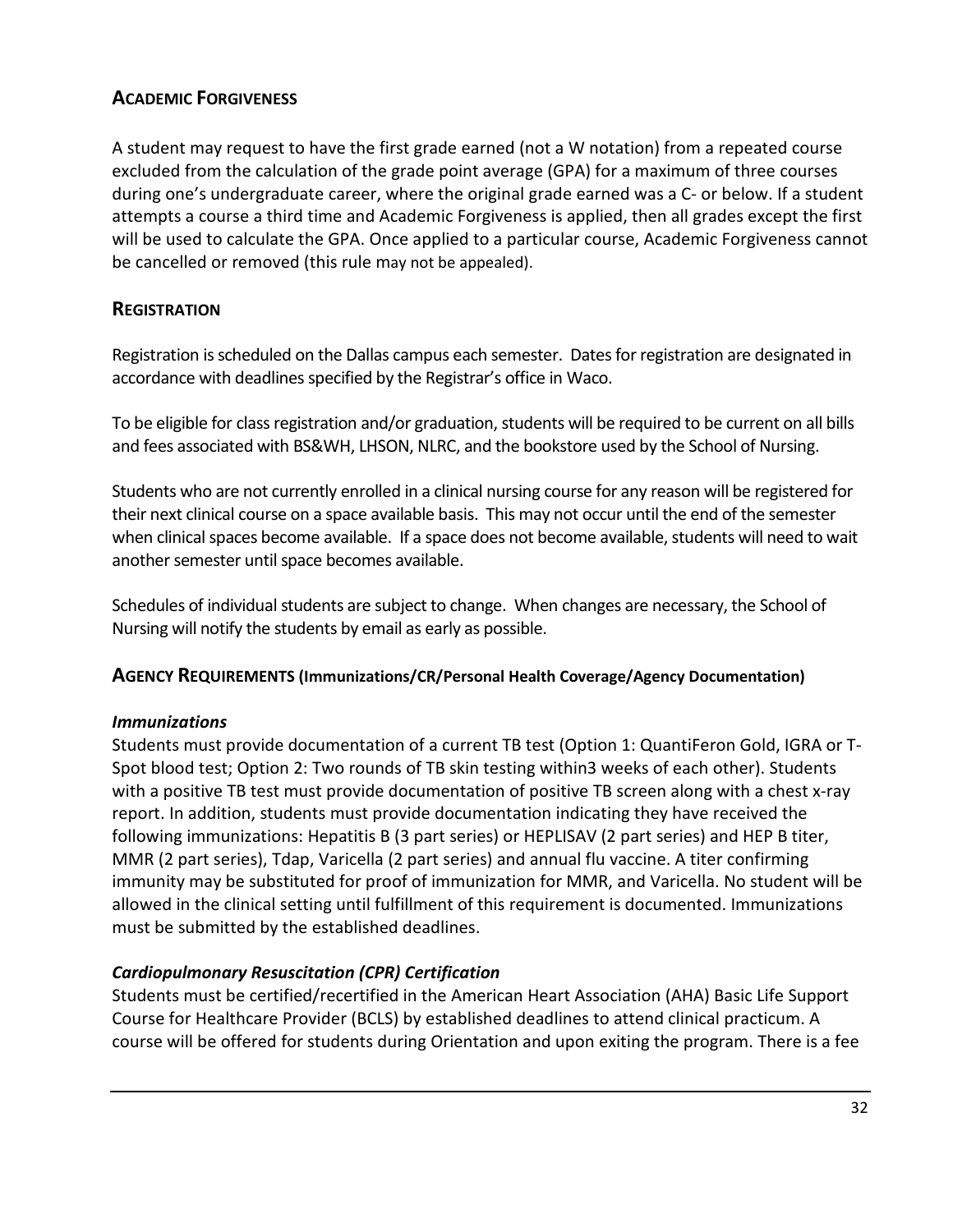associated with each course. Certification must stay current throughout any given semester. No student will be allowed in the clinical setting until fulfillment of this requirement is documented.

#### *Personal Health Coverage*

All students in the School of Nursing are required to carry personal health insurance coverage in order to attend clinical. Health Insurance coverage is available through the sponsorship of Baylor University. A description of the Combined Insurance Company plan offered through Baylor University is available at https://baylor.myahpcare.com. Health coverage must be maintained throughout the nursing program.

#### *Agency Documentation*

AGENCY DOCUMENTATION: Students are to submit agency documentation each semester. Required documents are posted in Canvas for students to access following registration for the upcoming semester. Agency documentation must be submitted by the established deadline set.

#### <span id="page-32-0"></span>**POLICY REGARDING LATE SUBMISSION OF AGENCY REQUIREMENTS:**

#### *Agency documentation, Immunizations, CPR, Personal Health Coverage*

Students who miss the deadline for submission of immunization, CPR, proof of health coverage, physical exam and mandatory agency documentation will incur a 5-point deduction off their final course grade. For example, a student who earns an 88% (B+) on their clinical performance evaluation would receive an 83% (B) as their course grade. The deduction will be applied to the student's first clinical rotation of the upcoming semester. Missing a deadline includes documents submitted incorrectly or incomplete (example: illegible document, missing required information such as TB test document needing date placed, date read, induration, results…)

#### <span id="page-32-1"></span>**SOCIAL MEDIA POLICY**

Students must adhere to the social media guidelines of the National Council of State Boards of Nursing and the American Nurses Association. See links below for guidelines:

<https://www.ncsbn.org/347.htm> [https://www.ncsbn.org/Social\\_Media.pdf](https://www.ncsbn.org/Social_Media.pdf) <http://www.nursesbooks.org/Main-Menu/eBooks/Principles/Social-Networking.aspx>

#### <span id="page-32-2"></span>**TEXTBOOKS AND SUPPLIES**

The Baylor Bookstore serves as the School of Nursing bookstore and equipment supplier. Each student will receive instructions for ordering through online orientation. All orders must be received by the deadline to ensure time for processing. \*All payments are due at the time of purchase. A current booklist is available on the Baylor Bookstore website and at the bookstore on the Waco campus. Although students are not required to make all purchases through the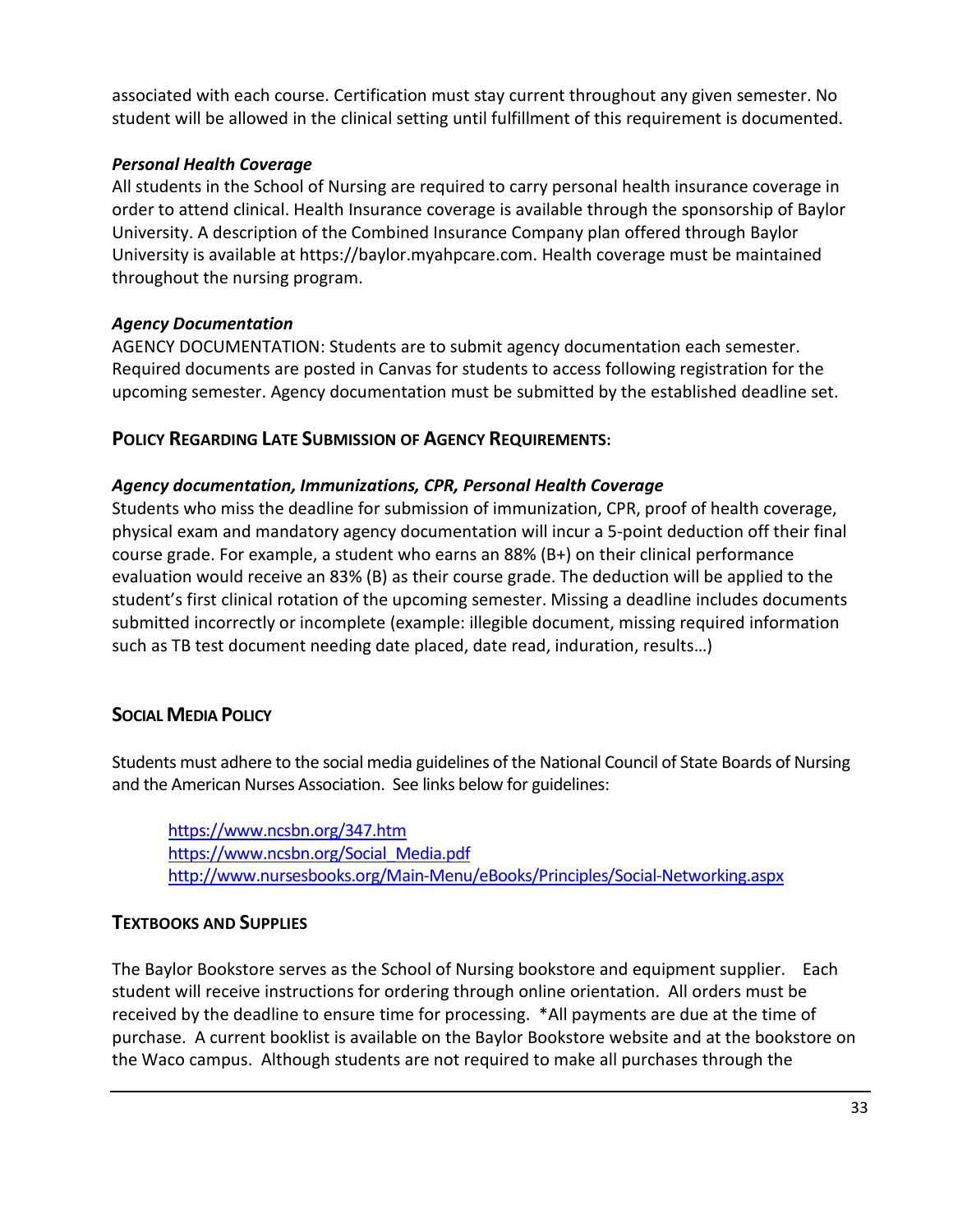bookstore, students will be responsible to purchase all required textbooks, computer software, supplemental required on-line learning packages, and clinical equipment in order to complete required course assignments. Lack of required resources or supplies will impact academic student success.

#### <span id="page-33-0"></span>**TRANSCRIPTS**

You may request official transcript via BearWeb at any time. Additional information about transcripts can be found at<http://www.baylor.edu/registrar/index.php?id=94623>

#### <span id="page-33-1"></span>**UNIFORM DRESS CODE**

The uniform dress code is designed to assist the students and the faculty to maintain consistency in dress attire as is considered appropriate and safe for professional nursing practice. When representing the School of Nursing in the hospital and the community, students are expected to adhere to dress codes as specified by the LHSON Uniform Dress Code. Students are to wear their uniform only when in class, clinical, or lab settings. Students are not to wear BULHSON uniform, lab coat, or pins when outside the class, clinical, or lab setting or when working in hospitals or other health care agencies for pay. (Example when not to wear uniform: volunteering at soup kitchen, eating out with friends, shopping at the mall, etc.) Students are role models and should be clean, neat, and well-groomed at all times. Specific requirements are stated in the following outline:

#### *Clinical Full Uniform*

- 1. Women: *Landau* **brand only** Hunter Green uniform dress, skirt or split skirt and matching top, hunter green pants and matching top OR green scrub top with green pants or skirt. Students may wear the matching green scrub jacket. **A plain solid white or black t-shirt (long or short sleeve) under scrub top is required** so as not to reveal midriff or cleavage. Appropriate length for skirts, split skirt or dress uniform is knee length to mid-calf. No thermal undershirts or sweaters are to be worn on clinical units.
- 2. Men: *Landau* **brand only** Hunter green scrub top and green *Landau* **brand** pants. **A plain solid white or black, short or long sleeve t-shirt under scrub top is required.**
- 3. Hunter green scrubs should be *Landau* **brand only**. Pants and tops should only be in the style numbers listed below. Hem of pants should **NOT** touch the floor.

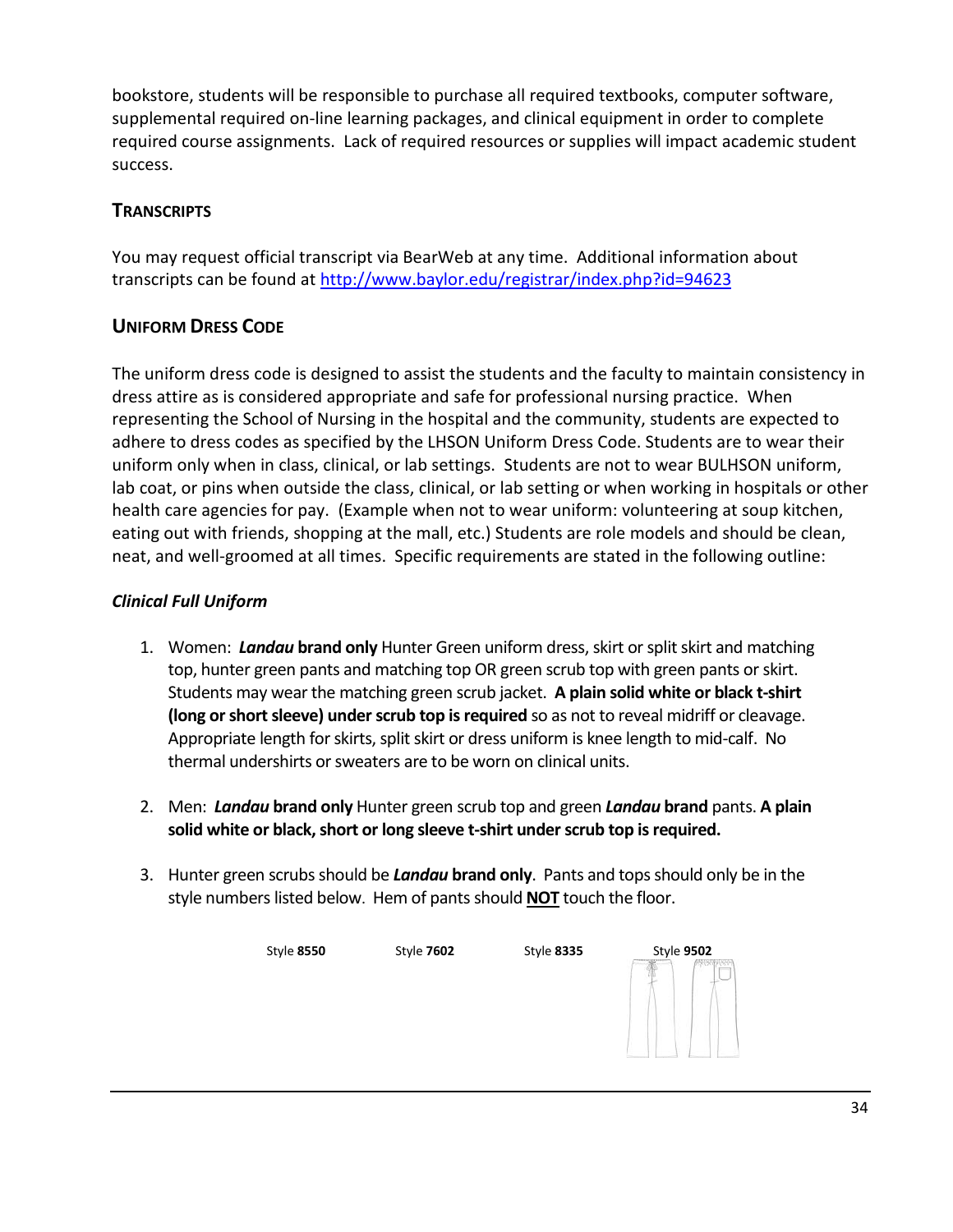

4. *Landau* **brand** hunter green scrub jackets in unisex style number **7525**, are permissible and must be embossed with the Baylor University Louise Herrington School of Nursing logo.



- 5. White lab coat with Baylor University Louise Herrington School of Nursing embossed logo. Lab coat should be *Landau* **brand only** in style number **3124** for *Men* and **3155** for *Women*. Purchase of the White Lab Coat is required for participation in White Coat Ceremony, as well as other LHSON events.
- 6. Shirt sleeves should not extend below the edges of the lab coat sleeve.
- 7. Plain white or black hose or socks for women, white or black socks for men with no visible designs. Socks/hose should match the color of the students' shoes. Ankle socks are permitted but also must match shoe color.
- 8. Clean, white or black non-permeable nursing shoes or all white or black leather tennis shoes, no mesh insets. Open toed shoes are not acceptable. Open backed shoes are not recommended. Shoes should have no visible designs.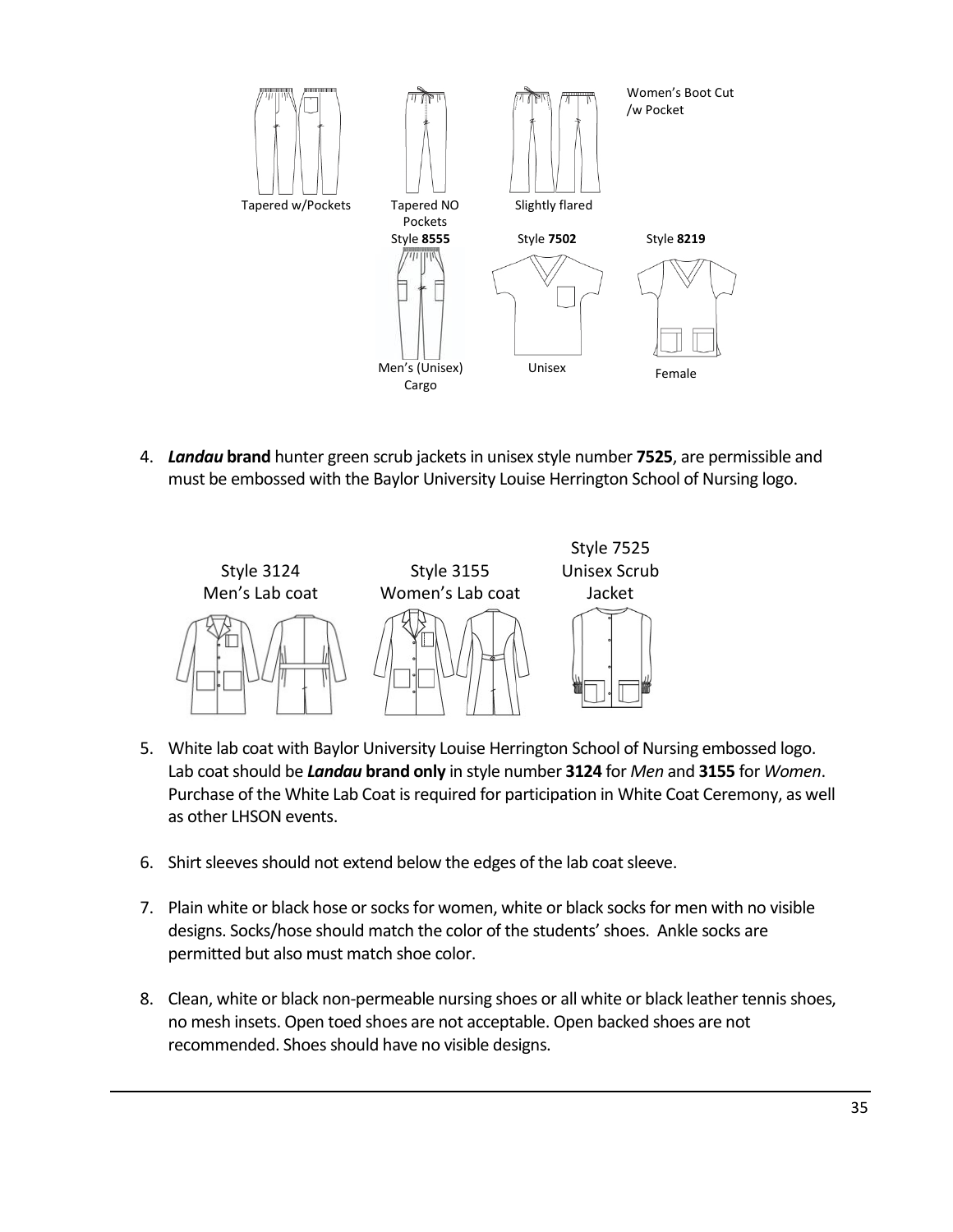- 9. Designated Baylor University Louise Herrington School of Nursing gold name badge and picture ID as attached with a BU LHSON Badge reel only. Agency Badges may be required by specific clinical sites.
- 10. All uniform tops, jackets and lab coats must be *Landau* **brand only** and should be embroidered with the Baylor University School of Nursing logo. These uniforms may be purchased through the Baylor Bookstore.
- 11. Full uniform is required for pre-clinical assessment.
- 12. Requirements for mental health clinical practicum dress code on Level 2 will be provided by each individual instructor due to specific facility requirements.

*Partial Uniform* (For community experiences, field trips, class attendance at BUMC, Sammons Cancer Center, etc.)

- **\*\* All hair, jewelry, and nails standards apply to partial uniform guidelines as well as full uniform guidelines.**
	- 1. Lab coat over professional business attire. No open toe shoes.
	- 2. Blue jeans or denim style jeans, mini-skirts, sleeveless shirts, shorts, T-shirts, jogging outfits, etc., are NOT acceptable for clinical or when obtaining a clinical assignment the day before clinical.
	- 3. Designated Gold Baylor University Louise Herrington School of Nursing name badge with picture ID.

#### **Hair**

- 1. Hair must be well groomed and restrained from face. Only naturally occurring hair color is acceptable.
- 2. Well-groomed beard.

#### **Nails**

- 1. Nails must be well groomed and cannot extend beyond the length of the fingertips.
- 2. Nail polish is **NOT permitted** of any type (even clear)
- 3. Artificial fingernails or permanent/semi-permanent nail decorations will not be worn in any clinical areas where client contact will take place.

#### **Allowable Jewelry**

- 1. Watch with second hand.
- 2. Wedding or engagement band (no protruding stone).
- 3. Class ring.
- 4. **One or two** pair of studs or small earrings placed in the ear lobe only.
- 5. No visible body piercing, temporary or permanent body art (tattoos) is acceptable. Tattoos should be covered. Tongue rings are not acceptable.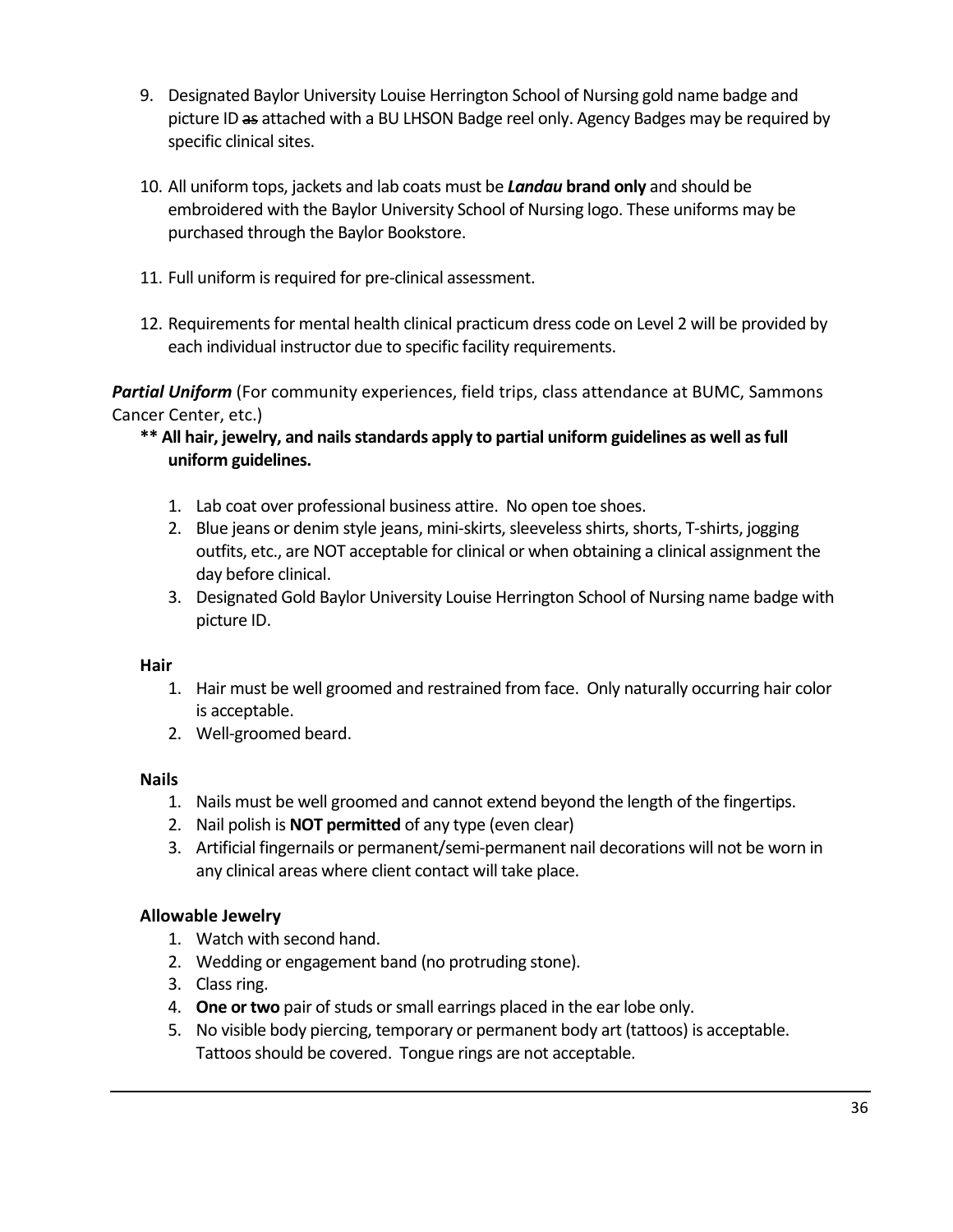#### **Miscellaneous**

- 1. No perfume, cologne, body lotions, or aftershave are to be worn in the clinical setting.
- 2. **Optional** green fleece jackets, with the University logo, may be ordered during orientation.\* (see photo below). These jackets may be worn to and from clinical, but may not be worn while giving direct patient care.

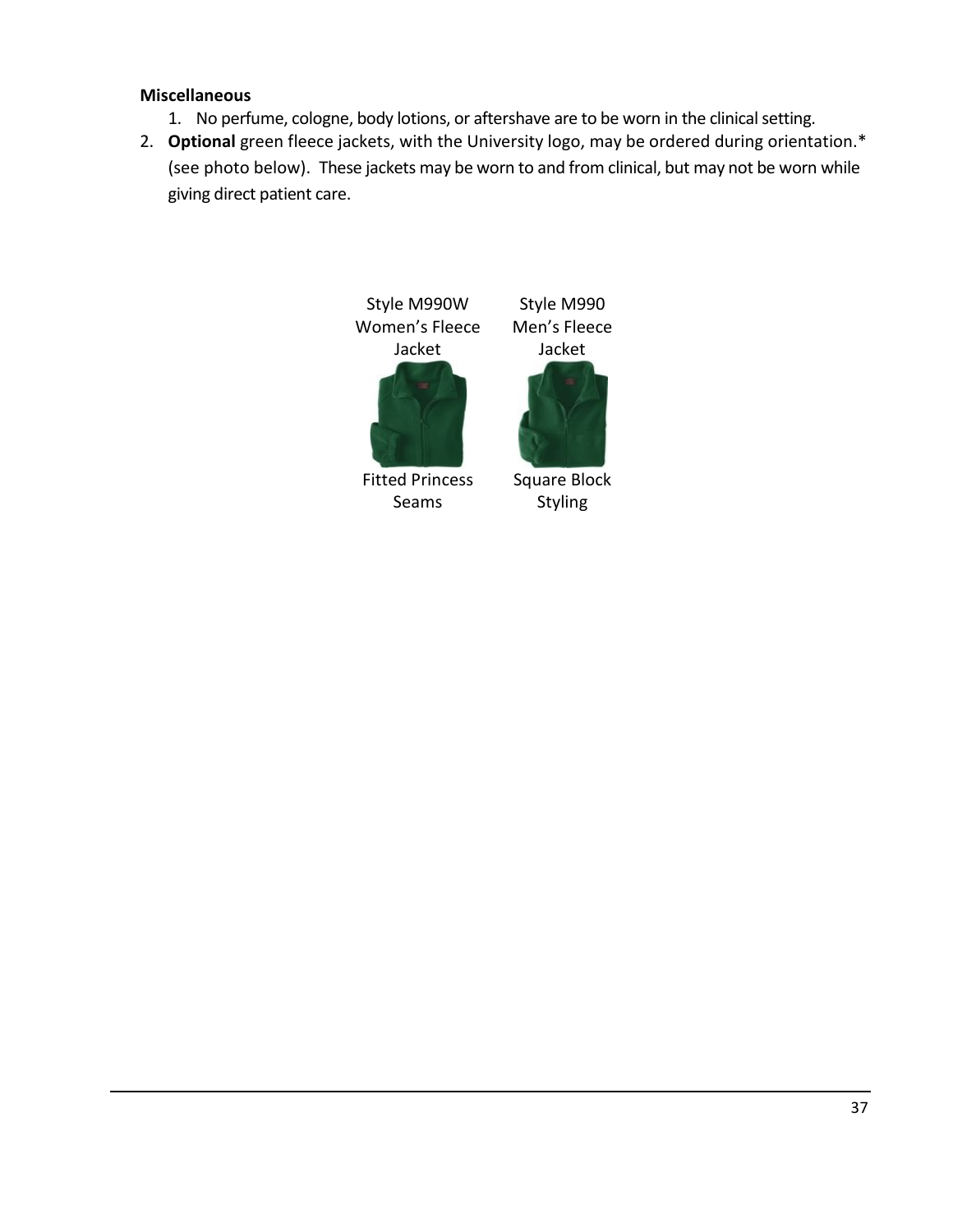## **LIBRARY SERVICES**

#### <span id="page-37-0"></span>**Nursing Learning Resource Center (NLRC)**

The NLRC is in the basement of the Academic Building at 333 N. Washington Avenue in Dallas. It specializes in nursing information and resources that support faculty research and nursing student learning.

NLRC resources include: research and full text databases; electronic journals; books and e-books; undergraduate textbook reserves; printers; a full color digital scanner; study room with white boards; student e-mail and internet access; and clinical equipment for check out. The NLRC has access to all the Baylor University Central Libraries electronic resources plus some that are LHSON access-only.

#### *Staffing Hours*

The physical NLRC space is accessible by the Dallas-issued ID badge 24 hours / 7 days a week. The Information Desk is staffed about 83 hours a week during regular semesters. Fall and spring NLRC Desk staffing hours begin on the first day of class. Below are the standard Desk staffing hours during the fall and spring semesters.

| Monday through Thursday | $08:00 - 23:00$ |
|-------------------------|-----------------|
| Friday                  | $08:00 - 17:30$ |
| Saturday                | $09:00 - 17:00$ |
| Sunday                  | $13:00 - 23:00$ |

*NLRC Information Desk staffing hours are posted on the NLRC website and displayed on monitors around the nursing school buildings* <http://www.baylor.edu/nursing/index.php?id=929351> *Desk staffing hours for holidays, summer school, breaks, and between sessions vary. These special hours will be posted in advance. For more information, go to the NLRC website, call 972-576-9200 or email [nursinglrc@baylor.edu.](mailto:nursinglrc@baylor.edu)*

#### *Have a Question? Need Help?*

A credentialed professional medical librarian is available to answer questions and provide research assistance weekdays between 8:00 a.m. and 5:00 p.m. Nursing student workers are also available to help and give advice. Stop by the NLRC, call 972-576-9200, or emai[l nursinglrc@baylor.edu.](mailto:nursinglrc@baylor.edu) The email is checked at least three times per day Monday through Friday. N LRC users may also schedule an appointment for assistance. Tips and other useful information are on the Nursing LRC Tools for Success Research Guide at<https://researchguides.baylor.edu/nursing>

#### *Borrowing Books and Equipment*

Students may borrow most books from the NLRC for up to three weeks. The library system will automatically send a receipt to the user's Baylor email, listing what was borrowed and when it is due. Except for textbook reserves and some NCLEX-RN review books, most books may be renewed for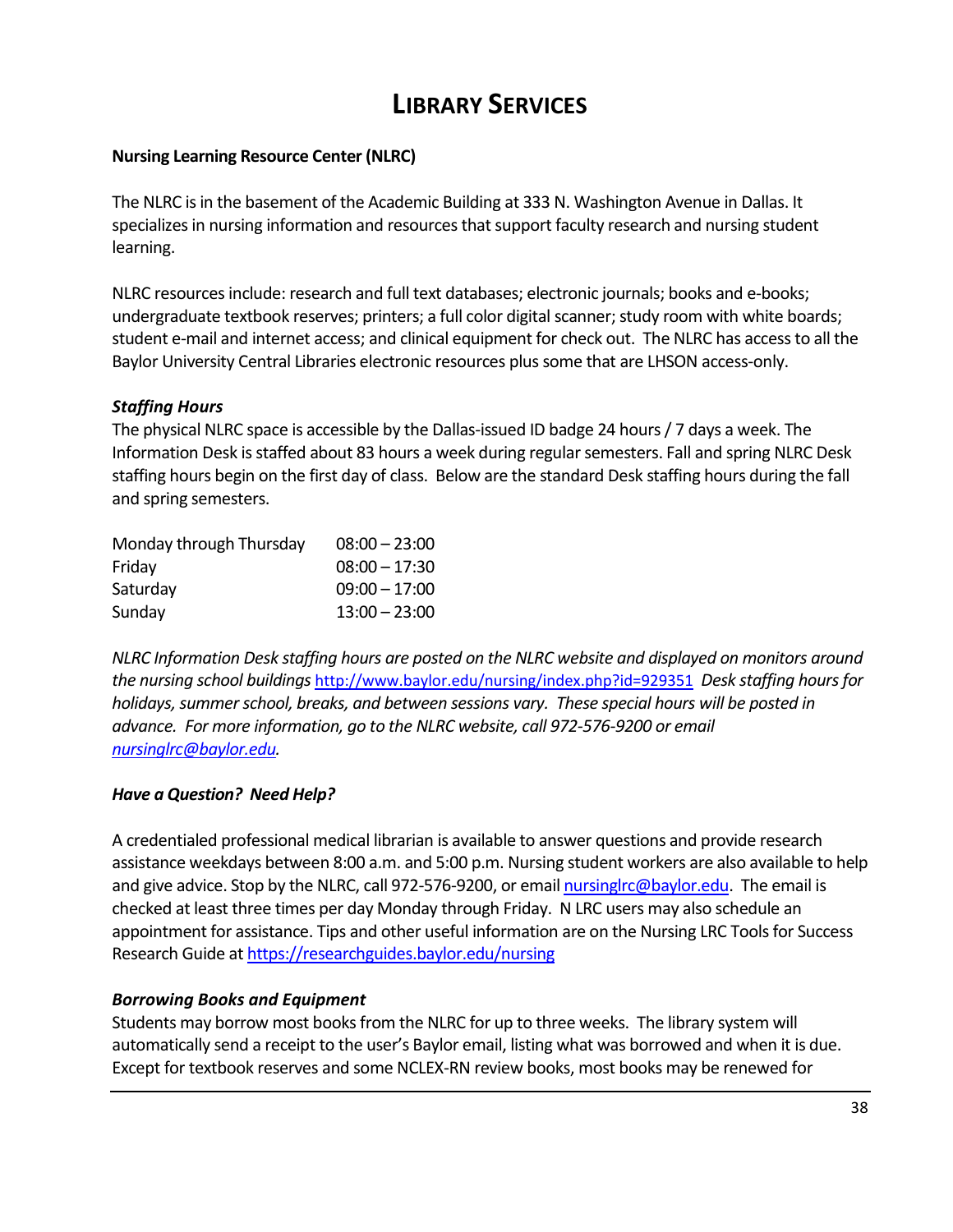another three weeks by stopping by, emailing nursinglrc@baylor.edu or calling 972-576-9200 and asking to renew the item. You do not need to have the item with you. However, if someone else has requested the item, it must be returned on the due date and cannot be renewed. **When the NLRC Desk is not staffed books, clinical equipment or other NLRC items may be returned in the slot in the front of the NLRC Desk.** 

The following clinical equipment may be checked out at the NLRC Desk for 3 weeks:

- sphygmomanometers (blood pressure cuffs)
- otoscope/ophthalmoscope kits

Audiovisual items are for faculty checkout or NLRC use only.

#### **BSN Textbook Reserves**

As a convenience to undergraduate students, the NLRC has a print copy of most required and recommended textbooks on Reserve. This is a courtesy service to students. It is not a substitute for purchasing textbooks.

Reserve books may be checked out for a two-hour period. Just before the end of two hours, the user may ask to renew the book for a second two-hour period. Call 972.576.9200 or ask in person at the Desk to renew. *Reserve book renewal requests may not be done by email*.

Reserve book use is limited to a total use of 4 consecutive hours. The book must be returned to the NLRC desk after the second (optional) 2-hour renewal.

After a Reserve textbook is checked out, it may leave the NLRC. The time due and any late fees still apply if the book is taken out of the NLRC.

The late fee for a Reserve textbook is \$10.00 per hour. The Reserve late fee is calculated by whole hours, not per minute. *Nursing LRC late fees will be added to a student's monthly Baylor bill and can be paid online through the Cashier's Office, ebill or BearWeb.* **The person to whom a Reserve** book is checked out is responsible for any late fees.

In most cases, Reserve books can be checked out overnight at 15 minutes before Information Desk staffing ends. A Reserve book on overnight checkout is due when Information Desk staffing begins on the next NLRC business day.

#### **Study Guides/Reviews for NCLEX-RN and Nursing Specialties**

The Nursing LRC has many study guides for NCLEX-RN and HESI specialties test review and practice which can be checked out for nursing student use. The current ones are behind the Desk. Except for the study guides on Reserve, the study guides behind the Desk may be checked out for 3 weeks. On request, they can be renewed once for an additional three weeks but then must be returned so that other students have a chance to use them. Late fees for overdue study guides are 50 cents per day for each day the Nursing LRC Desk is staffed.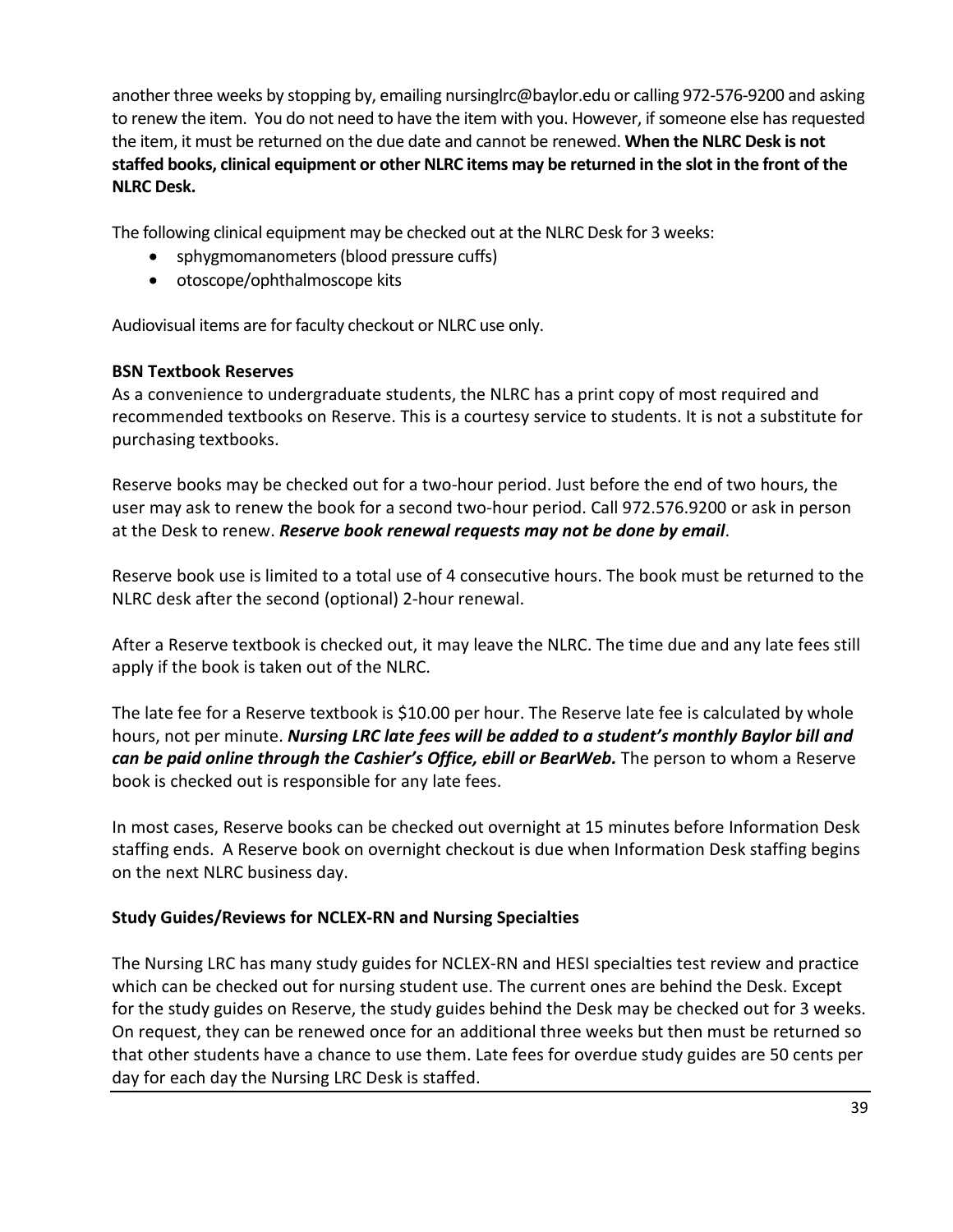#### *Late Fees*

Returning NLRC materials on time is a courtesy to other NLRC users. Late items will be charged a fee for each day late past the original due date. Computer-generated overdue notices are automatically sent to the user's Baylor email account. Avoid late fees by renewing an item on the due date. *Nursing LRC late fees will be added to a student's monthly Baylor bill and can be paid online through the Cashier's*  **Office, ebill or BearWeb.** In the case of chronically overdue items, a transcript hold may be placed on the student's account.

- Books: 25¢ per day up to the cost of replacing the book, plus a \$10 processing fee.
- Reserve Books: \$10 per whole hour, even if just a few minutes late.
- Clinical items: \$1 per day up to the cost of replacing the item, plus a \$10 processing fee.

With some exceptions, students usually may avoid late fees by renewing the item on the day the item is due. To request a renewal, you may stop by the LRC in person, or send an email to [nursinglrc@baylor.edu](mailto:nursinglrc@baylor.edu) or call the LRC 972-576-9200. You do not have to have the item(s) with you when renewing. *This does not apply to Reserve textbooks.*

#### **Group Study Rooms**

The NLRC has three study rooms equipped with white boards. White board kits consisting of a whiteboard eraser and eight markers may be checked out at the Desk. Study room use is firstcome, first-served. The rooms may not be reserved. Groups of three or more have priority over individuals or two persons. Leaving personal items in a study room does not reserve or claim the room. Items left unattended in a group study room may be retrieved from the Information Desk during staffing hours.

#### **Food and Beverage Policy**

The NLRC strives to protect the NLRC's resources and provide a clean, pest-free environment for study and thought. Spills can damage equipment and furniture. Food debris and wrappings attract vermin and insects which feed on books or make the NLRC space unpleasant.

Beverages in covered containers are welcome in the NLRC. Eating is permitted but please be considerate of others: avoid strong-smelling food; clean up after yourself; put your trash in the main waste receptacles, next to the recycling bins.

#### **Student Employment**

The NLRC hires student workers for daytime, evening and weekend shifts during the fall and spring semesters. Students must already be approved for Federal Work Study. NLRC jobs are posted at Baylor University's Student Employment Center website. Search for Nursing School Dallas LRC Student Employee. Although NLRC student positions fill quickly before the start of the semester, openings can occur at any time during the semester due to class schedule changes. [https://www.baylor.edu/student\\_employment/?\\_buref=1155-90749](https://www.baylor.edu/student_employment/?_buref=1155-90749)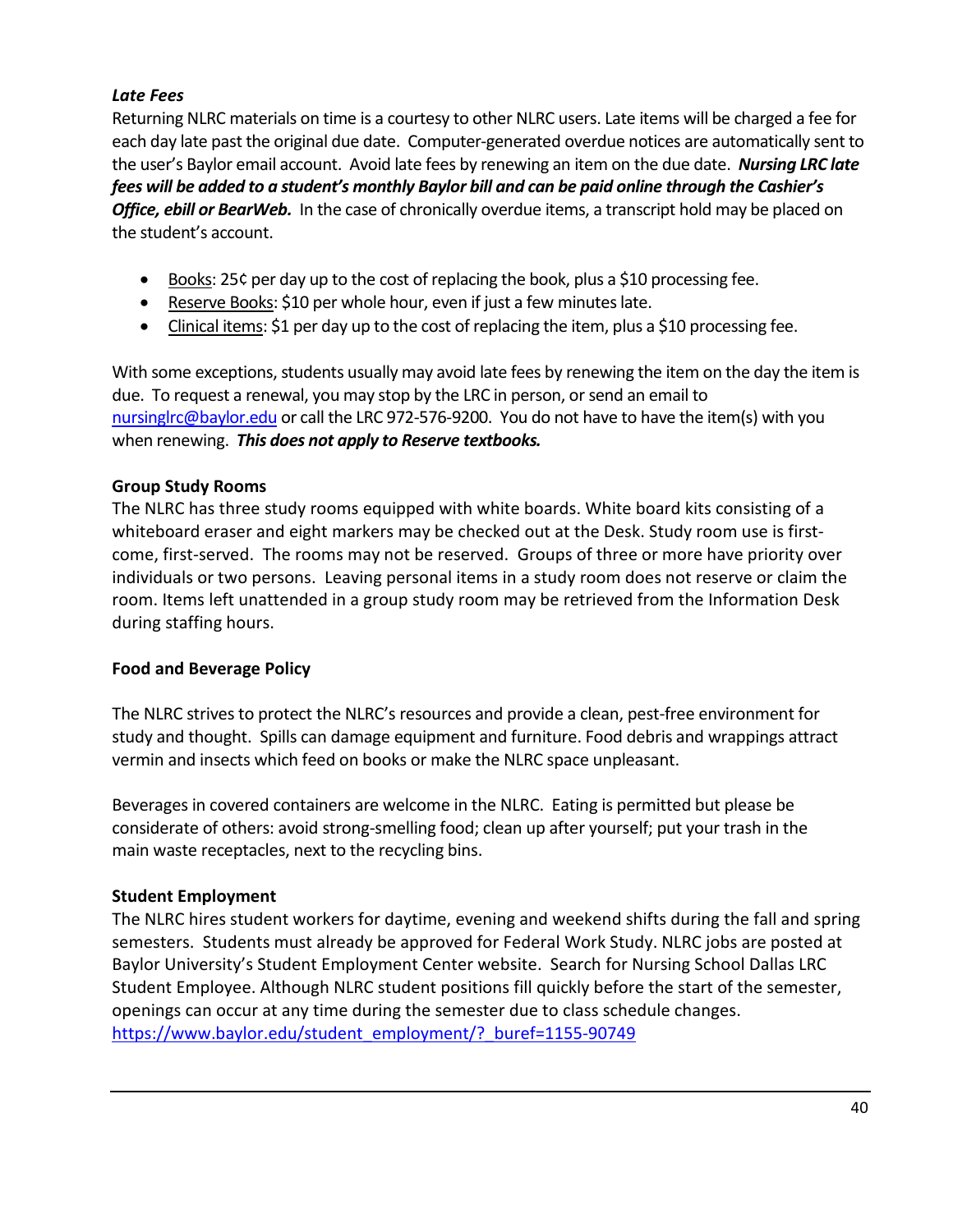# <span id="page-40-0"></span>**PROFESSIONAL RESPONSIBILITY & CODE OF ETHICS**

Throughout the entire course of study in the School of Nursing, students are reminded that they are studying to become a member of an honored profession and of the responsibility that such membership entails. The ethical standards of conduct of the professional nurse as a member of a service profession in a self-governing society are stressed in a manner consistent with the purposes of a Christian university. Within the academic and clinical settings, professional nursing students must;

- 1. Actively promote the highest level of moral and ethical principles and accept responsibility and accountability for their actions.
- 2. Treat others with respect and promote an environment that respects human rights, values, cultural and spiritual beliefs.
- 3. Maintain client confidentiality.
- 4. Communicate the care for clients in a truthful, timely and accurate manner.
- 5. Uphold all academic and clinical institutional policies related to academic and clinical performance, reserving the right to appeal using the procedure outlined in the Baylor University Academic Appeals Policy and Procedure.

*Adopted by LHSON faculty 1/28/2005*